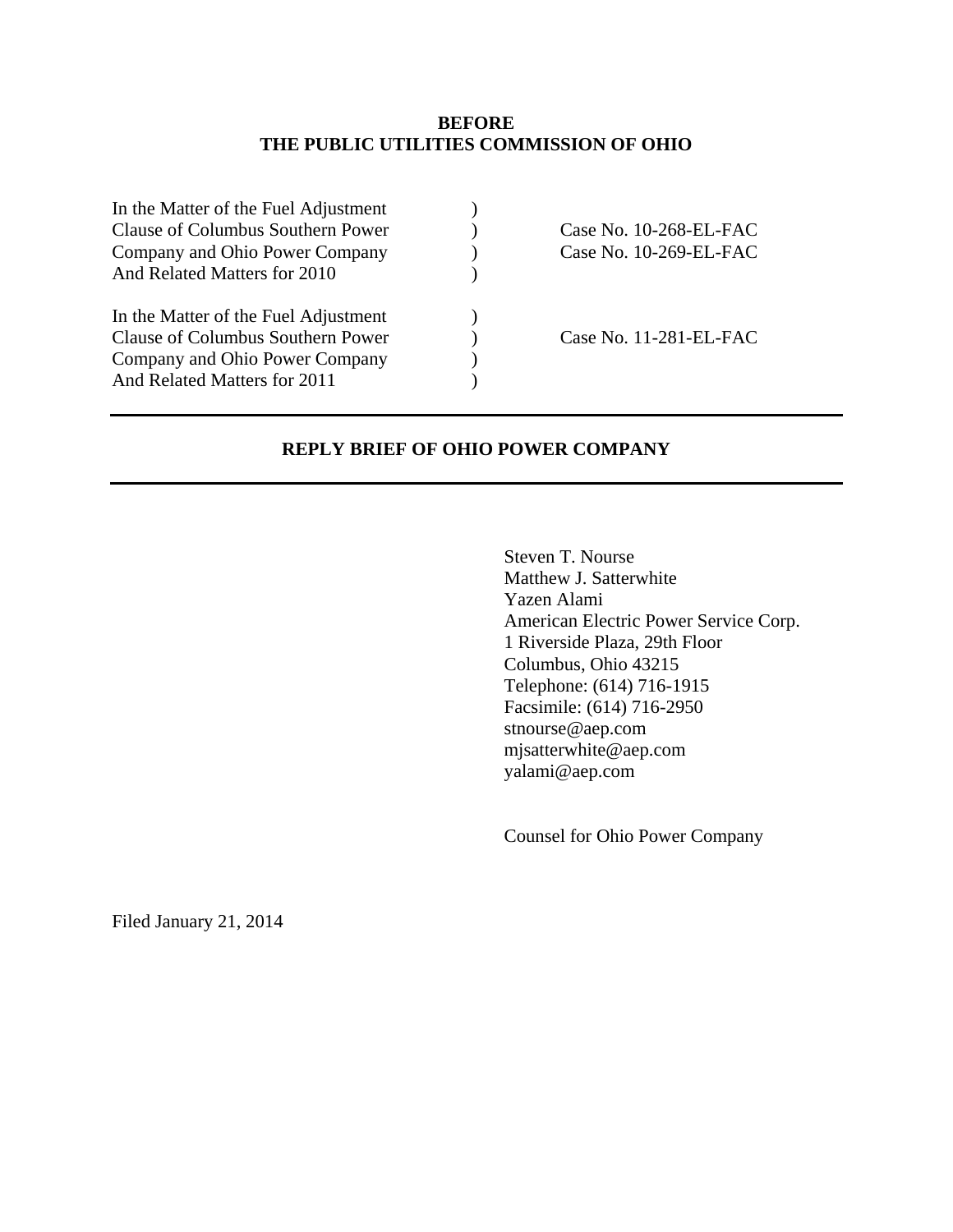# **TABLE OF CONTENTS**

| I. |                                                                                                                                                                                                                                                                              |
|----|------------------------------------------------------------------------------------------------------------------------------------------------------------------------------------------------------------------------------------------------------------------------------|
| П. |                                                                                                                                                                                                                                                                              |
|    | The methodology for calculating carrying charges on the Company's fuel deferral<br>A.<br>balances, which was established by the Commission in AEP Ohio's first electric security plan<br>proceeding and affirmed by subsequent Commission decisions, does not and should not |
|    | The methodology for calculating River Transportation Division's working capital<br><b>B.</b>                                                                                                                                                                                 |
|    | Ordering the Company to adopt a formulaic fuel procurement procedure manual would<br>C.<br>constrain the Company's efforts to secure the necessary fuel for its customers at the lowest                                                                                      |
|    | In addition to being contrary to established regulatory policy, any recommendations<br>D.<br>related to the proceeds of the sale of the Conesville Coal Preparation Plant are beyond the                                                                                     |
|    | The Commission is certainly aware of the pending issues remaining from AEP Ohio's<br>Ε.<br>2009 FAC audit, and IEU's instructions on how the Commission should address these issues                                                                                          |
|    | IEU's double recovery claims are beyond the scope of this proceeding, improperly raised<br>F.                                                                                                                                                                                |
|    | The Attorney Examiner properly excluded evidence and prevented cross examination<br>1.<br>regarding matters outside of the 2010-2011 audit periods at issue in these proceedings 18                                                                                          |
|    | Even if considered, the excluded exhibits proffered by IEU (which cannot be relied<br>2.<br>upon in deciding this case) do not factually support the double recovery allegations                                                                                             |
|    | IEU's double recovery arguments are misguided and, in several respects, unlawful 25<br>3.                                                                                                                                                                                    |
|    | Base Generation Rates are not cost-based and there is no basis for finding that any<br>a.<br>costs previously recovered through the FAC (soon to be recovered through the FCR) are                                                                                           |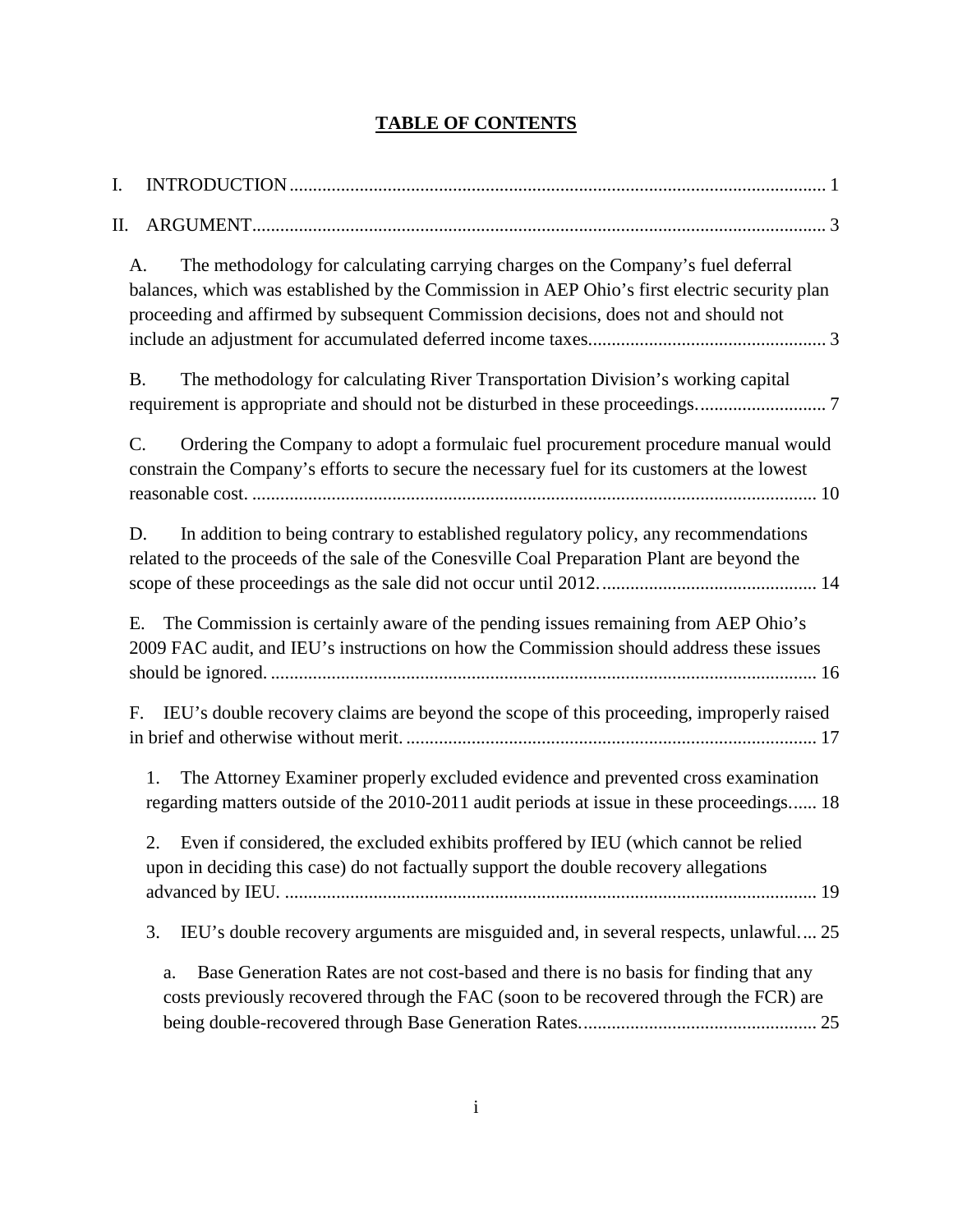|     | IEU's double recovery arguments are improper attempts to collaterally attack prior<br>$\mathbf{b}$ . |
|-----|------------------------------------------------------------------------------------------------------|
|     |                                                                                                      |
|     | IEU's static comparison conflicts with the Capacity Case decision, where the<br>$\mathbf{c}$ .       |
|     | Commission indicated that the Company's recovery of \$188/MW-day would be based on                   |
|     | "incurred costs" and a threshold analysis using 2012 costs confirms that the allegations of          |
|     |                                                                                                      |
| G.  | IEU's alternative argument that the OVEC/Lawrenceburg demand charges should either                   |
|     | be reduced by allocation or offset by wholesale power margins should be rejected.  32                |
| HL. |                                                                                                      |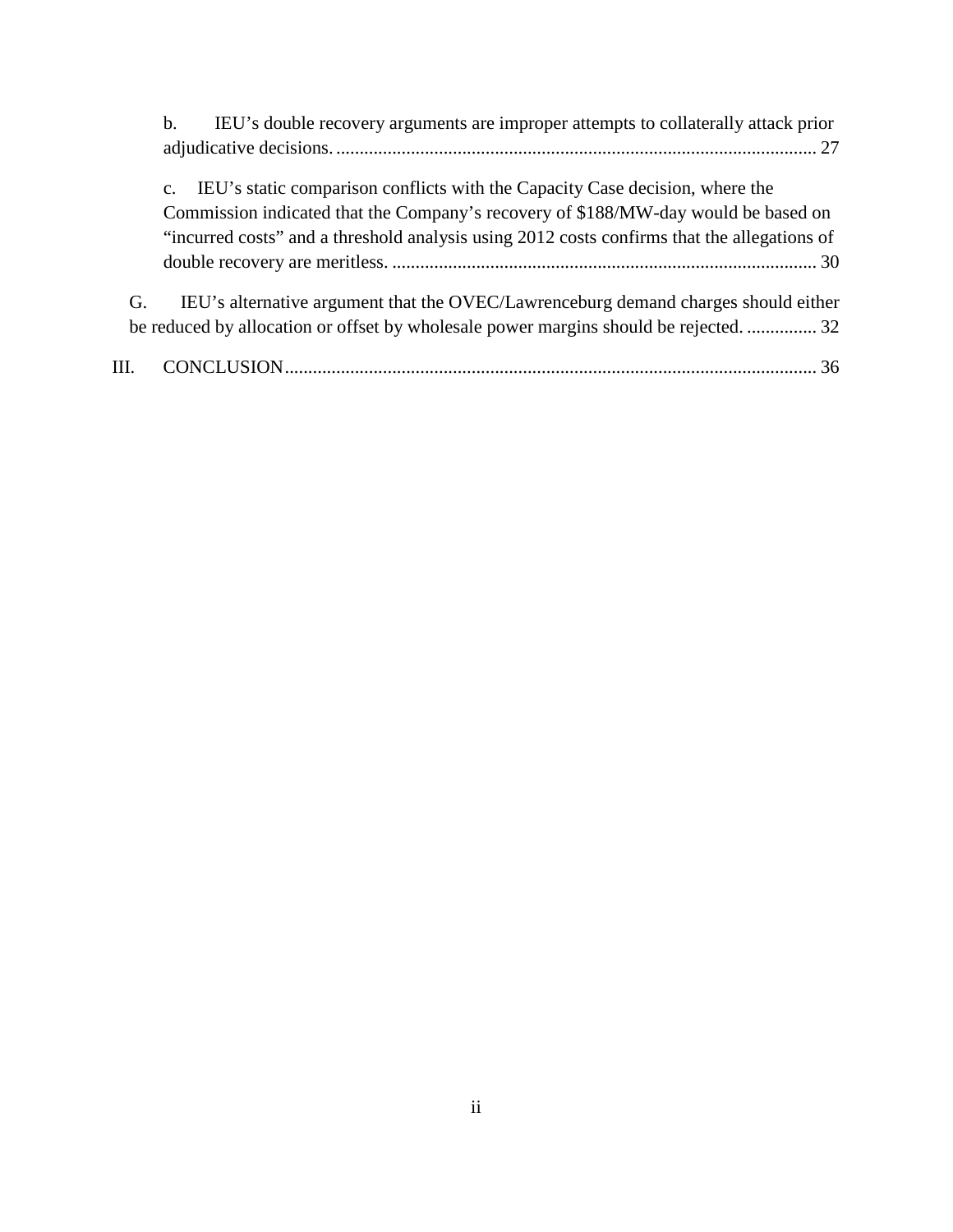#### **BEFORE THE PUBLIC UTILITIES COMMISSION OF OHIO**

| Case No. $10-268$ -EL-FAC |
|---------------------------|
| Case No. 10-269-EL-FAC    |
|                           |
|                           |
| Case No. 11-281-EL-FAC    |
|                           |
|                           |
|                           |

#### **REPLY BRIEF OF OHIO POWER COMPANY**

#### <span id="page-3-0"></span>**I. INTRODUCTION**

The scope of these proceedings is limited to the 2010 and 2011 Fuel Adjustment Clause ("FAC") for Ohio Power Company ("AEP Ohio" or the "Company"). That effort was framed by the Commission through an independent audit by Energy Ventures Analysis ("Auditor")<sup>[1](#page-3-2)</sup> and its financial and management audit recommendations contained in the 2010 and 2011 Audit Reports.<sup>[2](#page-3-1)</sup> On brief, the intervenors continue their attempts to expand the scope of these proceedings into matters already decided by the Commission or beyond the two audit periods.

<span id="page-3-2"></span><sup>&</sup>lt;sup>1</sup> Energy Ventures Analysis subcontracted a portion of the review of the Company's FAC to Larkin & Associates PLLC. Transcript (hereinafter "Tr.") at 82. References herein to the Auditor will refer to the findings and recommendations of both Energy Ventures Analysis and Larkin & Associates PLLC.

<span id="page-3-1"></span><sup>&</sup>lt;sup>2</sup> Case Nos. 10-268-EL-FAC, *et al.* Report of the Management Performance and Financial Audits of the FAC of the Columbus Southern Power Company and the Ohio Power Company (May 26, 2011) ("2010 Audit Report"); Case Nos. 11-281-EL-FAC, *et al.*, Report of the Management Performance and Financial Audits of the FAC of the Columbus Southern Power Company and the Ohio Power Company (May 24, 2012) ("2011 Audit Report").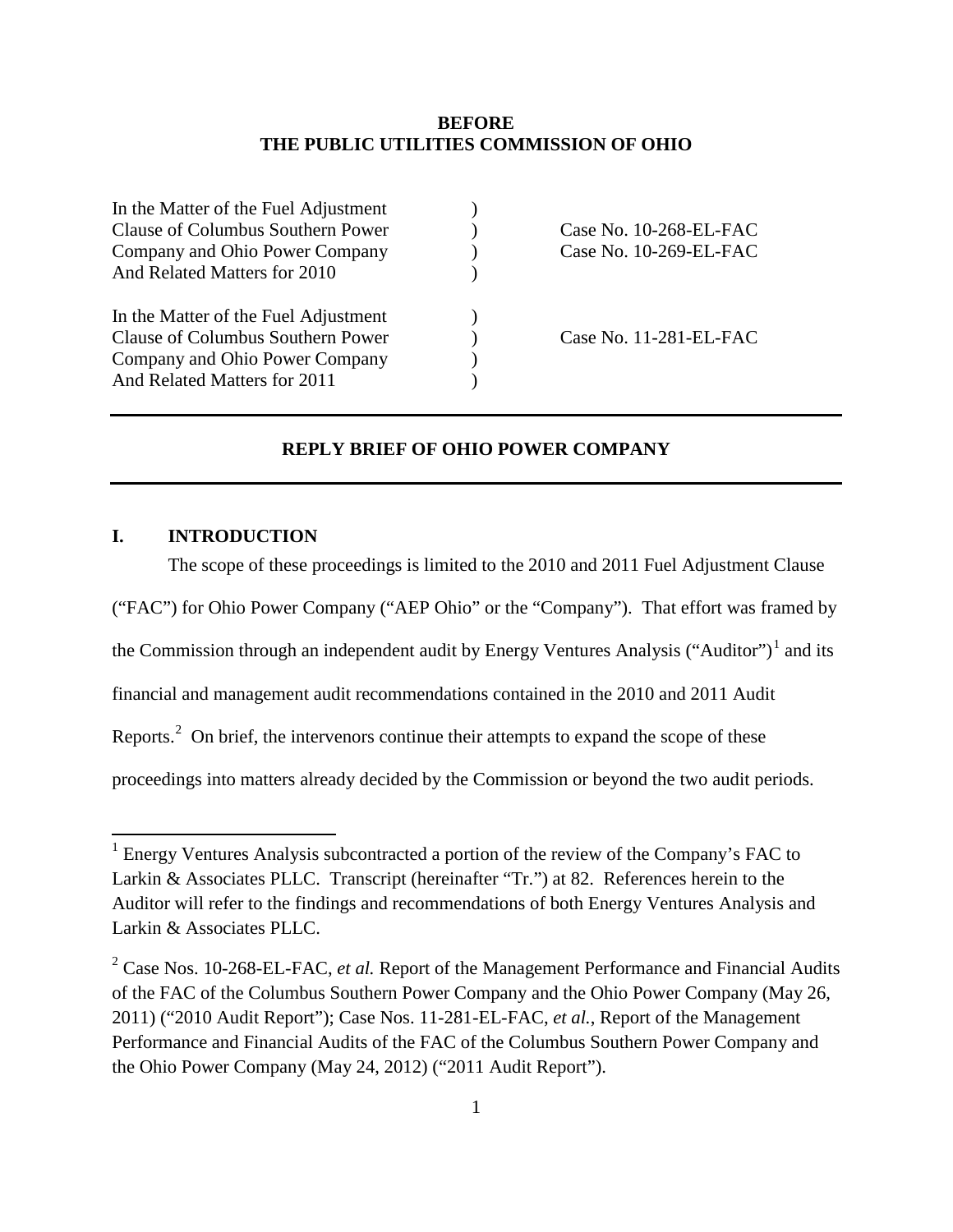For example, Industrial Energy Users-Ohio ("IEU") devotes a significant portion of its brief to launching collateral attacks on past Commission decisions and advancing its opinions on how the Commission should manage its docket. The Office of the Ohio Consumers' Counsel's ("OCC") brief similarly reads like a late application for rehearing of past Commission decisions. OCC also seeks to have the Commission rule on issues that are not ripe for consideration in these proceedings. The Ohio Partners for Affordable Energy's ("OPAE") brief suffers from the same flaws as the other intervenors' briefs.

In its brief, the Commission Staff recognized that many of the Auditor's recommendations have been satisfied by the Company, but calls for a verification of the completed recommendations in the next audit. However, where the evidence in these cases shows that a particular recommendation has been satisfied, a subsequent verification is unnecessary. Finality of certain issues is important, and the Commission should hold over issues sparingly between audits and only when necessary. While the Commission Staff recognizes that the majority of the recommendations contained in the 2010 and 2011 Audit Reports have been completed by the Company or are undisputed, its brief does not recognize or factor in the Company's rationale and explanation from the point of view as a flexible market participant seeking to acquire resources at the lowest reasonable cost.

As discussed below and in AEP Ohio's initial brief, to the extent they have not already been implemented by the Company or rendered moot, the recommendations submitted by the Auditor, intervenors and Staff should be rejected. The Commission should refuse to entertain arguments on matters beyond the scope of these proceedings. The evidence demonstrates that the Company's actions and incurred fuel costs were prudent, reasonable and adhered to all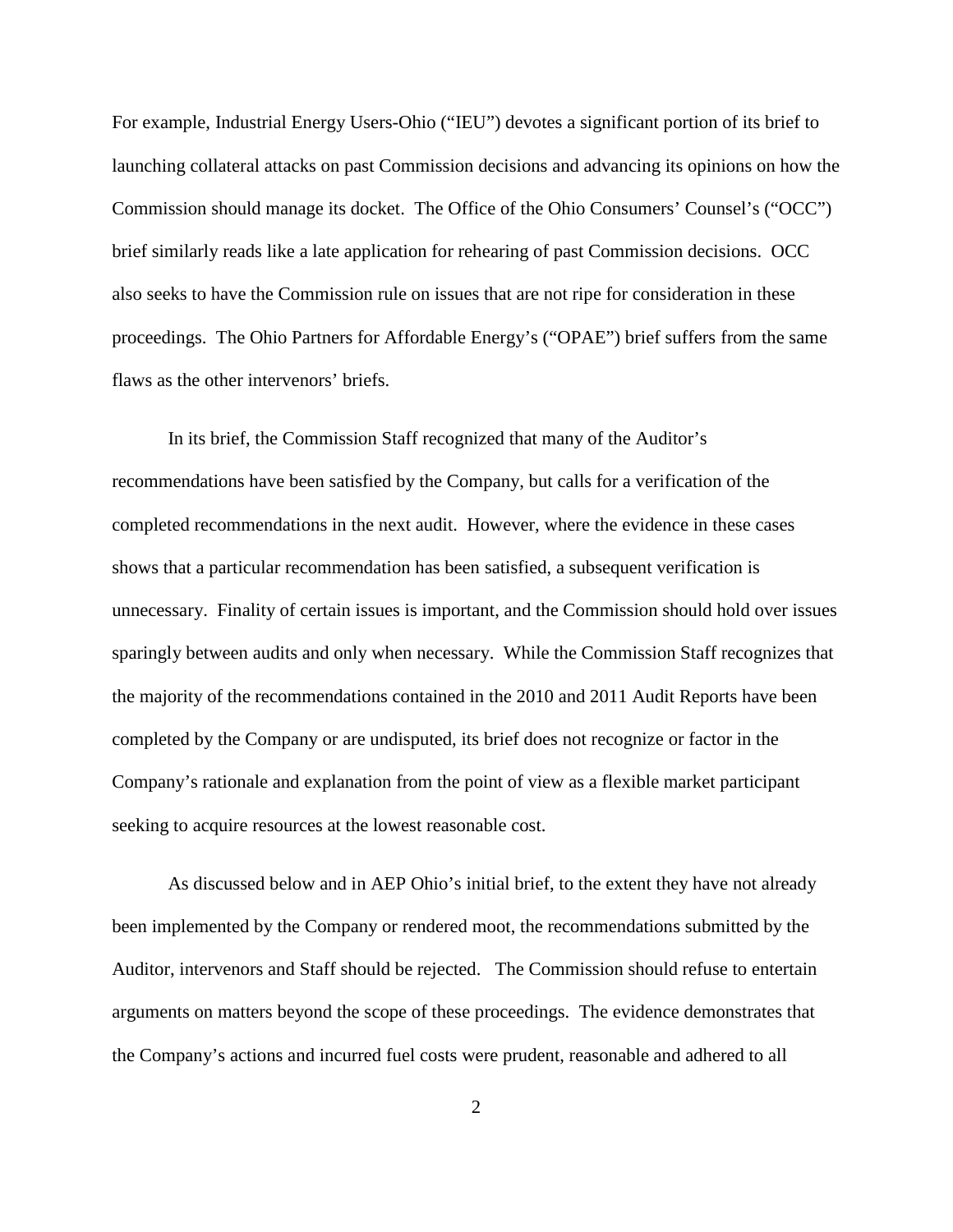pertinent Commission orders. AEP Ohio respectfully requests that the Commission verify the reasonableness of the Company's actions and finalize the 2010 and 2011 audits of AEP Ohio's fuel adjustment clause.

#### <span id="page-5-1"></span><span id="page-5-0"></span>**II. ARGUMENT**

**A. The methodology for calculating carrying charges on the Company's fuel deferral balances, which was established by the Commission in AEP Ohio's first electric security plan proceeding and affirmed by subsequent Commission decisions, does not and should not include an adjustment for accumulated deferred income taxes.** 

In their initial briefs, OCC (at 9-13), IEU (at 20-22) and OPAE (at 3-6, supporting the recommendations of OCC with respect to the 2010 Audit) argue that the Commission should direct AEP Ohio to calculate carrying charges on the fuel deferrals authorized in AEP Ohio's first electric security plan proceeding (Case Nos. 08-917-EL-SSO, *et al.*, hereinafter "*ESP I*") on a net-of-tax basis – *i.e.,* with an adjustment for accumulated deferred income taxes ("ADIT"). The basis for the intervenors' position is the Auditor's recommendations on this issue<sup>[3](#page-5-2)</sup>, which, as discussed in AEP Ohio's initial brief, are inappropriate based on prior Commission decisions. The Staff, who's Auditor initially raised the point, did not include this argument in its section on remaining contested issues. The intervenors' collateral attacks on the Commission's prior decisions should be rejected and the Commission should – once again – affirm that the carrying charges on the Company's fuel cost deferral balances should be calculated without an adjustment for ADIT.

<span id="page-5-2"></span><sup>&</sup>lt;sup>3</sup> See 2010 Audit Report at 1-10 (May 26, 2011), Financial Audit Recommendations 21 and 22; 2011 Audit Report at 1-9–1-10 (May 24, 2012), Financial Audit Recommendations 5 and 6.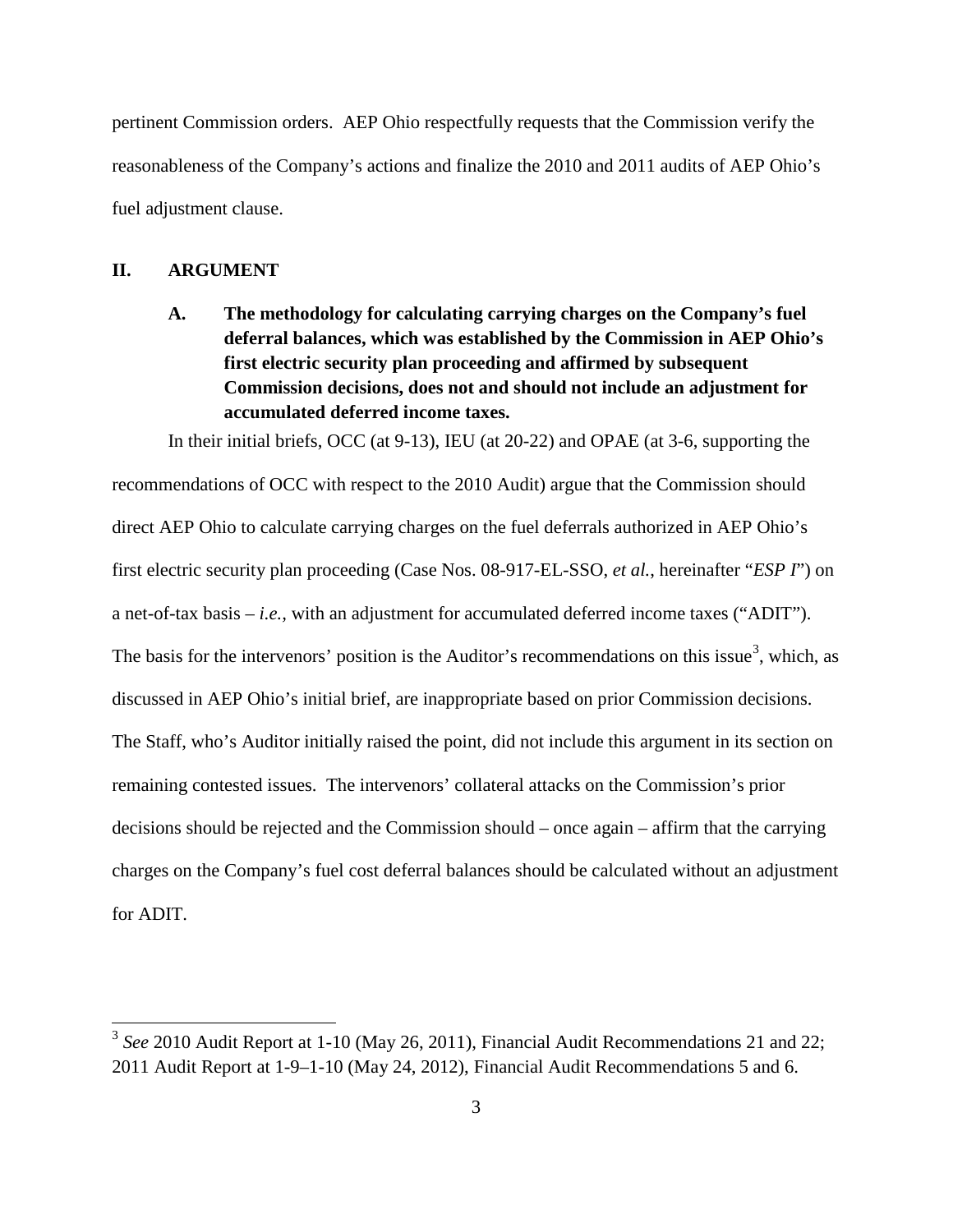The Commission has repeatedly reiterated its position on this issue in prior, more

appropriate dockets and found that the carrying charges on the fuel cost deferral balances should be calculated without an adjustment for ADIT. *See ESP I,* Opinion and Order at 20-24 (Mar. 18, 2009); Case Nos. 11-4920-EL-RDR and 11-4921-EL-RDR ("*PIRR*" case), Finding and Order at 19 (Aug. 1, 2012), Entry on Rehearing at ¶ 26 (Oct. 3, 2012.) Thus, the intervenors' arguments in this regard are an improper attack on the Commission's previous rulings and should be rejected.

In its *ESP I* Opinion and Order, the Commission writes:

Regarding the OCC's, Sierra's, and the Commercial Group's recommendation that the tax deductibility of the debt rate be reflected in the carrying charges on a net-of-tax basis, we have recently explained that this recommendation accounts for the deductibility of the debt rate, but does not account for the fact that the revenues collected are taxable. If we were to adopt the net-of-tax recommendation, the Companies would not recover the full carrying charges on the authorized deferrals.

*ESP I,* Opinion and Order at 23 (Mar. 18, 2009.) The Commission discussed the matter further

on page 24 of its Opinion and Order, stating:

Therefore, we find that the carrying charges on the FAC deferrals should be calculated on a gross-of-tax rather than a net-of-tax basis in order to ensure that the Companies recover their actual fuel expenses.

*Id.* at 24. As indicated by Company witness Nelson, the Commission affirmed this ruling in

addressing a request for rehearing filed by several parties to the case. AEP Ohio Ex. 4 (Nelson

Direct) at 11. The Commission's decision not to make an adjustment for ADIT became final

once the Supreme Court of Ohio resolved the *ESP I* appeal, as the Commission's decision on this

issue was not asserted as error on appeal. *See In re Application of Columbus S. Power*, 2011-

Ohio-1788.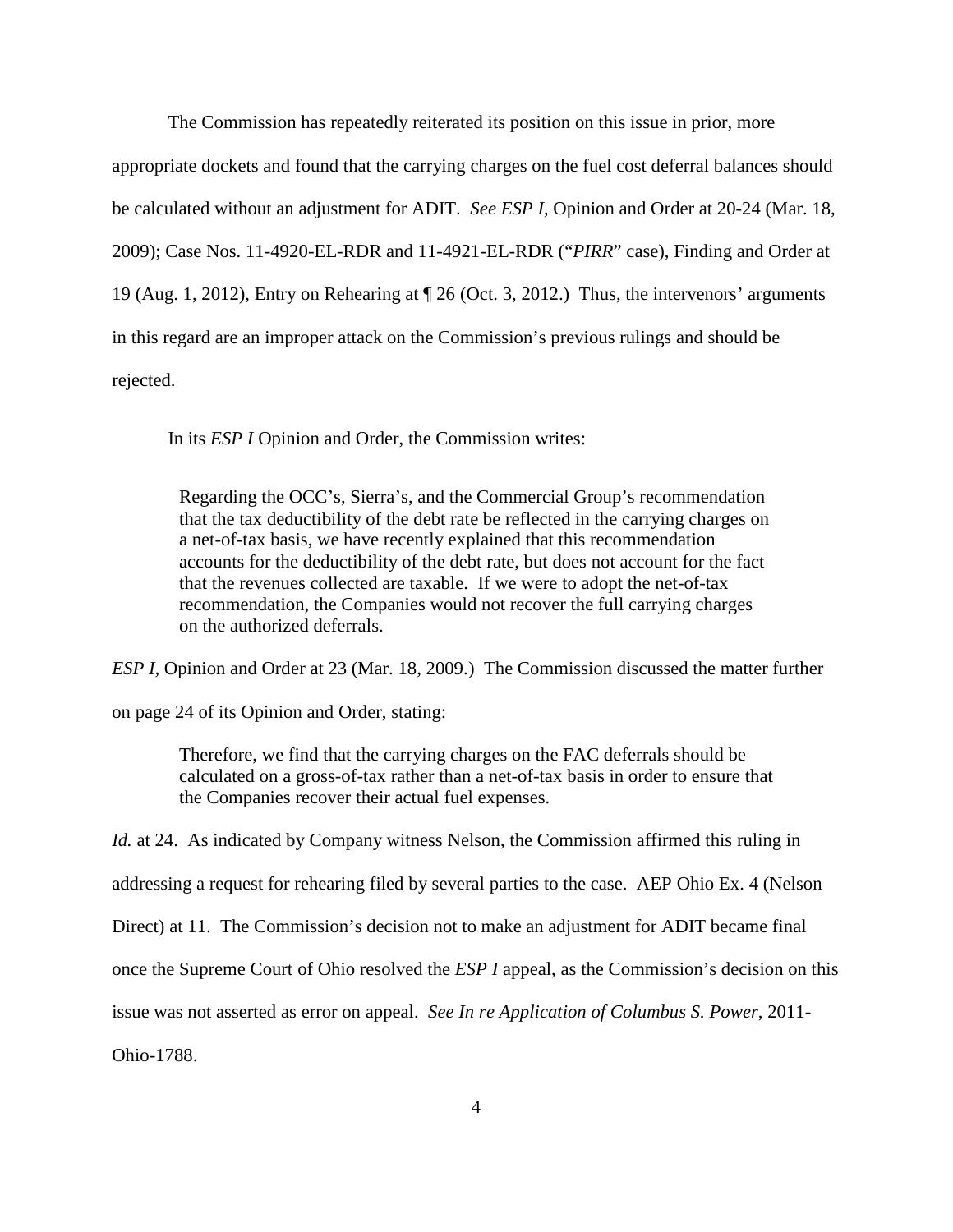The Commission affirmed its decision not to adopt the recommendation for an ADIT adjustment in its August 1, 2012 Finding and Order in the *PIRR* case, finding that the ADIT issue was already considered and addressed in the *ESP I* proceedings. *See PIRR*, Finding and Order at 19, Entry on Rehearing at ¶ 26 (Oct. 3, 2012). The same rationale applies here: The ADIT issue was already considered and addressed in the *ESP I* proceedings and should not be considered in this case.

Both OCC (at 11) and IEU (at 22) argue that the Commission's prior decisions on the ADIT issue are contrary to the Commission's own precedent and regulatory principles. To support their argument, the intervenors point to the Company's Distribution Investment Rider ("DIR") as an example of the Commission ordering an adjustment for ADIT. However, unlike the PIRR, the DIR was not authorized pursuant to Section 4928.144, Revised Code ("R.C."), which requires the full collection of carrying charges on any deferrals authorized pursuant to that code section. As the Commission recognized in its *ESP I* order, if carrying charges on the fuel deferrals were calculated on a net-of-tax basis (*i.e.,* with an ADIT adjustment as suggested by the intervenors) AEP Ohio "would not recover the full carrying charges on the authorized deferrals," which "would be inconsistent with the explicit directive of Section 4928.144, Revised Code." *ESP I,* Opinion and Order at 23-24 (Mar. 18, 2009). Pointing to a rider that was not established pursuant to the phase-in statute as an example of how a rider that was should operate is not cogent.

Further, the additional precedent cited by IEU (at 22) is likewise inapplicable here. The decisions cited by IEU either address the computation of a utility's rate base generally or relate to the evidentiary showing required by a utility to sustain its burden of proof in the context of a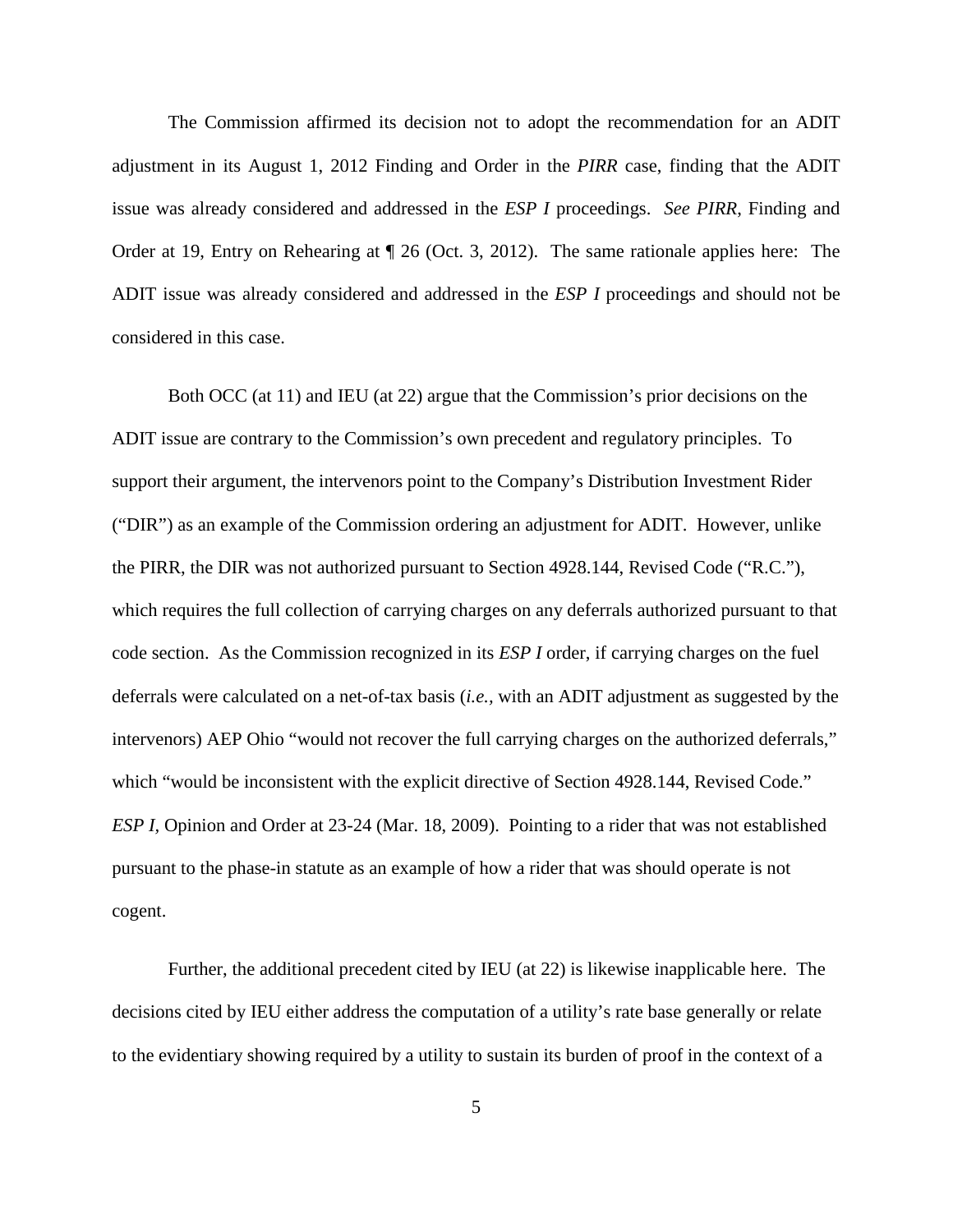rate proceeding. None of the decisions address the treatment of ADIT when calculating carrying charges on deferrals authorized by R.C. 4928.144. Finally, that the Commission has addressed this issue at least twice now (in proceedings where the issue has been fully developed on the record) and has consistently reached the same conclusion belies the intervenors' arguments that the Commission's prior decisions are contrary to its own precedent and regulatory policy.

While both OCC witness Duann and IEU witness Bowser acknowledge the Commission's decisions establishing the carrying cost methodology without an adjustment for ADIT, they both seek to supplant the Commission's authority in this arena with their own opinions. *See* IEU Ex. 15 (Bowser Direct) at 5-6; OCC Ex. 1 (Duann Direct at 10-13.) As discussed above, the methodology for calculating the carrying charges associated with the Company's fuel deferral balances was established in the context of an ESP that involved a phasein under R.C. 4928.144, as OCC witness Duann recognizes. OCC Ex. 1 at 13. Accordingly, the traditional application attempted by the intervenors here does not apply as the Commission was dealing with a statutory duty to ensure AEP Ohio recovers the full carrying charges on the authorized fuel deferrals. Ultimately, the Commission approved a package that the Company relied upon as a balanced ESP. As Company witness Nelson testified, AEP Ohio has calculated the carrying charges on the deferred fuel balances in compliance with the Commission's orders. AEP Ohio Ex. 4 at 12. The proper procedure to seek reversal of a Commission determination is to seek rehearing and then, if not successful, to file an appeal to the Supreme Court of Ohio – not to levy collateral attacks in proceedings in which the issues have not been fully developed. The focus of the audit should be on whether the Company followed the Commission's orders in calculating the FAC and has kept it books and records accordingly. The Company has done so, and its investors should have every assurance that the Commission's absolutely clear orders on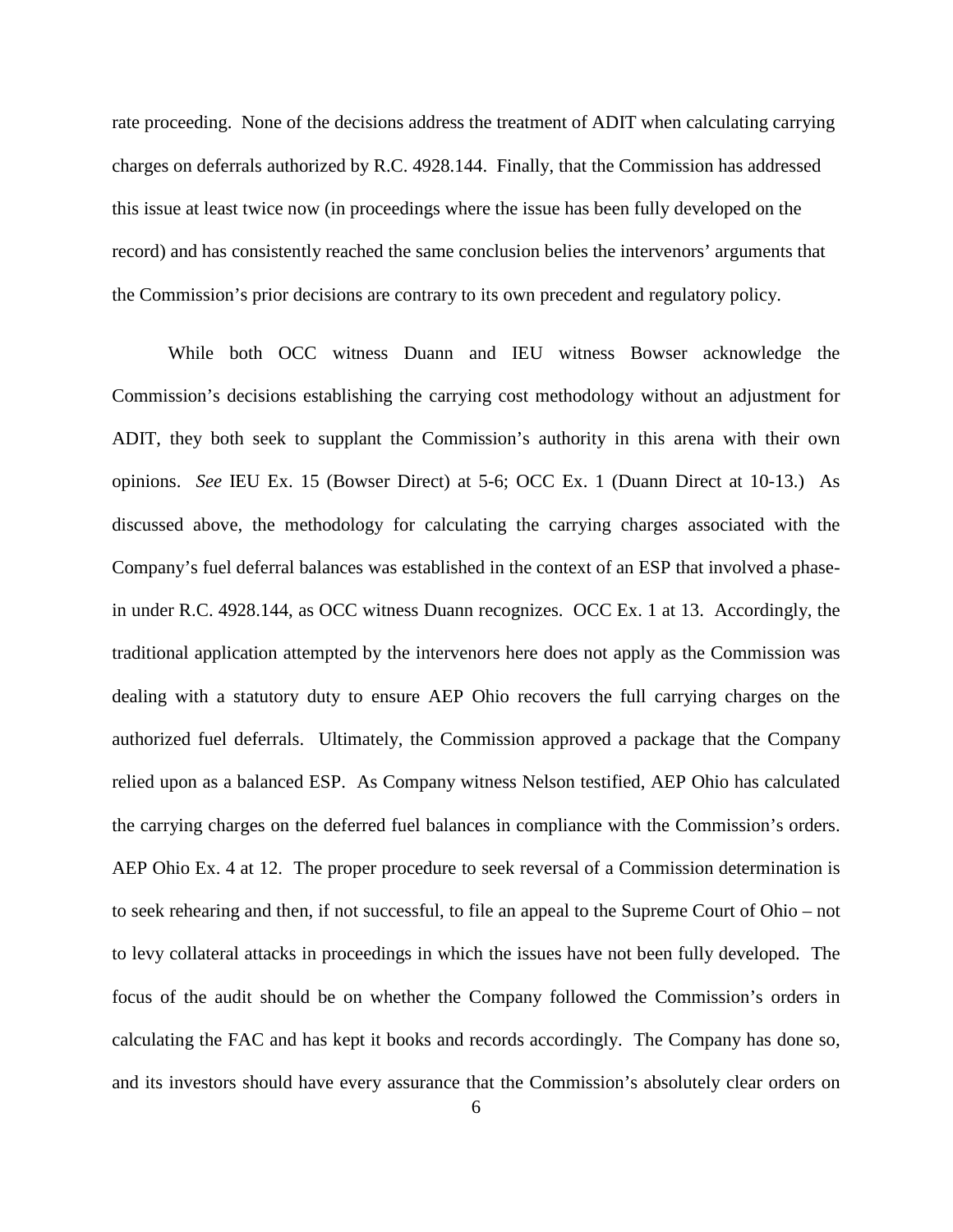this topic are not undermined by the intervenors' collateral attacks. This case should not be used as an opportunity to reargue or re-establish the structure of the order that established the parameters of the FAC.

The Commission has repeatedly reiterated its position on the ADIT issue and the recommendation and attempts to reargue the issue in these FAC proceedings is an improper attack on the decisions of the Commission and Supreme Court of Ohio. The recommendations submitted by the Auditor and intervenors on this issue should, therefore, be rejected.

## <span id="page-9-0"></span>**B. The methodology for calculating River Transportation Division's working capital requirement is appropriate and should not be disturbed in these proceedings.**

In their initial briefs, OCC (at 6-9) and OPAE (at 2-3, supporting the recommendations of OCC with respect to the 2010 Audit) argue that the Commission should remove the costs associated with the River Transportation Division's ("RTD") cash working capital requirement from the amount to be collected from customers through the Company's FAC. It is important to recognize that the Auditor's recommendations in this regard was simply to have the Company justify the level of RTD's cash working capital requirement and not to disallow recovery of such costs, as the intervenors recommend.<sup>[4](#page-9-1)</sup> Consistent with the Auditor's recommendations, Staff (at 5-7) merely suggests that the Commission should direct the Company to justify its costs before they are permitted to be recovered. AEP Ohio disagrees with the recommendations submitted by the Auditor, intervenors and Staff on this issue and submits that modifying the methodology for

<span id="page-9-1"></span> <sup>4</sup> *See* 2010 Audit Report at 1-10 (May 26, 2011), Financial Audit Recommendation 19; 2011 Audit Report at 1-9 (May 24, 2012), Financial Audit Recommendation 4.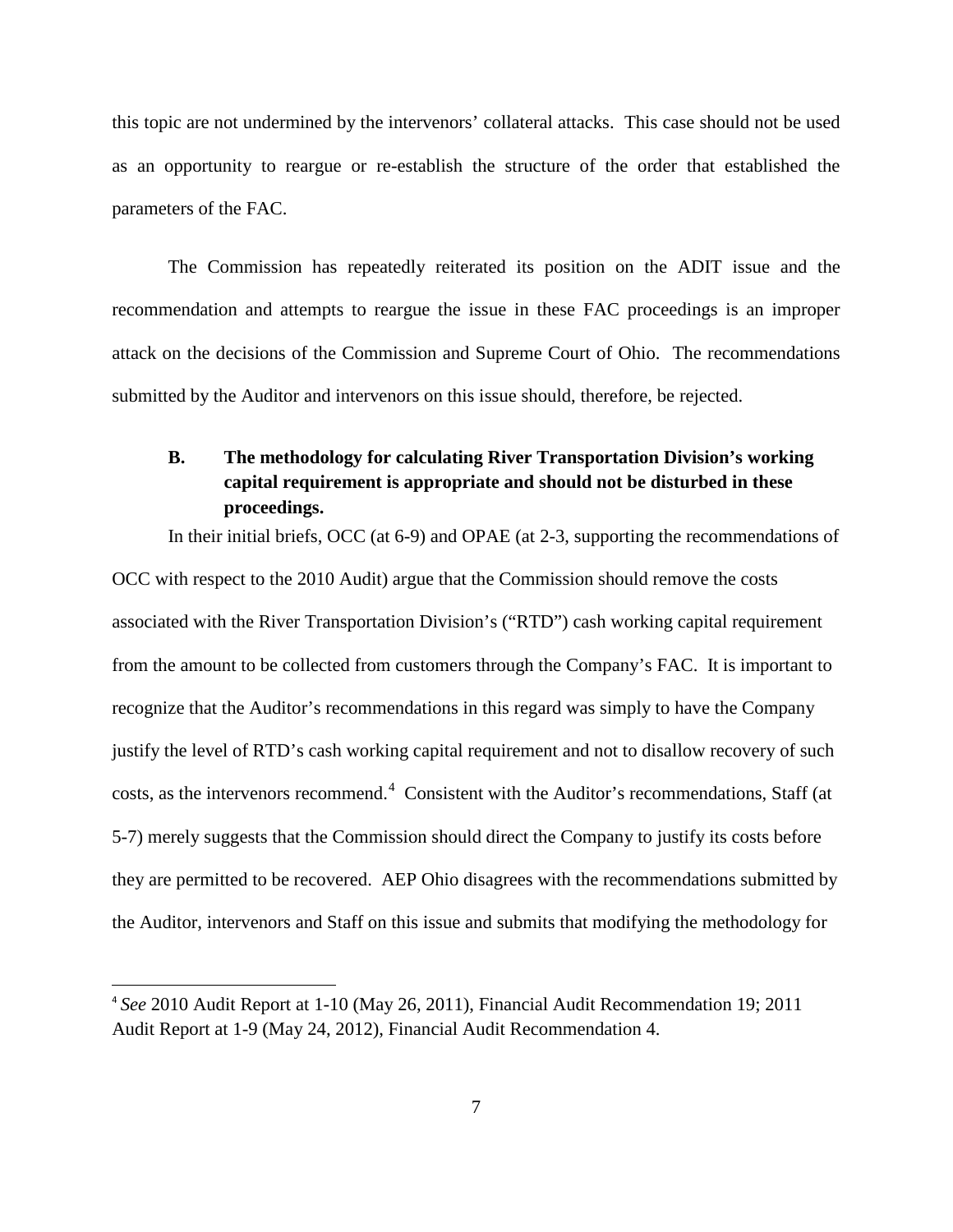calculating RTD's cash working capital requirement should not (and indeed cannot) be undertaken in these proceedings.

As explained in the testimony of Company witness Nelson, RTD is a division of Indiana Michigan Power Company, a subsidiary company of AEP and an affiliate of AEP Ohio. Barge freight services are provided at cost by RTD to AEP's operating companies (including AEP Ohio) under the "Barge Transportation Agreement" – an agreement on file with and under the jurisdiction of the Federal Energy Regulatory Commission. AEP Ohio Ex. 4 at 8. RTD's costs are allocated to the operating companies based on each company's utilization of the barging service. *Id.* These costs are considered transportation costs and are included in the cost of coal inventory. *Id.* RTD calculates its charges to the Company in accordance with the language of the Barge Transportation Agreement and cannot modify that methodology without filing that change at FERC. *Id.* Mr. Nelson describes the agreement's prescribed allocation methodology to be 1/8 of the aggregate operation, maintenance, rental and general expense of RTD for each annual period. *Id.* Mr. Nelson also identified a recent FERC decision in Docket No. ER10-355- 000 involving AEP operating companies where FERC confirmed that it was its policy to use the 1/8 method for determining cash working capital , the same method used by the RTD for years but questioned by the Auditor in this case.

The Auditor's and intervenors' recommendations appear benign but are actually seeking a policy shift away from the FERC-preferred methodology that is inappropriate. The Staff argument that the Company is somehow denying jurisdiction of the Commission is misplaced. The Commission relies on and passes through FERC-approved rates and schedules in many instances. The structure of this relationship in question has the benefit of following a FERC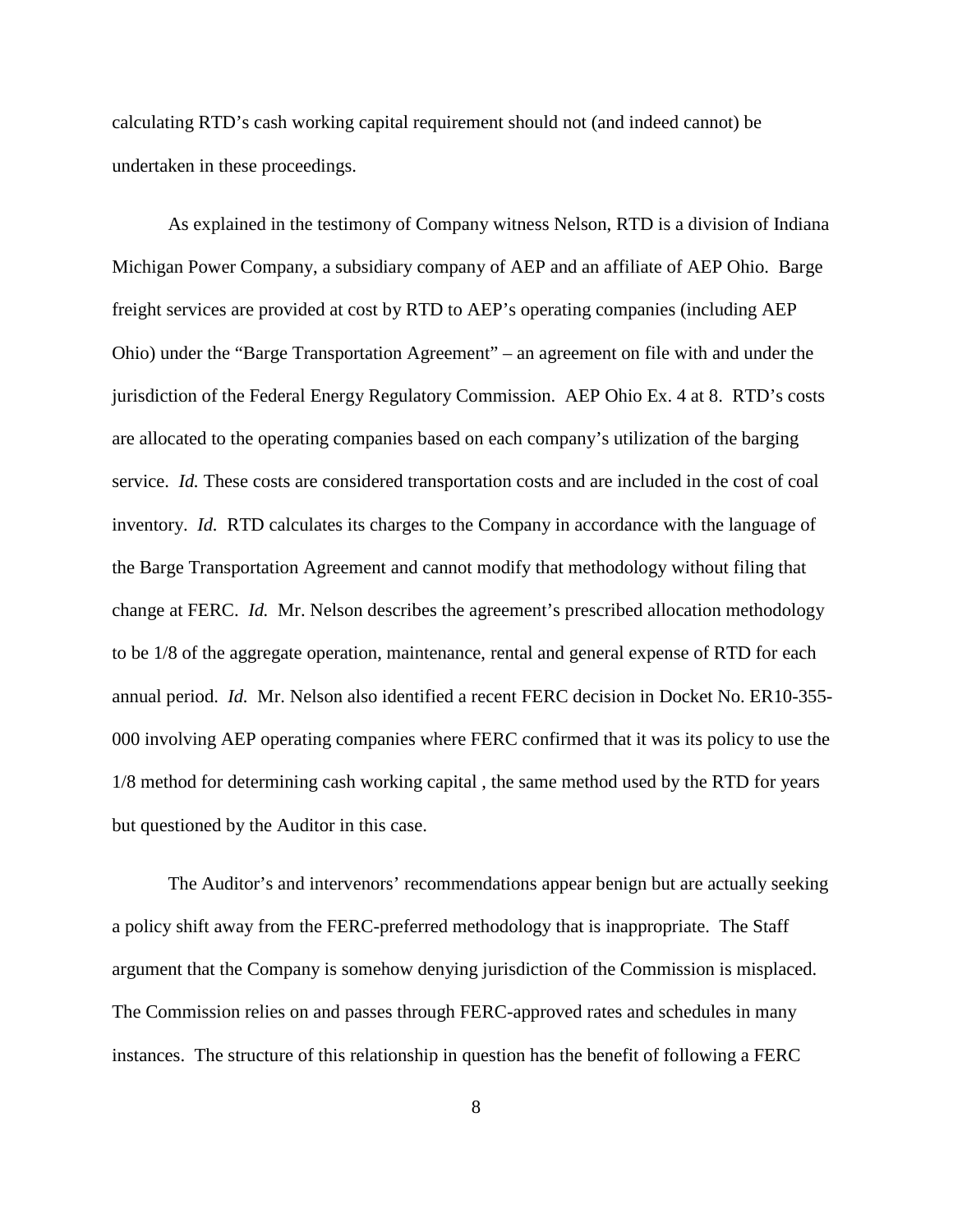preferred method which should provide the Commission comfort that the process has checks and balances. The recommendation seeks a lead-lag study for the sake of a lead-lag study and misses the overall point of the industry acceptance of the current methodology.

There are several problems with using a lead-lag study or other method to determine RTD's cash working capital requirement instead of using FERC's 1/8 methodology, as the Auditor recommends. Initially, as indicated by Company witness Nelson, a lead-lag study could be costly, and the focus of the Auditor should be whether the Company is implementing the costs under the existing contract not seeking to change the terms of the existing contract. AEP Ohio Ex. 4 at 8. In addition, the utility of a lead-lag study is also questionable. A lead-lag study is for a specific point in time, so while the results of a lead-lag study may provide information to be used going forward, it would have no bearing on the RTD costs at issue in these proceedings, which address 2010 and 2011. The Commission should not order a lead-lag study as a retroactive review. If the study was intended for only future use, then the lead-lag study should also be updated periodically, which may result in additional ongoing expenses associated with hiring a consultant to perform the study and perhaps result in large swings in the cash working capital component of the cost-based RTD formula. Finally, the Company would need FERC approval to depart from the 1/8 methodology because any departure from the methodology prescribed in the FERC-filed contract would violate the terms of the Barge Transportation Agreement.

In sum, it would be unreasonable and illegal to make a policy declaration in these proceedings that the Company ignore the method approved by FERC for a contract under its jurisdiction, and then to penalize the Company retroactively to January 1, 2011 (or to January 1,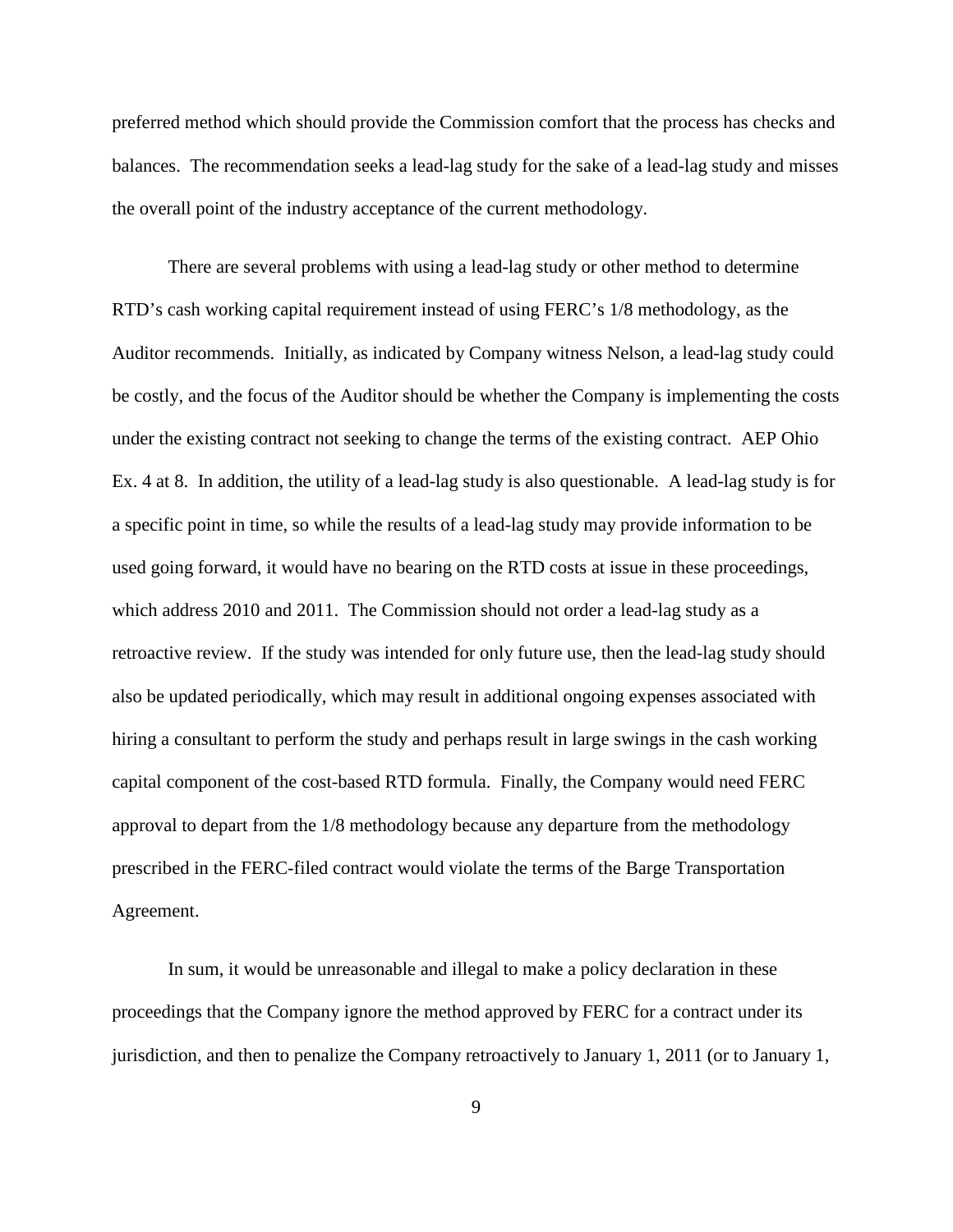2010 as suggested by OCC) for using the approved method. The recommendation goes beyond the purpose of the audit in this case and seeks an action based on a prospective view for use in a retroactive audit. Consequently, the recommendations submitted by the Auditor and intervenors on this issue should be rejected.

## <span id="page-12-0"></span>**C. Ordering the Company to adopt a formulaic fuel procurement procedure manual would constrain the Company's efforts to secure the necessary fuel for its customers at the lowest reasonable cost.**

The Auditor made several recommendations regarding the Company's fuel procurement policies and procedures in the 2010 and 2011 Audit Reports.<sup>[5](#page-12-1)</sup> In its brief (at 10-11), Staff states that AEP Ohio should be required to comply with the Auditor's recommendations regarding an expanded fuel procurement policy manual. However, as discussed in the Company's initial brief and in the testimony of Company witness Henry, a rigid fuel procurement procedure manual will reduce necessary flexibility in the area of fuel procurement and may ultimately result in lost opportunities and additional costs for customers.

Regarding 2010 Management Audit Recommendations 16, Company witness Henry testified that AEP Ohio has already revised its policy manual based on a similar audit recommendation in the 2009 audit report. AEP Ohio Ex. 3 (Henry Direct) at 6-7. Regarding 2010 Management Audit Recommendation 17, the Company agreed that compliance with contract terms and conditions should be required. *Id.* at 7-8. To that end, Mr. Henry testified that contracts are structured, and have been structured for years, to account for a concern in specifications "by including financial adjustments for deviations in coal quality within a

<span id="page-12-1"></span> <sup>5</sup> *See* 2010 Audit Report at 1-6 (May 26, 2011), Management Audit Recommendations 16 and 17; 2011 Audit Report at 1-5, 1-6 (May 24, 2012), Management Audit Recommendations 1 and 3.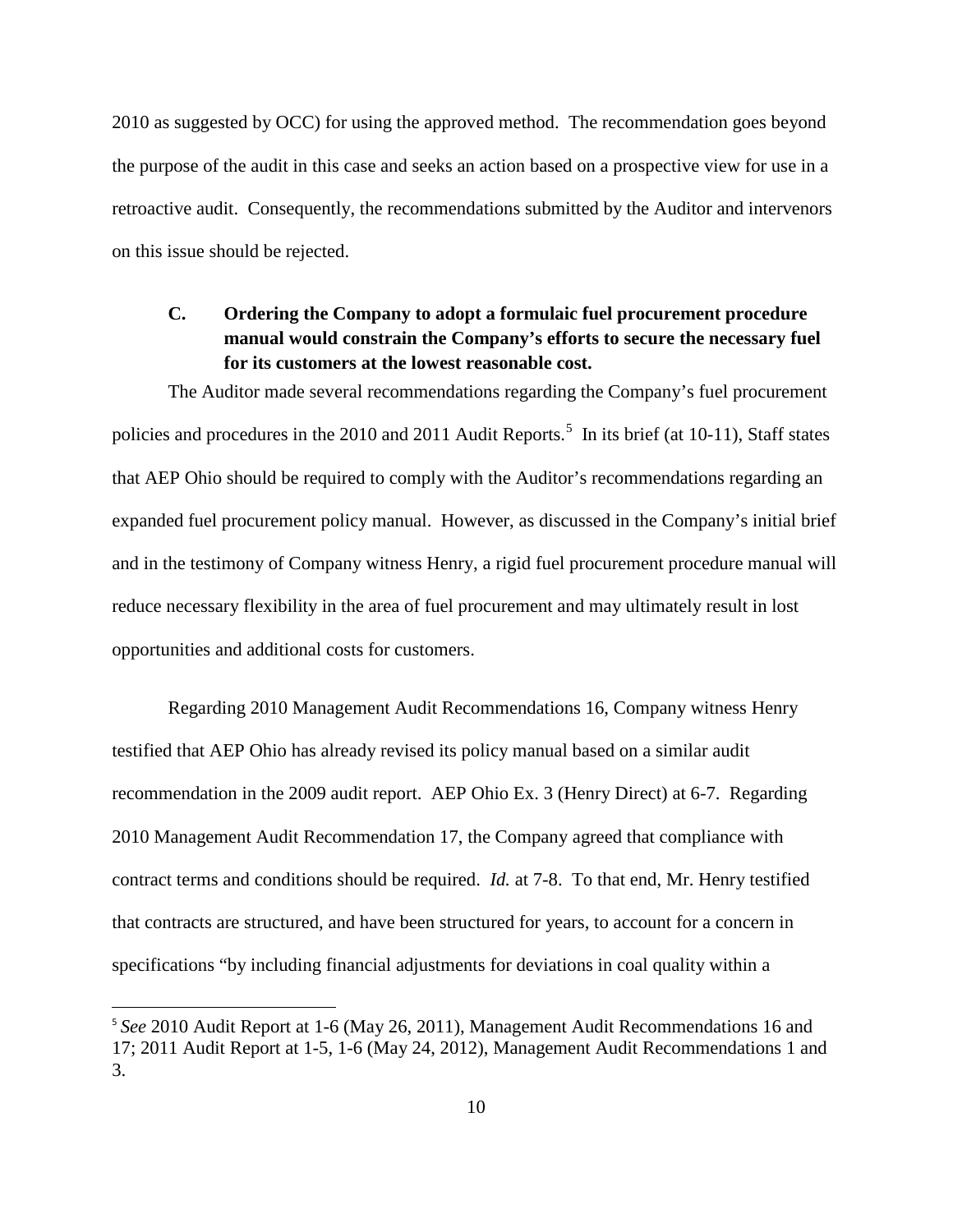prescribed band, with suspension and rejection limits for non-compliance with the contract terms and conditions." *Id*. Mr. Henry further testified that there is a range of acceptable coal qualities with financial adjustments on the price depending on the variance, with suspension an available tool if the variance is outside the acceptable band. *Id.*; Tr. at 150-152. The important fact for the 2010 Audit recommendations is the testimony of Mr. Henry that states that the Company administered the contracts appropriately in regard to coal compliance with the long-standing price-adjusted band used by the Company. AEP Ohio Ex. 3 at 9.

As discussed in AEP Ohio's initial brief, 2011 Management Audit Recommendation 1 is unnecessary. Company witness Henry addressed this confidential recommendation and indicated that AEP Ohio is using a competitive process as recommend. Mr. Henry indicated that the justifications prepared for the contract in question included the results of an RFP and appropriate market indices. *Id.* at 10; Tr. at 145-146. Mr. Henry also testified that the Company would use third party assistance beyond the tools already used when necessary. AEP Ohio Ex. 3 at 10.

Regarding 2011 Management Audit Recommendation 3, the Company disagrees with the Auditor's recommendations. Mr. Henry discussed the history of this recommendation; specifically, that AEP Ohio witness Rusk's  $2009$  FAC testimony<sup>[6](#page-13-0)</sup> agreed to update the Company's fuel procurement policies while indicating that a procedural manual was neither necessary nor beneficial. AEP Ohio Ex. 3 at 6. The Auditor acknowledged the changes the Company made in the revised fuel procurement policy in 2011 Management Audit

<span id="page-13-0"></span><sup>6</sup> Direct testimony of AEP Ohio Witness Rusk, page 5, Case No.09-872-EL-FAC and Case No. 09-873-EL-FAC.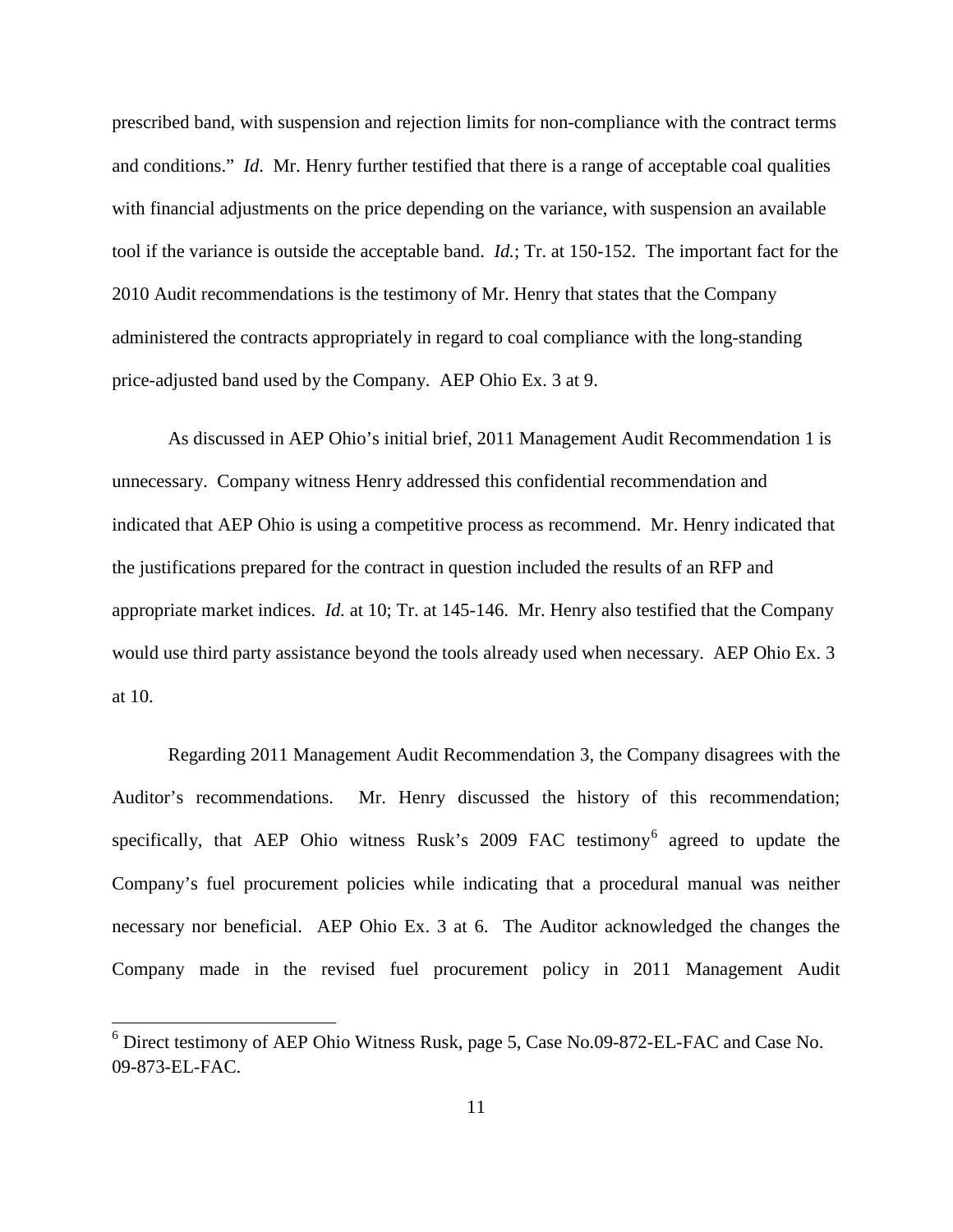Recommendation 3, but proposed more specific procedural modifications, including compliance with coal specifications, business justification specifications, coal bid evaluations for coal quality, and exceptions for non-solicitations for coal. This recommendation seeks to retread the same ground already indicated as unnecessary by the Commission in the 2009 audit case.

Company witness Henry explained the value of the current approach that would be undermined by the Auditor's recommendations. He testified that the "current approach, guided by policies, results in the efficient procurement of fuel at the lowest reasonable cost." *Id.* at 6-7; Tr. at 145-150, 153-155. Mr. Henry testified that the policies provide the Company the "flexibility necessary to adapt to dynamic market and operational conditions." AEP Ohio Ex. 3 at 6-7. He stated that a rigid procedural manual removes the flexibility necessary to react to the market. *Id.* Ultimately concluding, based on past experience, that strict adherence to a single methodology would risk missing opportunities to procure coal at the lowest reasonable cost. Tr. at 149. Mr. Henry testified that AEP Ohio's customers have benefited from the Company's flexible approach, as recognized by the Auditor in 2010 Major Management Audit Finding 1 on page 1-4 of the 2010 Audit Report. There the Auditor states:

> Overall, AEP Ohio's fuel costs declined in 2010, primarily as result of the expiration of the contract premium AEP Ohio had paid to its largest supplier in 2009. The ability to terminate the premium is an affirmation of the success of the AEP Ohio's strategy vis-à-vis bolstering this critical supplier during a difficult market period in exchange for continued contract performance.

Mr. Henry stated that it was "the flexibility in the fuel procurement policy, which allowed for the financial support of this supplier and maintained the future benefit of the supply agreement." AEP Ohio Ex. 3 at 7.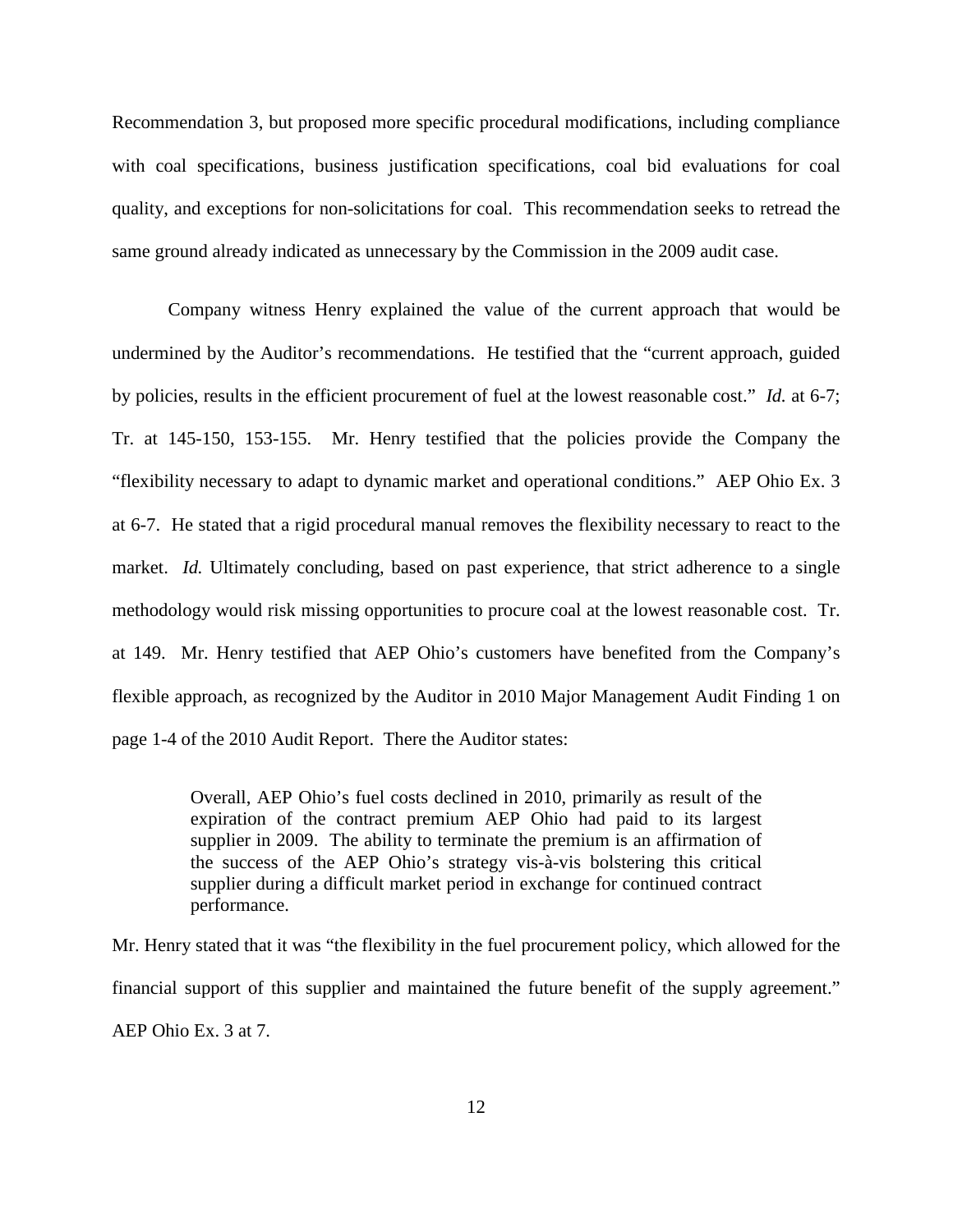In advocating for a formulaic procurement manual, Staff asserts that there is a "'trust me' attitude implicit in AEP Ohio's [current] approach . . . ." Staff Brief at 11. Such a characterization is unfair and contrary to the evidence. Initially, Staff acknowledges that the Company's current strategy is "guided by policies and guidelines." *Id.* at 10. Further, even Staff must recognize that it is impossible to develop a procurement manual that addresses every conceivable circumstance that may arise. The need for sound independent business judgment in this regard can never be eliminated. Finally, the Company's fuel expenses will be audited and its fuel procurement decisions will be evaluated for prudence through the existence of the FAC – even in the absence of a rigid procurement manual. An auditor should review the actions taken by a company considering the time and circumstances faced at the time the actions occur. The recommendation to create a rigid policy manual to automate all decisions ignores the reality of the changing market and handcuffs the Company, whose actions are ultimately the subject of an audit.

The evidence shows that the recommendations to implement a more detailed procurement manual are unnecessary and that the Company's customers benefit from the current process. Consequently, the Auditor's and Staff's recommendations on this issue should be rejected, to the extent they have not already been implemented by the Company as discussed above.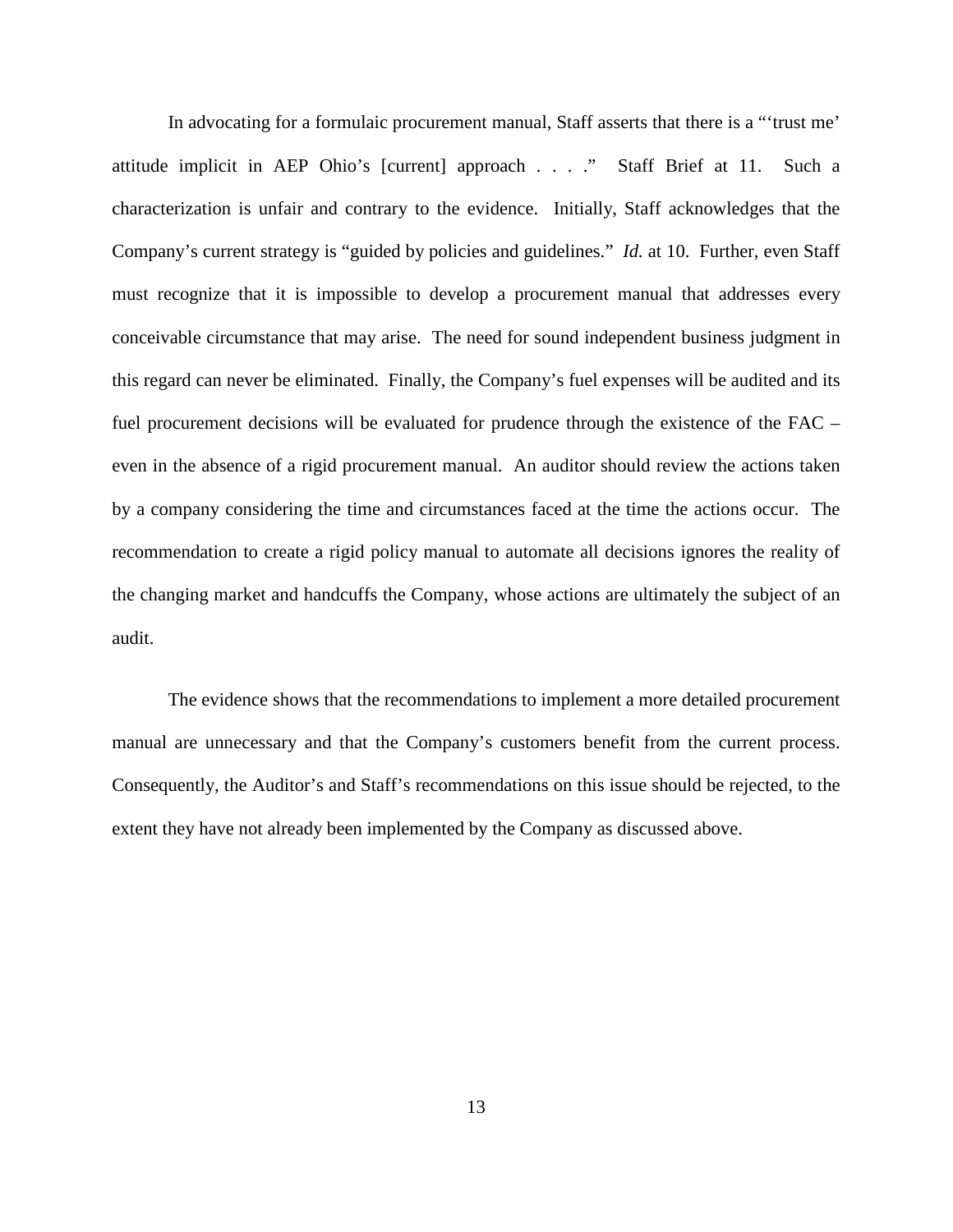<span id="page-16-0"></span>**D. In addition to being contrary to established regulatory policy, any recommendations related to the proceeds of the sale of the Conesville Coal Preparation Plant are beyond the scope of these proceedings as the sale did not occur until 2012.**

In the 2011 Audit Report, the Auditor recommended that any proceeds from the sale of the Conesville Coal Preparation Plant ("CCPP") be applied to the FAC under recovery.<sup>[7](#page-16-1)</sup> As discussed in AEP Ohio's initial brief, the Auditor's recommendations on this issue relate to matters outside the audit periods under review in this case as the sale of the CCPP occurred in 2012. More importantly, the recommendation is also contrary to established Ohio regulatory case law and Commission decisions. OCC supports the Auditor's recommendation, stating "AEP Ohio's customers have paid (through the FAC) the operating costs as well as closurerelated costs of the CCPP. Accordingly, any proceeds received from the sale of the CCPP assets should be applied to the FAC under-collection." OCC Brief at 14. The recommendations submitted by the Auditor and OCC should be rejected.

It is well established that ratepayers do not obtain an ownership interest in utility assets as a result of paying for utility services. *See* Case No. 88-102-EL-EFC, Opinion and Order at 14-16 (Oct. 28, 1988) (finding ratepayers had no ownership interest in the utility's asset and rejecting the argument that the sale of the asset required that the gain be flowed through to ratepayers.); *See, also* Case No. 09-872-EL-FAC, *et al.*, Entry on Rehearing at 11 (Apr. 11, 2012) ("ratepayers do not earn or acquire an ownership interest in the utility's assets as a result of paying for utility services."). Even if it were appropriate to entertain the recommendations

<span id="page-16-1"></span> <sup>7</sup> *See* 2011 Audit Report at 1-6, 1-10 (May 24, 2012), Management Audit Recommendation 5 and Financial Audit Recommendation 12.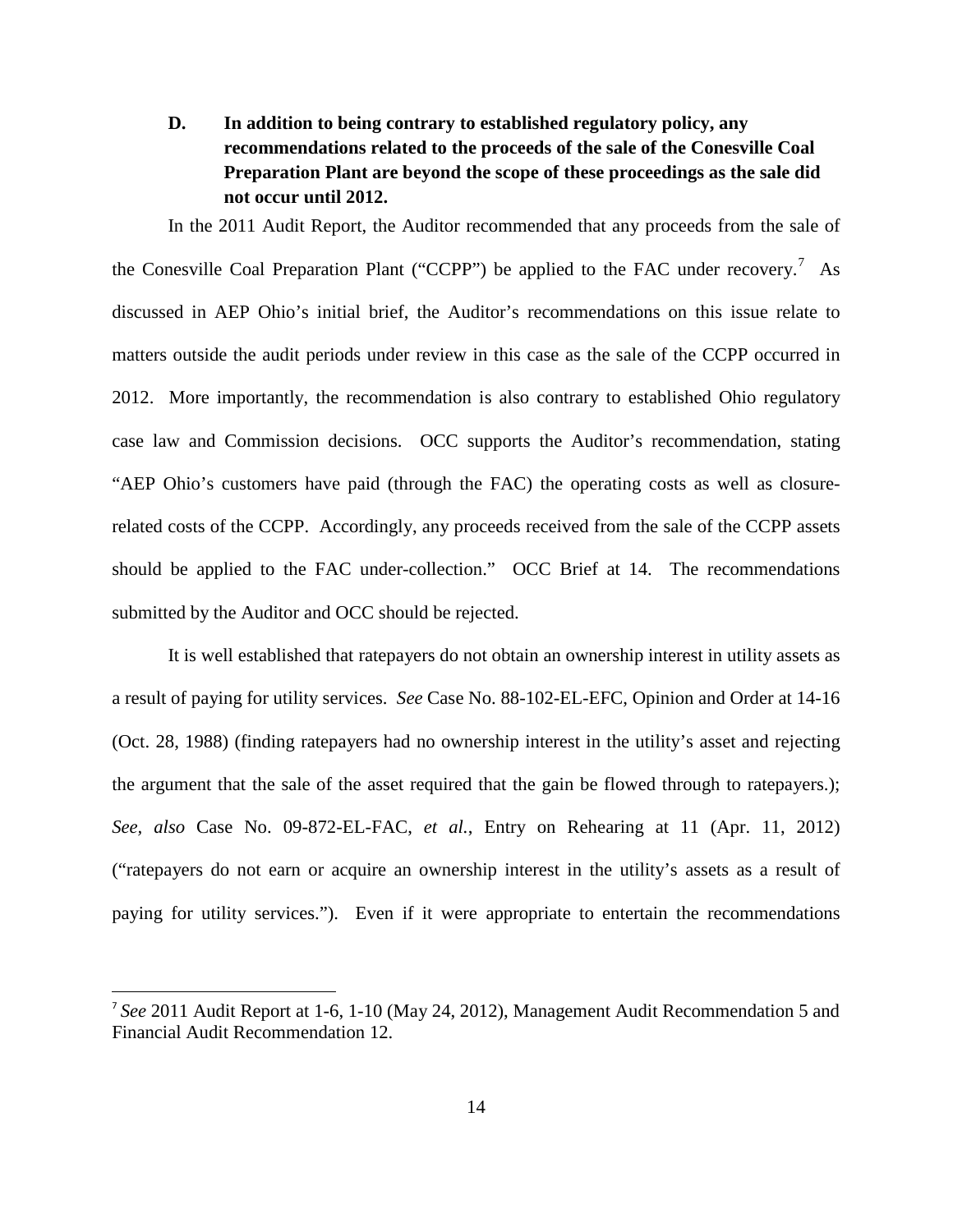submitted by the Auditor and OCC on this issue (which it is not) the CCPP is not even an asset used directly in providing utility services; it is not a rate based utility asset. AEP Ohio Ex. 4 at 7.

Moreover, even if it were appropriate to consider the Auditor's and OCC's recommendations, Mr. Nelson identified the incomplete analysis of the recommendation as the sale of the asset does not end the liabilities associated with the CCPP facility *Id.* To be clear, the Company is not requesting recovery for the on-going liabilities associated with the CCPP. However, in the event the Commission determines (in the context of AEP Ohio's 2012 FAC audit if at all) that it is appropriate to consider a credit to customers of any gain on the sale of CCPP, then the on-going liabilities associated with the facility need to be netted against any proceeds. The Auditor's and OCC's recommendations on this issue violate Commission precedent, seek to capture only the positive aspects of the sale without recognizing the negative on-going liabilities associated with the facility, and seek to do so for a transaction that occurred outside the audit periods under review. The recommendations, therefore, should be rejected.

While an audit of the sale transaction is beyond the scope of these proceedings, the closure of the CCPP facility occurred at the end of 2011 and was appropriately reviewed by the Auditor during its 2011 audit. Company witnesses Dooley explained that the "CCPP was fully depreciated by the end of 2011," in other words, the CCPP was closed at the end of 2011. AEP Ohio Ex. 2 (Dooley Direct) at 8. AEP Ohio's share of costs associated with the closure of the CCPP was reviewed by the Auditor and the Auditor made no recommendations or findings of imprudence. *See* 2011 Audit Report at 7-100–7-105. Accordingly, review of the closure costs associated with the CCPP should be considered complete, and Staff's recommendation that "the next auditor should be directed to review the closure and make recommendations" is unnecessary and should be rejected. Staff Brief at 12.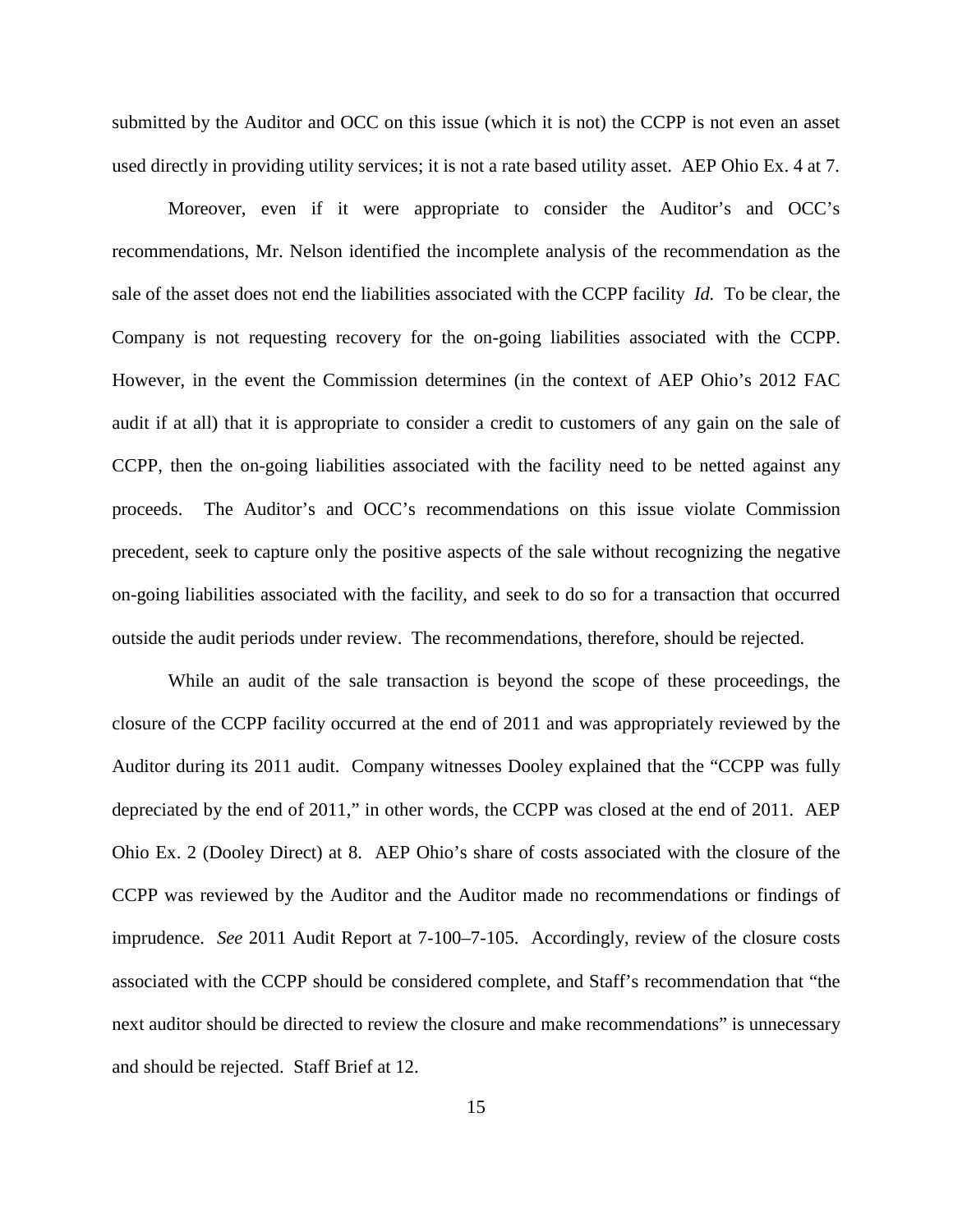## <span id="page-18-0"></span>**E. The Commission is certainly aware of the pending issues remaining from AEP Ohio's 2009 FAC audit, and IEU's instructions on how the Commission should address these issues should be ignored.**

In its brief, IEU (at 23-25) discusses three issues related to the Company's 2009 FAC audit proceeding. The first relates to how the Company credited certain amounts against the FAC under-recovery.<sup>8</sup> As discussed in AEP Ohio's initial brief, however, the crediting of these amounts has already occurred. The Company submitted evidence on this point in the form of sworn witness testimony by Company witness Dooley who stated that the appropriate credits have been booked in accordance with Commission Orders. AEP Ohio Ex. 2 at 7. Therefore, this recommendation should be considered completed for purposes of the 2011 Audit.

The second issue relates to the request for issuance of a RFP related to the 2009 FAC case. As IEU witness Bowser points out there are issues related to the 2009 FAC on appeal to the Supreme Court of Ohio. IEU Ex. 15 at 12. The Company too has issues associated with this case on appeal to the Supreme Court. Nonetheless, the Commission has discretion on the appropriateness of how it manages its docket. It has not issued a subsequent entry on the RFP. Perhaps the Commission is not confident that the current market supports a beneficial opportunity for sale or perhaps the Commission is awaiting clarification by the Court on the myriad of issues in a case set for oral argument in early 2014. Whatever the reason, IEU's recommendation in the context of these 2010 and 2011 audit proceedings is inappropriate. To the extent the outcome will impact future audits, those are issues for that future time and will be reflected accordingly.

<span id="page-18-1"></span> <sup>8</sup> *See* 2011 Audit Report at 1-10 (May 24, 2012), Financial Audit Recommendation 7.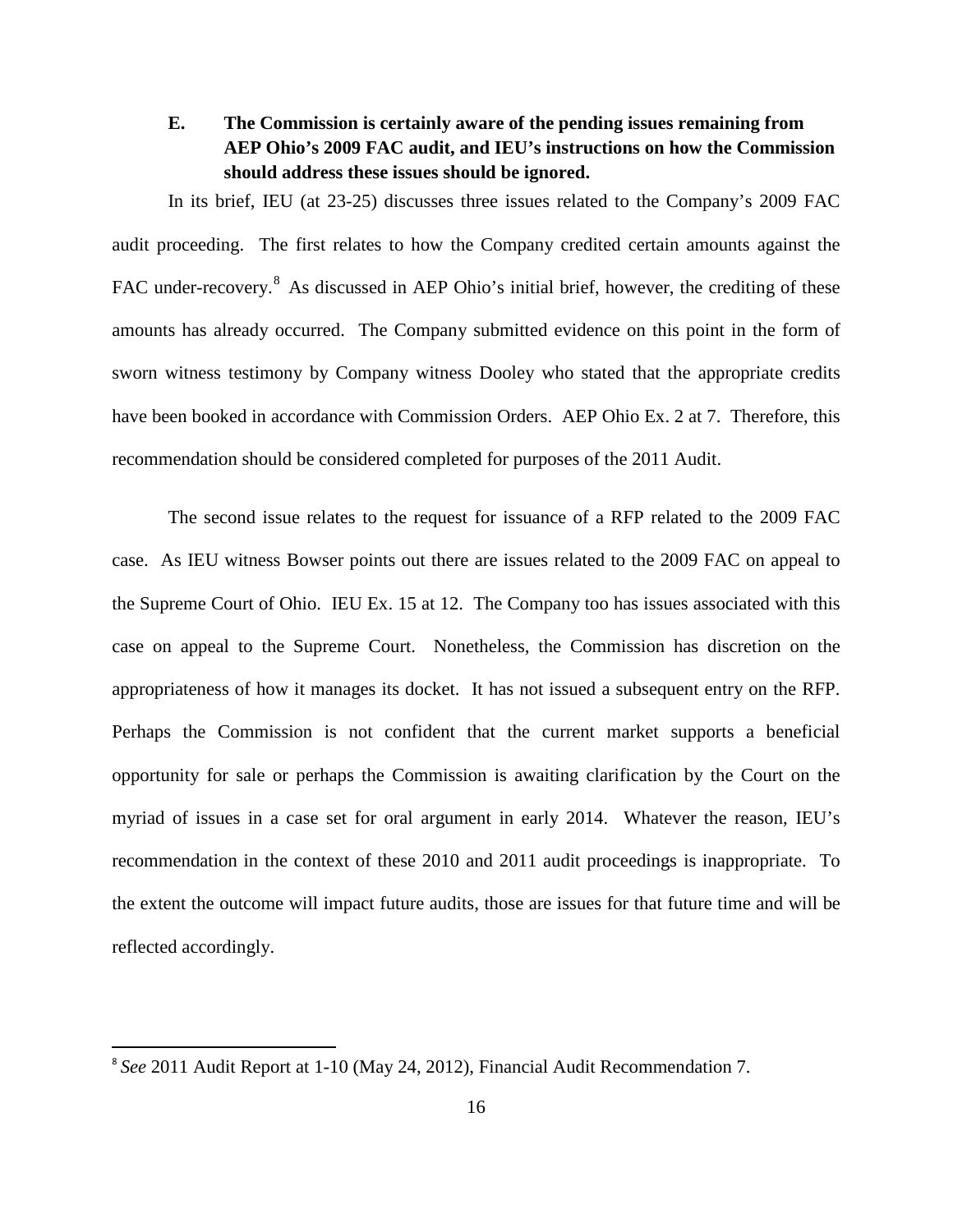The third and final issue raised by IEU related to the Company's 2009 FAC audit deals with its concern that there will be unrealized benefits associated with certain coal contracts. IEU Initial Brief at 24-25. IEU witness Bowser correctly pointed out in his testimony that the Commission already indicated that the effect these agreements have on AEP Ohio's fuel costs, if any, were outside the 2009 audit period when raised and therefore were not properly considered in that audit. IEU Ex. 15 at 12-14. That Commission finding applies equally to the present proceedings: There is no need or justification to create a regulatory liability just because issues *may* have an impact in future years. The impact is unknown, as indicated by the Commission in the 2009 audit case, and there are future audits to deal with the issue. IEU's recommendation is premature. The Commission should reiterate its previous holding and address the matter when it is appropriate, if the matter is in need of consideration at all.

### <span id="page-19-0"></span>**F. IEU's double recovery claims are beyond the scope of this proceeding, improperly raised in brief and otherwise without merit.**

IEU seeks to advance its premature (and otherwise misguided) theory of double recovery in these proceedings. The Attorney Examiner properly excluded evidence and cross examination relating to the double recovery issue identified in the November 13, 2013 Opinion and Order in Case No. 12-3254-EL-UNC, since these proceedings relate to 2010-2011 audit periods and the double recovery issue relates to a subsequent time period (2012 at the very earliest). Thus, none of IEU's arguments in this regard need to be considered and the excluded evidence it proffered can be ignored. Even if the proffered evidence is considered, it fails to support the factual inferences drawn by IEU. Finally, there are multiple legal barriers that also separately defeat IEU's vacuous double recovery claim, as set forth below.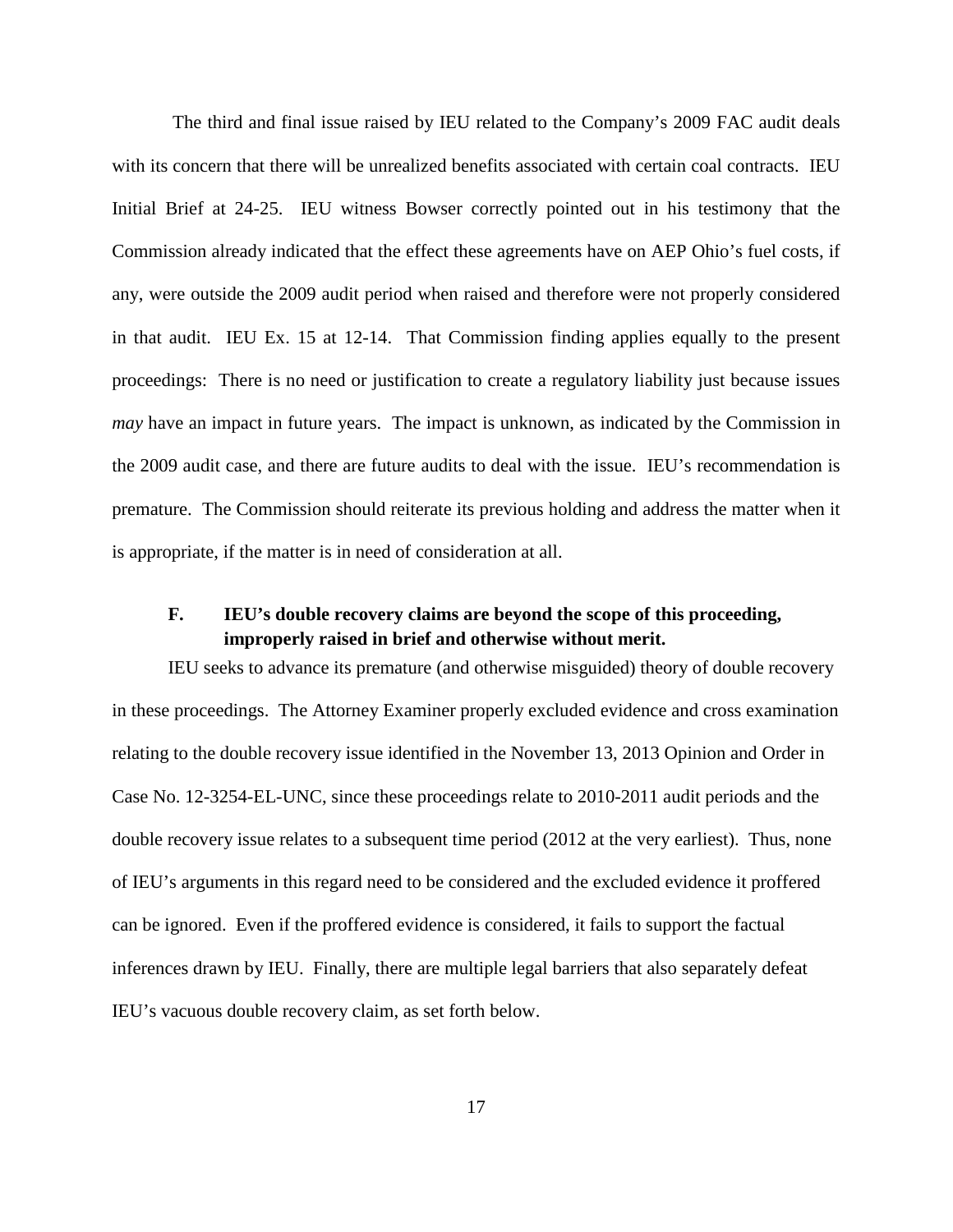1. The Attorney Examiner properly excluded evidence and prevented cross examination regarding matters outside of the 2010-2011 audit periods at issue in these proceedings.

<span id="page-20-0"></span>The Attorney Examiner sustained AEP Ohio's objections and excluded evidence and precluded cross examination by IEU on matters that go well beyond the audit periods involved in this case. Tr. at 53, 55. Nonetheless, IEU proffered IEU Exhibits 7-12 in an attempt to advance its flawed double recovery theory. IEU should have filed an interlocutory appeal if it wanted to challenge the Attorney Examiner's rulings and secure a ruling from the Commission that additional evidence could be taken. $^{9}$  $^{9}$  $^{9}$  Because IEU failed to do so and the Attorney Examiner's rulings cannot now be reversed, the proffered evidence cannot be relied upon or otherwise considered by the Commission in deciding the merits of these cases. As IEU well knows, it would be error for the Commission to reverse the Attorney Examiner's proper ruling or rely on extra-record evidence. *Industrial Energy Users – Ohio v. Pub. Util. Comm*., 117 Ohio St.3d 486, ¶ 30 (2008) (ruling on an issue without record support is an abuse of discretion and reversible error).

As was discussed on the record in this case, AEP Ohio has challenged and addressed the double recovery allegations as part of Case No. 12-3254-EL-UNC. Tr. at 50; IEU Brief at 6. The Commission's Opinion and Order in that case determined (at 16) that the allegations were of "AEP Ohio double recovering certain capacity revenues." Of course, the capacity revenues in that section of the decision relate to the \$188.88/MW-day rate adopted in Case No. 10-2929-EL-UNC ("*Capacity Case*"), which rates did not become effective until August 2012. There is no

<span id="page-20-1"></span> $9$  While OAC Rule 4901-1-15(F) arguably permits IEU to challenge the evidentiary ruling in its merit brief even without having filed an interlocutory appeal, there is no basis for IEU to present and rely on evidence excluded from the record in its brief. In any case, as discussed below, IEU makes arguments that are not supported by the proffered evidence and otherwise fallacious.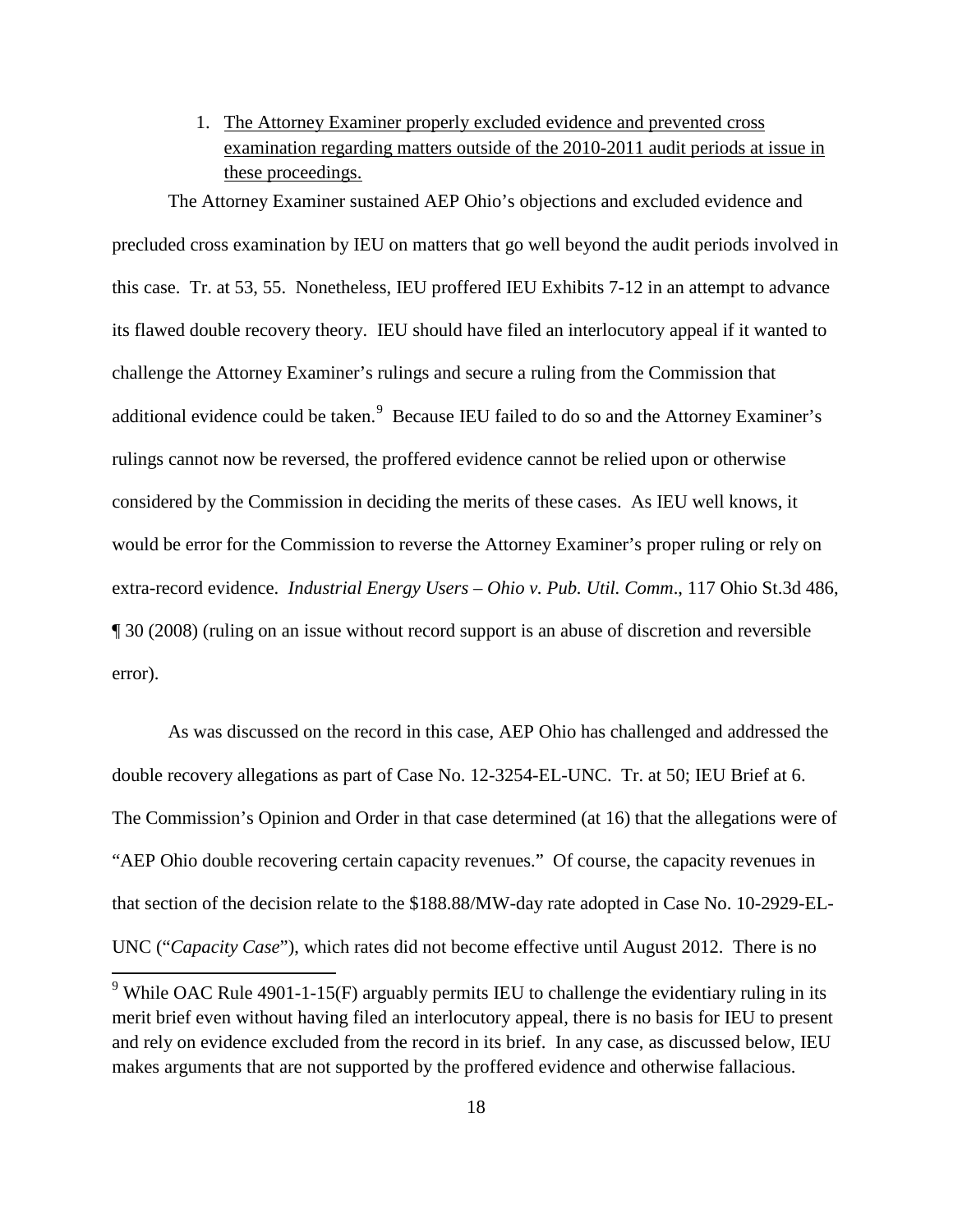possible way that such double recovery could have occurred prior to August 2012, and AEP Ohio maintains that no such double recovery occurred even after August 2012. For present purposes, however, it is sufficient for the Commission to confirm the Attorney Examiner's ruling that the double recovery allegation referenced in Case No. 12-3254-EL-UNC cannot be raised here because it bears no relationship to the 2010 and 2011 audit periods at issue in these proceedings.

In addition, there can be no consideration of IEU's double recovery allegations prior to the point in time when the decision in Case No. 12-3254-EL-UNC authorized the FAC to be unbundled into the Fixed Cost Rider ("FCR") and ordered that the energy-only auctions begin replacing portions of the FAC energy-related costs – which does not occur until April 2014. Any contrary or more expansive retrospective review would violate the prohibition against retroactive ratemaking and the filed-rate doctrine. *Keco Industries v. Cincinnati & Suburban Bell Tel. Co.*, 166 Ohio St. 254, 141 N.E.2d 465 (1957). But nothing further needs to be done in this case as the Attorney Examiner properly excluded the double recovery issue from the evidence and there is no record basis to consider or resolve the issue.

> <span id="page-21-0"></span>2. Even if considered, the excluded exhibits proffered by IEU (which cannot be relied upon in deciding this case) do not factually support the double recovery allegations advanced by IEU.

IEU relies on its proffered exhibits to assert that:

[T]he proffered exhibits demonstrate that AEP Ohio's base generation rates in effect during 2010 and 2011 provided AEP Ohio with compensation equivalent to \$355 per megawatt day. Moreover, the proffered exhibits demonstrate that AEP Ohio is fully compensated for its cost of capacity and purchased power – Lawrenceburg and OVEC demand charges – by compensation of \$355 per megawatt day. Despite its 2010 and 2011 base generation rates fully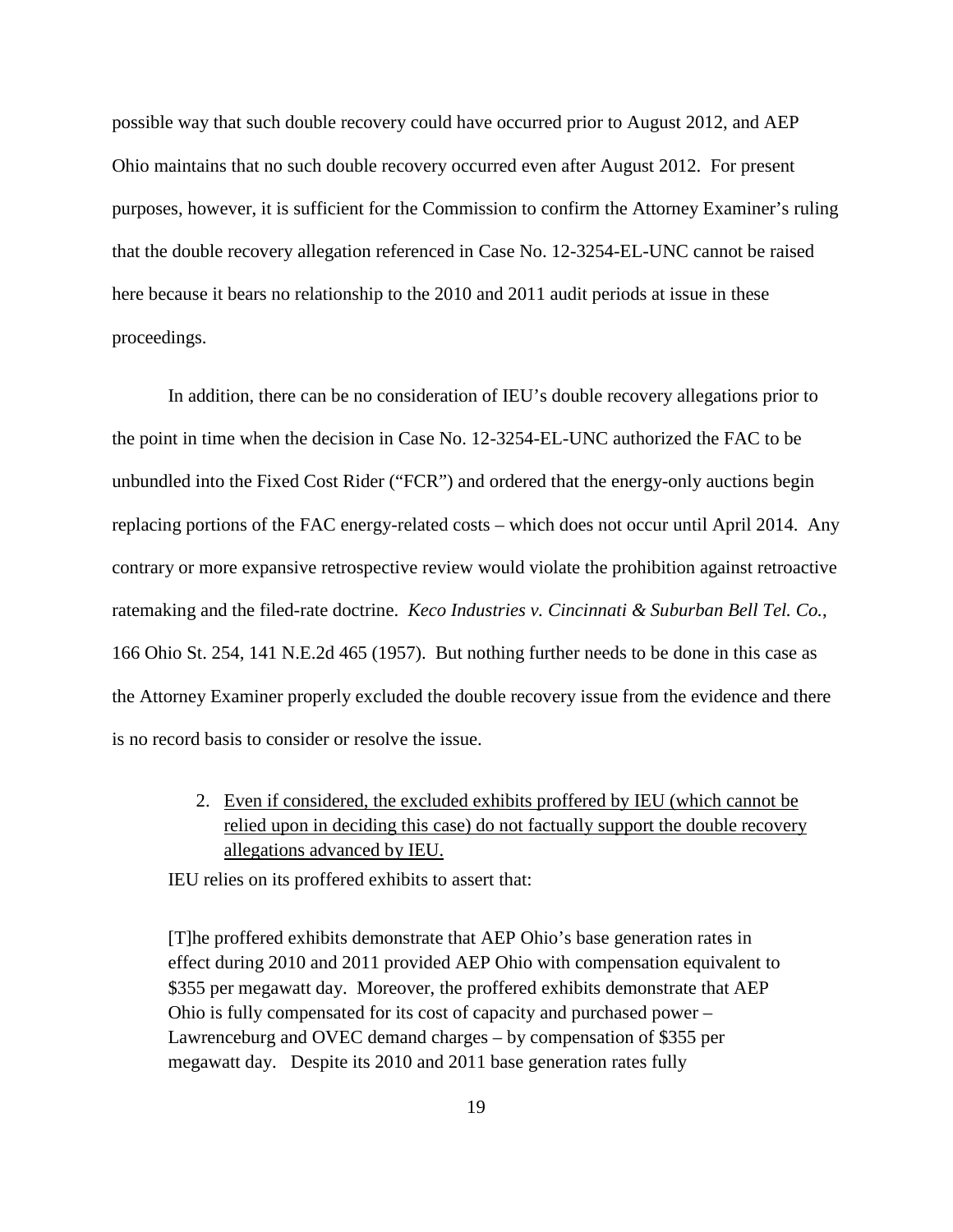compensating it for the Lawrenceburg and OVEC demand charges, AEP Ohio recovered the same demand charges through the FAC in 2010 and 2011. Thus, the proffered exhibits demonstrate that AEP Ohio double recovered Lawrenceburg and OVEC demand charges through the FAC.

IEU Brief at 11 (Citations omitted.) Even setting aside that the excluded evidence proffered by IEU constitutes extra-record material that cannot be relied upon by the Commission in making a decision in this case, the conclusions asserted by IEU in this regard are simply not supported by the proffered exhibits. Double recovery is a fact-intensive claim and should not be presumed from sweeping inferences or broad assumptions as IEU has done.

IEU's first point that the proposed \$355/MW-day for capacity would have fully compensated AEP Ohio for the OVEC/Lawrenceburg demand charges is a "red herring," because the Commission did not grant AEP Ohio's request to recover \$355/MW-day for capacity. Rather, it slashed the request to \$188.88/MW-day. So it is academic and irrelevant as to whether \$355 would have fully compensated the Company. The Company never said it was fully compensated by the \$188/88/MW-day rate but maintained that the \$355/MW-day rate would have been fully compensatory. Indeed, AEP Ohio presently is pursuing a challenge before the Supreme Court of Ohio that the \$188/MW-day rate constitutes an unconstitutional taking of the Company's property. (S.Ct. Case No. 2013-521) IEU's position ignores this fundamental point.

Although AEP Ohio's original \$355.72/MW-day calculation in the *Capacity Case* included capacity costs that reflected OVEC and Lawrenceburg demand charges, the Commission's final order only authorized recovery of \$188.88/MW-day – far less than the costbased request that AEP Ohio made. Of course, the \$188.88/MW-day capacity charge was not in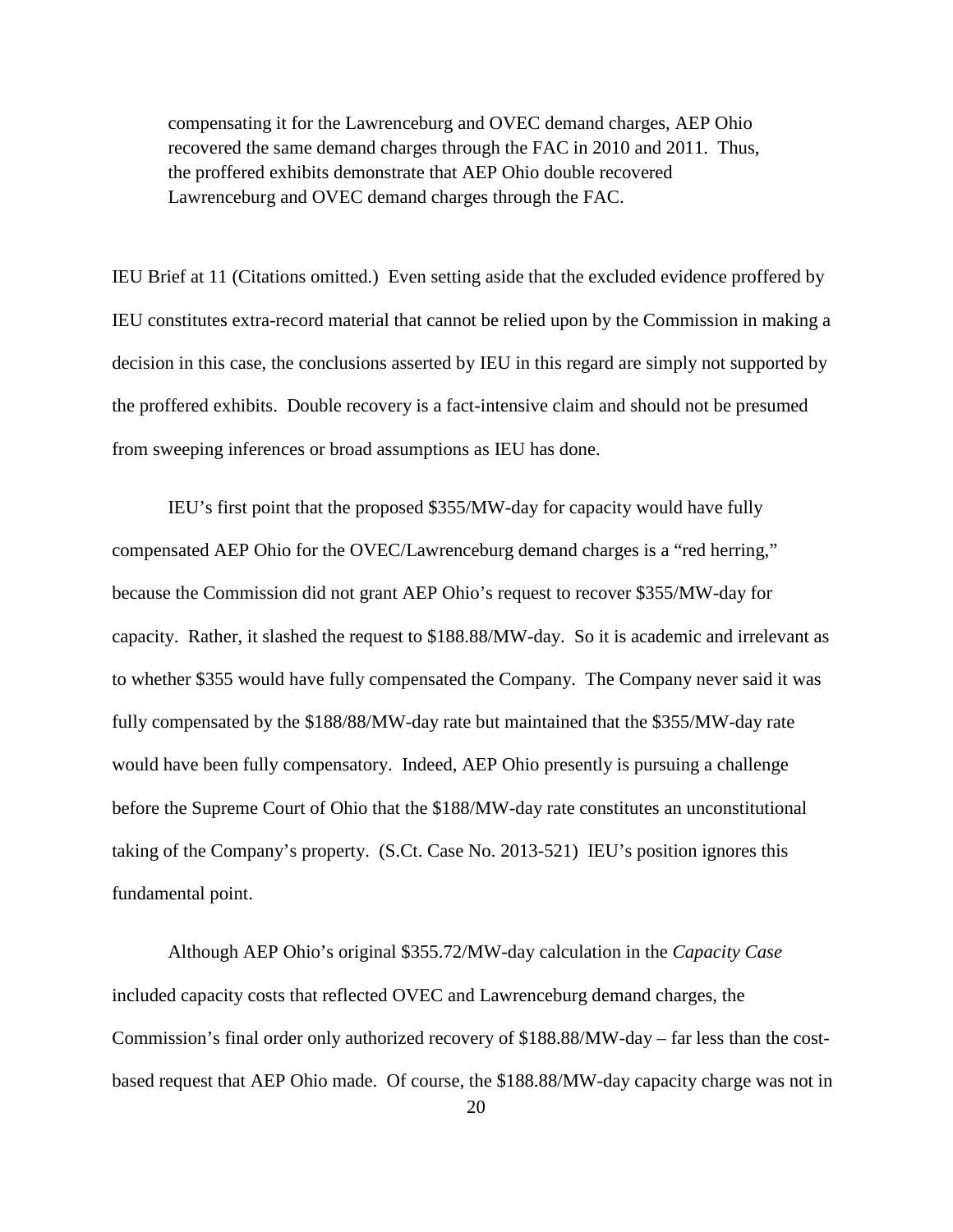effect during the 2010-2011 audit period involved in this proceeding. Consequently, it is manifestly evident that the authorized capacity charge of \$188.88/MW-day would not enable double recovery of the OVEC/Lawrenceburg demand charges being recovered through the FAC.

The fact that certain demand charges were originally included in the test period data as part of the Company's proposed \$355.72/MW-day rate simply does not support double recovery, because the final rate approved was only \$188.88/MW-day. Stated differently, the Commission cannot presently support a finding that double recovery exists since the amount of OVEC/Lawrenceburg charges originally included as part of the \$355.72/MW-day rate is far less than the amount by which the Commission reduced the \$355.72/MW-day rate (*i.e*., \$355.72-  $$188.88 = $166.84/MW$ -day reduction). As demonstrated below, the portion of the capacity charge rate attributable to the OVEC/Lawrenceburg demand charge using the original 2010 data was less than \$38/MW-day whereas the Commission reduced the Company's original cost calculation by \$167/MW-day.

Specifically, the 2010 OVEC demand charge costs for the combined companies included in the proposed \$356/MW-day was \$37.56/MW-day, as shown in the following table.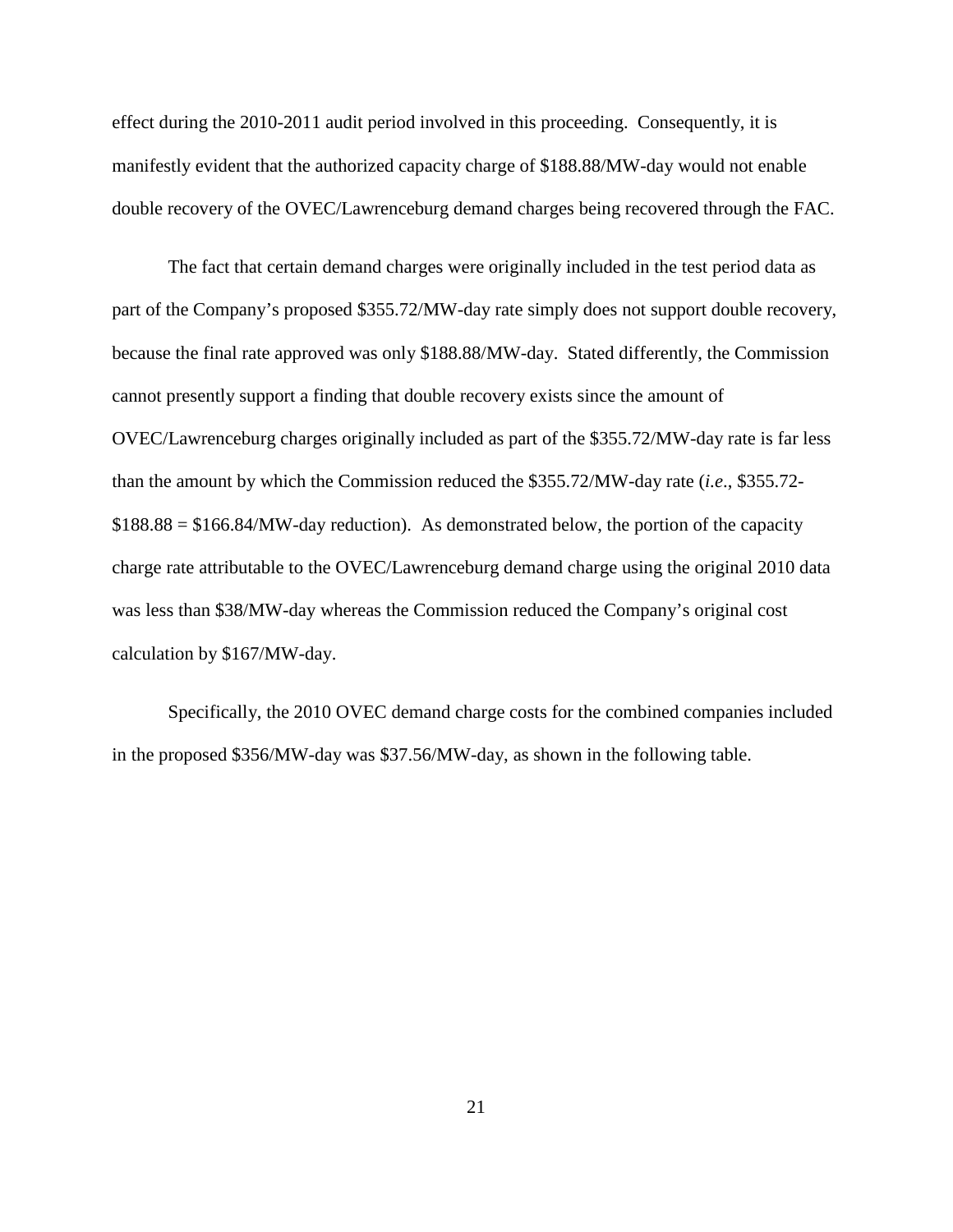| <b>OVEC AND LAWRENCEBURG DEMAND CHARGES</b>                    |                           |                                            |    |               |  |  |  |  |  |
|----------------------------------------------------------------|---------------------------|--------------------------------------------|----|---------------|--|--|--|--|--|
| INCLUDED IN THE COMPANY'S ORIGINAL 10-2929 REQUEST (2010 DATA) |                           |                                            |    |               |  |  |  |  |  |
|                                                                |                           |                                            |    |               |  |  |  |  |  |
|                                                                | <b>Included In Amount</b> |                                            |    |               |  |  |  |  |  |
|                                                                | in Capacity Case at       | <b>Specific Source</b>                     |    | Amount        |  |  |  |  |  |
|                                                                |                           |                                            |    |               |  |  |  |  |  |
| OVEC - OPCo                                                    | KDP-4,pg. 14, Ln. 11      | FERC FORM 1 at Ln. 2, pgs. 326.3 and 327.3 | \$ | 46,149,435    |  |  |  |  |  |
| OVEC - CSP                                                     | KDP-3,pg. 14, Ln. 11      | FERC FORM 1 at Ln. 2, pgs. 326.3 and 327.4 | \$ | 13,228,114    |  |  |  |  |  |
| Lawrenceburg - CSP                                             | KDP-3,pg. 14, Ln. 12      | FERC FORM 1 at Ln. 1, pgs. 326 and 327     | \$ | 60,734,136    |  |  |  |  |  |
| Total                                                          |                           |                                            | Ś. | 120, 111, 685 |  |  |  |  |  |
| Divided by Peak Load                                           | KDP-6                     |                                            |    | 9,060.8       |  |  |  |  |  |
| Divided by Days Per Year                                       |                           |                                            |    | 365           |  |  |  |  |  |
| Multiplied by Loss Factor                                      | KDP-6                     |                                            |    | 1.03412       |  |  |  |  |  |
| = Rate per MW-day                                              |                           |                                            | Ś  | 37.56         |  |  |  |  |  |

The \$37.56/MW-day component is substantially less than the \$167/MW-day reduction to the Company's original request for a \$356/MW-day capacity charge. Because full removal of the OVEC/Lawrenceburg demand charges included in the original filed revenue requirement based on 2010 data would reduce the \$356/MW-day by only \$39/MW-day, there is no present basis for a finding of double recovery since the OVEC/Lawrenceburg demand charges were fully subsumed within the amount excluded under the *Capacity Case* decision.

Another fundamental point ignored by IEU is the obvious fact that the original development of the \$188.88/MW-day charge in the *Capacity Case* was expressly adopted to apply relative to shopping capacity. *See Capacity Case*, Entry on Rehearing at 32 (Oct. 17, 2012.) ("The Commission initiated this proceeding solely to review AEP Ohio's capacity costs and determine an appropriate capacity charge for its FRR obligations.") Whereas, neither CRES providers nor their shopping customers pay the FAC at all. As with any of the demand-related costs used to support the Company's proposed capacity rate of \$355/MW-day (which was not approved), there was no implication or premise that 100% of the underlying costs would be recovered through the wholesale capacity charge to CRES providers related to shopping load.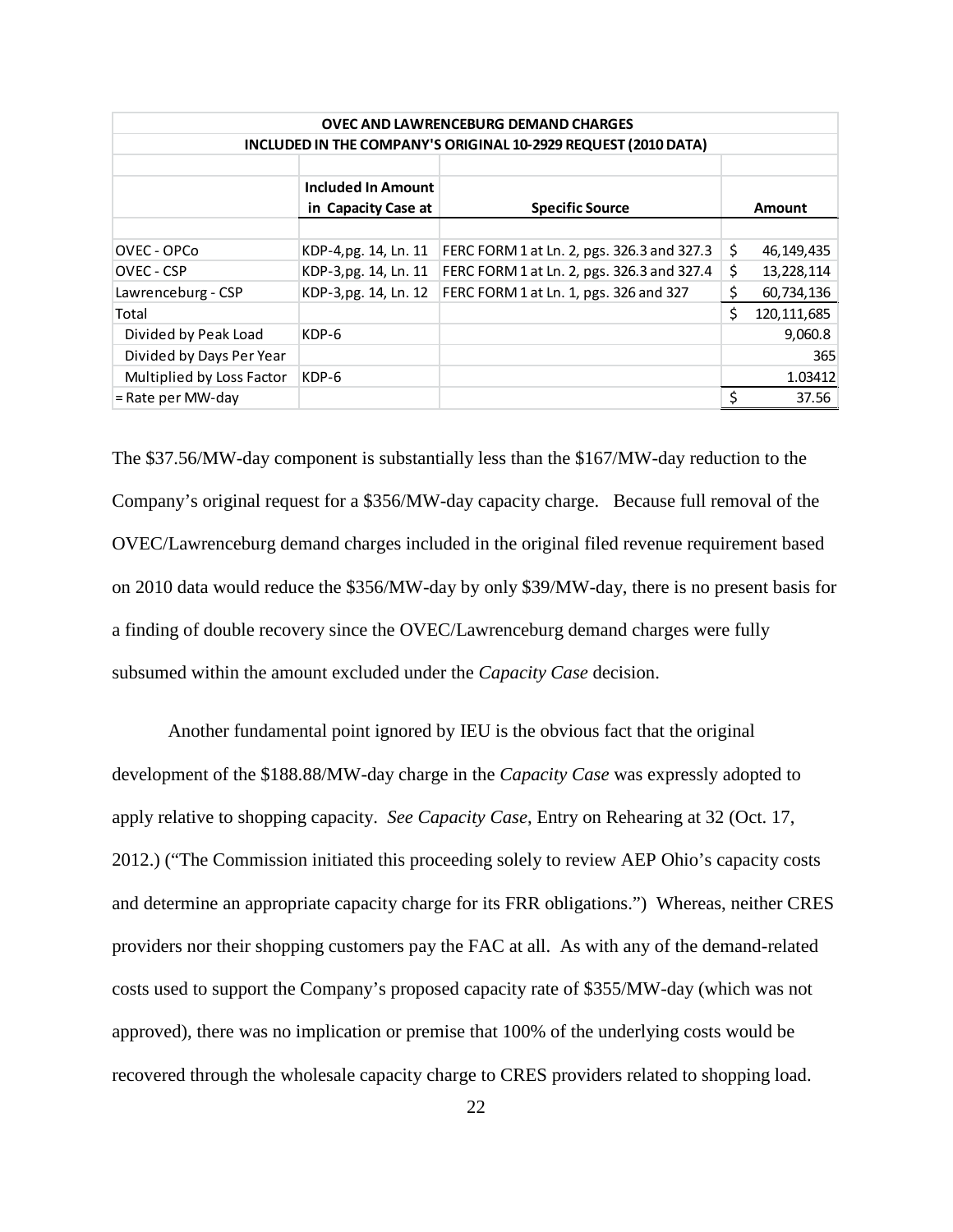Rather, the wholesale charge would compensate AEP Ohio for the capacity service it provided to CRES – not for capacity service relating to non-shopping (SSO) load. This ignores the quantity of capacity sold under the respective rates and falsely assumes that the total is greater than the sum of the parts. Under IEU's flawed logic, the Company would always double recover all capacity costs – not just Lawrenceburg and OVEC demand charges. That is because, using IEU's flawed thinking, recovery from shopping customers fully compensates the Company for capacity costs while recovery from non-shopping customers also fully compensates the Company for capacity costs – thus causing double recovery. IEU's failure to address any allocation as between shopping and non-shopping load is another major flaw in its misguided theory of double recovery.

IEU also attempts to draw negative inferences from the Company's testimony in the *Capacity Case* that the proposed wholesale charge of \$355/MW-day was comparable to the Company's existing Base Generation Rates. Specifically, IEU points out (at 13) that AEP Ohio's rebuttal testimony in the *Capacity Case* maintained that the proposed \$355/MW-day capacity charge "roughly approximates and is, therefore, comparable to" the Base Generation Rates received from non-shopping SSO customers. These statements were made on rebuttal in the context of combating a claim that the proposed \$355/MW-day charge was discriminatory as compared to Base Generation Rates. The Company merely pointed out that the rate levels were approximately equivalent. In other words, the two rates were quantitatively similar. IEU's sweeping leap of faith from this departure point is that all of the contents of the two rates must, therefore, be identical. That is, because the originally-proposed capacity charge of \$355/MWday reflected some level of Lawrenceburg/OVEC demand costs and because the Base Generation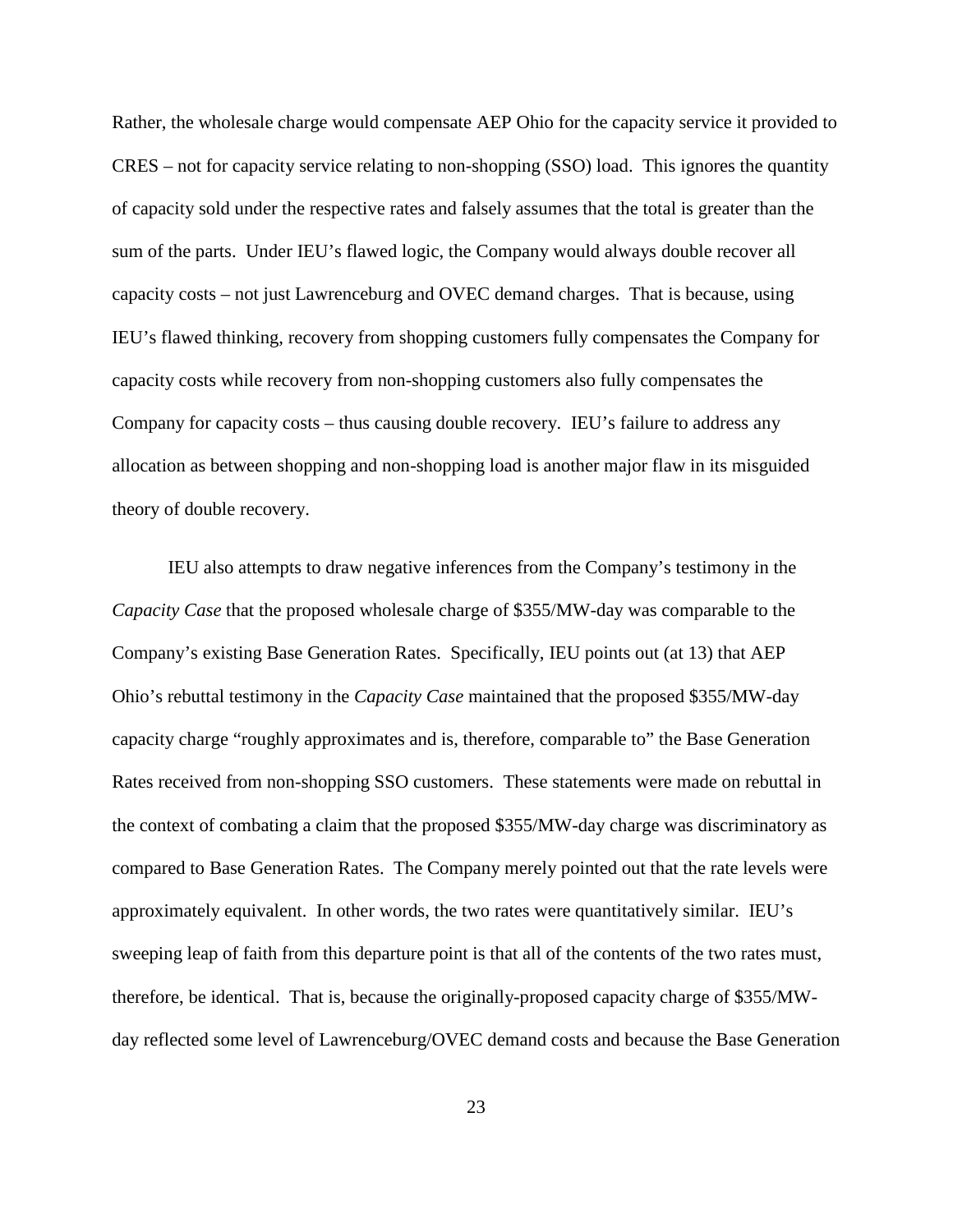Rates were roughly equivalent to a rate of \$355/MW-day, the Base Generation Rates *ipso facto* must reflect Lawrenceburg/OVEC demand costs. That is another flawed syllogism of IEU.

Beyond the obvious fact that the Commission did not approve the \$355/MW-day charge, the Commission also rejected the claim of discrimination and found significant distinctions between the FRR capacity service and retail SSO service. The Commission explicitly found that both the services rendered and the customers who receive the services are different. *See* Case Nos. 11-346-EL-SSO *et al.* ("*ESP II*"), First Entry on Rehearing at 33 (Jan. 30, 2013.) AEP Ohio supplies CRES providers with capacity in a wholesale transaction so that CRES providers may serve customers. It provides SSO base generation service to non-shopping, retail customers in a retail transaction that encompasses more than capacity. The two different services are rendered under different circumstances and conditions (to CRES providers for resale and to nonshopping customers as one rate component within the ESP package). In electricity markets, as in others, wholesale and retail rates are rarely the same. These service distinctions – already adopted and emphasized by the Commission in the *ESP II* decision – are even more cogent here given that the Commission simply "borrowed" the \$188.88/MW-day rate from the context of wholesale capacity service relating to shopping load and applied the same number here in a quite different context for purposes of retail rate blending associated with the energy-only auctions. More importantly, the fact that two different services have a similar rate does not demonstrate that the basis for the rates are identical or that any subcomponents are the same. IEU's assertion that a similar rate for wholesale capacity and retail Base Generation Rates (which is a factually incorrect premise to begin with) means OVEC/Lawrenceburg costs are necessarily reflected in both rates is without basis. That is like concluding that a hamburger sandwich must be made of chicken since both hamburger and chicken sandwiches have a similar price! In reality, as further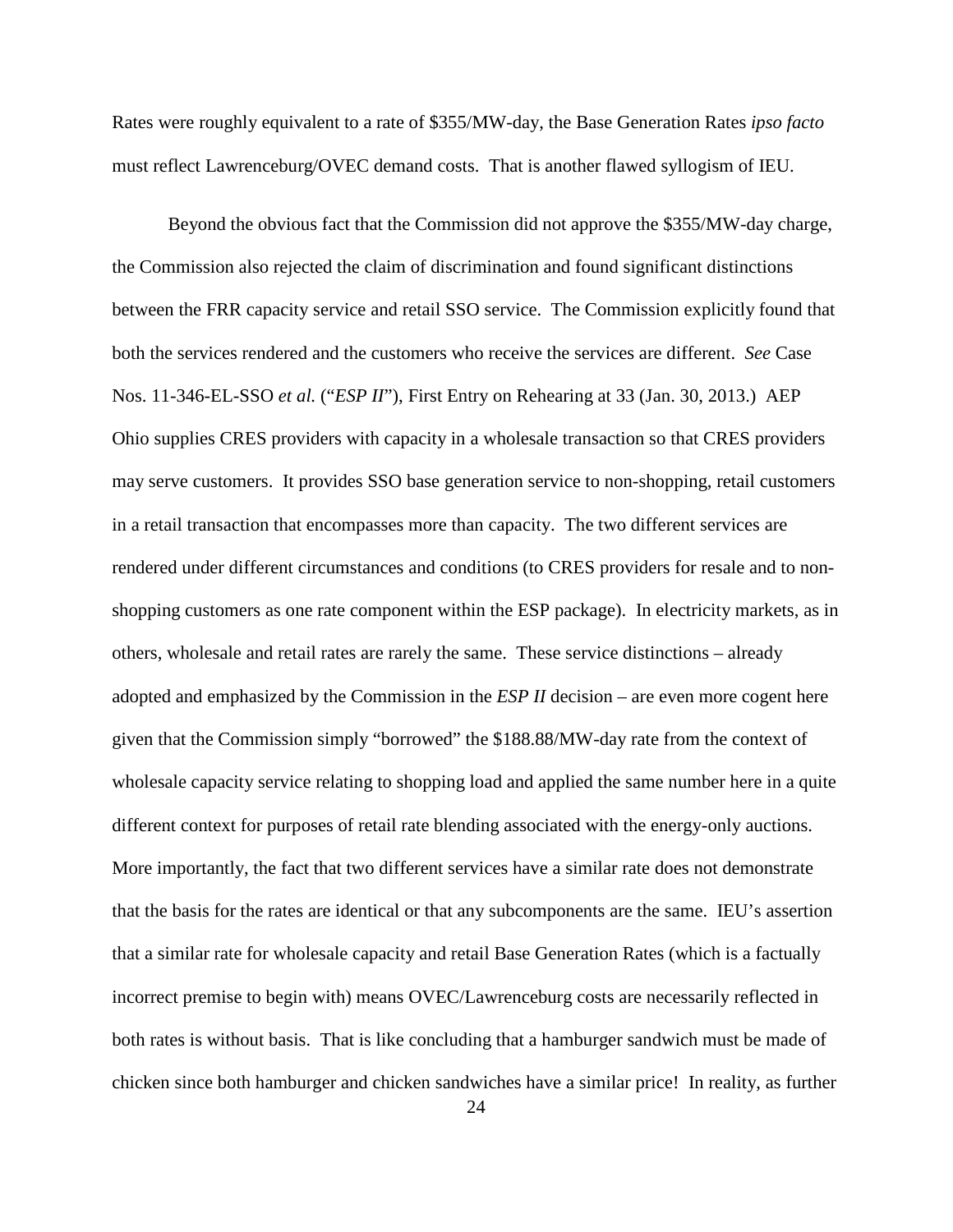discussed below, there is no basis to conclude that either the wholesale capacity price or Base Generation Rates reflect the same OVEC/Lawrenceburg costs that are recovered through the FAC (and soon to be recovered through the Fixed Cost Rider starting in April 2014).

In any case, as the Staff recognized in its brief (at 13), it is a "highly complicated" topic and Staff understands that there is only a "*possibility* that there is a double payment of capacity costs." (Emphasis original.) Of course, contrary to Staff who advocates that the next FAC auditor should further examine the issue, AEP Ohio maintains that the allegation should be dismissed and rejected because there is no factual basis to conclude that double recovery exists. Even beyond all of the foregoing lack of factual basis, there are several legal reasons to dismiss IEU's double recovery claim, as set forth below.

## 3. IEU's double recovery arguments are misguided and, in several respects, unlawful.

<span id="page-27-1"></span><span id="page-27-0"></span>In addition to lacking a factual basis, there are also legal barriers to IEU's misguided double recovery theory.

> *a. Base Generation Rates are not cost-based and there is no basis for finding that any costs previously recovered through the FAC (soon to be recovered through the FCR) are being double-recovered through Base Generation Rates.*

Concerns about double recovery are inherently based on cost-of-service ratemaking. But the statutory framework and the Commission's implementing decisions in AEP Ohio's prior *ESP* and *Capacity* cases demonstrate as a matter of law that there will be no double recovery through Base Generation Rates of the fixed costs already authorized for recovery by the Commission through the FAC (soon to be recovered through the FCR). A primary flaw in IEU's double recovery argument is the erroneous assumption that the FAC demand charges are reflected in the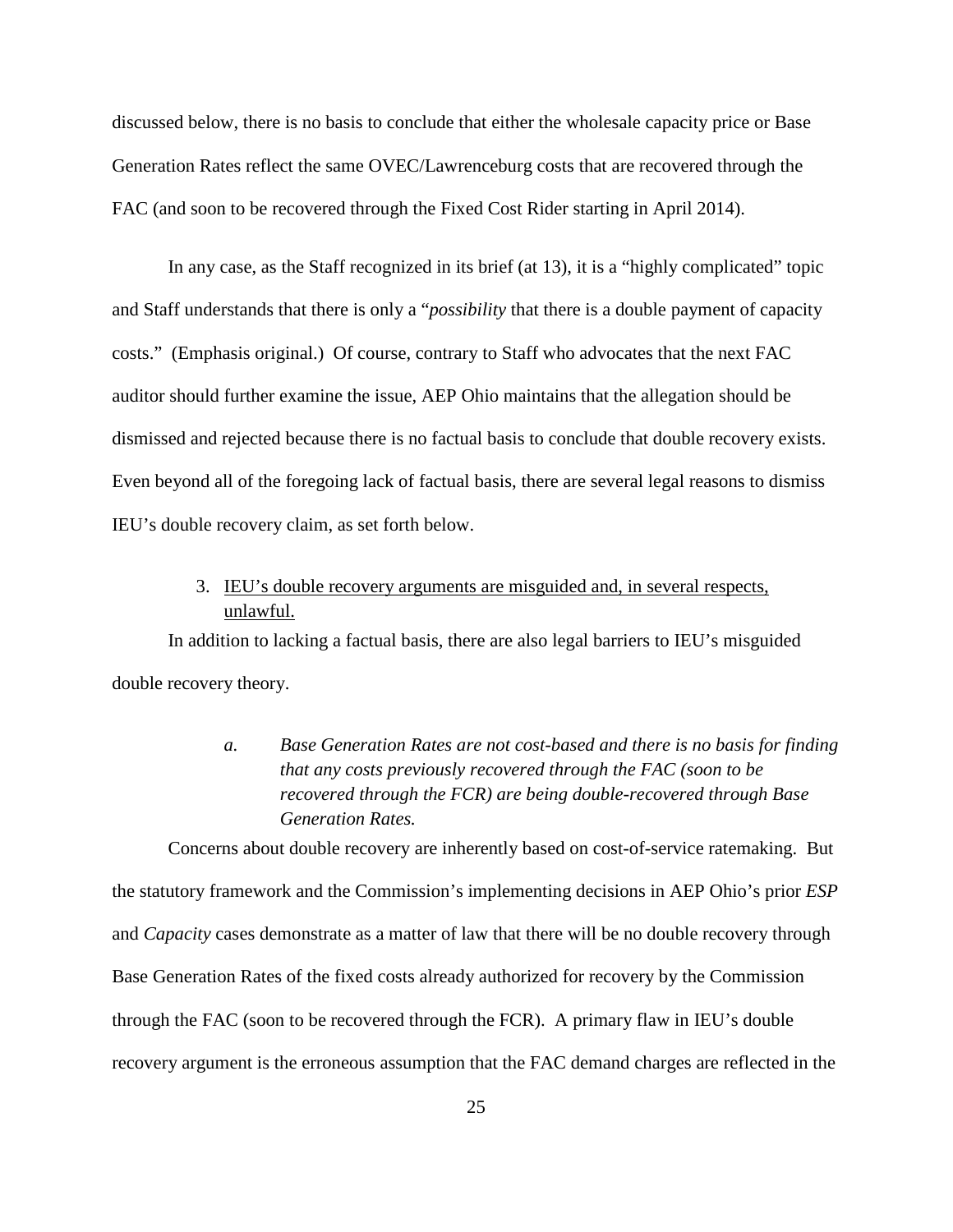Company's Base Generation Rates. The reality is that the Base Generation Rates are not costbased – and that is a matter of law and a function of Commission decisions implementing the law.

The Company's Base Generation Rates result from a number of decisions that the Commission made in prior regulatory proceedings, starting in 1999, which were designed to transition the Company and its SSO generation rates to a restructured, competitive, model.<sup>10</sup> In none of those proceedings were Base Generation Rates established on a cost basis. Moreover, when the Commission approved each of AEP Ohio's electric security plans through its orders in the *ESP I* and *ESP II* cases, it followed the requirements of SB 221 and allowed AEP Ohio, pursuant to R.C.  $4928.143(B)(2)(a)$ , to implement, as part of its ESPs, a fuel adjustment clause that provided for the automatic recovery of, among other things, the costs of purchased power, including the cost of energy *and capacity* of those purchased power arrangements. *ESP I*, Opinion and Order at 13-17 (Mar. 18, 2009); *ESP II*, Opinion and Order at 16-17 (Aug. 8, 2012).

The FCR proposed by AEP Ohio and adopted by the Commission in Case No. 12-3254- EL-UNC does not improperly "double recover" the capacity costs of those purchased power arrangements – the FACs that have been in place throughout the terms of each of the Company's first two ESPs have properly recovered such costs separate and apart from base generation rates. *A fortiori*, because there is no basis for concluding that the Company is recovering FAC (or FCR) costs through the Base Generation rates authorized by the Commission's *ESP II* orders, there is also no basis for concluding that such costs would suddenly be recovered through the

<span id="page-28-0"></span><sup>10</sup> Case Nos. 99-1729 and 1730-EL-ETP (*ETP* case); 04-169-EL-UNC (*RSP* case); *ESP I*; *ESP II*.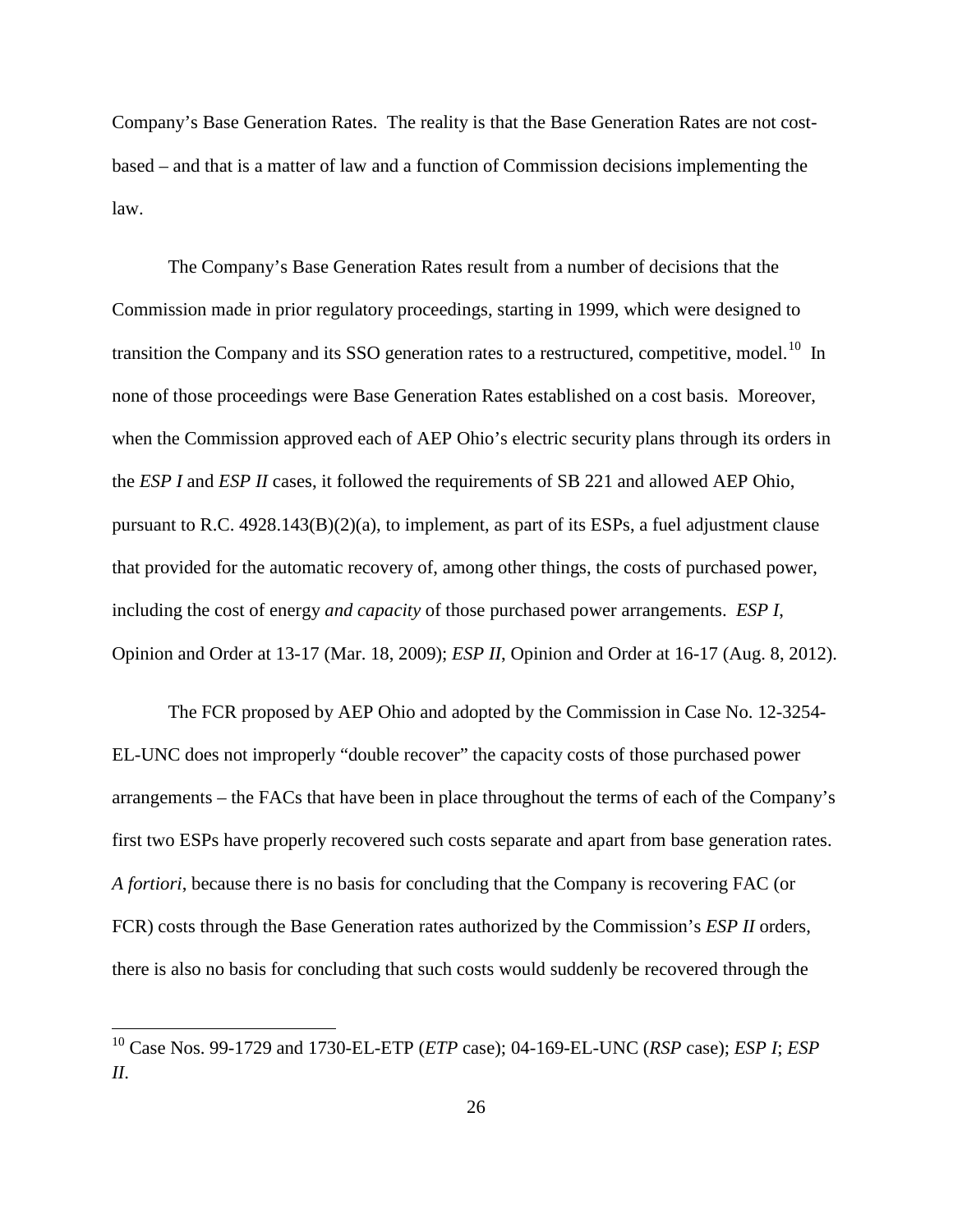substantially lower level of Base Generation Rates that will correspond to blending in the \$188.88/MW-day rate relative to the portion of load being served through the energy-only auctions. Consequently, arguments that the FCR would enable AEP Ohio to improperly double recover fixed costs of existing purchased power arrangements currently being recovered through the Company's Base Generation Rates are meritless.

## *b. IEU's double recovery arguments are improper attempts to collaterally attack prior adjudicative decisions.*

<span id="page-29-0"></span>Even with a prospective review of the double recovery issue, however, any examination of the arguments that there will be a double recovery of FCR costs through the reduced Base Generation Rates that incorporate the \$188.88/MW-day rate are simply improper attempts to collaterally attack prior decisions of the Commission. The Ohio Supreme Court has described a collateral attack as "an attempt to defeat the operation of a judgment, in a proceeding where some new right derived from or through the judgment is involved." *Ohio Pyro, Inc. v. Ohio Dep't of Commerce*, 115 Ohio St. 3d 375, 2007-Ohio-5024, 875 N.E.2d 550, ¶ 16. In addition to the doctrine of collateral attack, the related doctrines of *res judicata* and collateral estoppel are applicable to Commission proceedings and bar attempts of parties to re-litigate issues finally decided in prior proceedings. *Ohio Consumers' Counsel v. Pub. Util. Comm.,* 16 Ohio St.3d 9, 10, 475 N.E.2d 782 (1985).<sup>11</sup>

<span id="page-29-1"></span> $11$  As the Commission knows, both the Commission and the Ohio Supreme Court have recognized that *res judicata* is not a bar to a complaint filed under R.C. 4905.26 and that that statutory provision is broad enough to permit a collateral attack on approved rates. *See, e.g., Western Reserve Transit Authority v. Pub. Util. Comm.*, 39 Ohio St. 2d 16, 18-19, 313 N.E.2d 811 (1974). This proceeding, however, was not initiated under, and is not authorized by, R.C. 4905.25; thus, the narrow exception for complaint cases is inapplicable. Moreover, even where R.C. 4905.26 is implicated and permits a collateral attack through which the Commission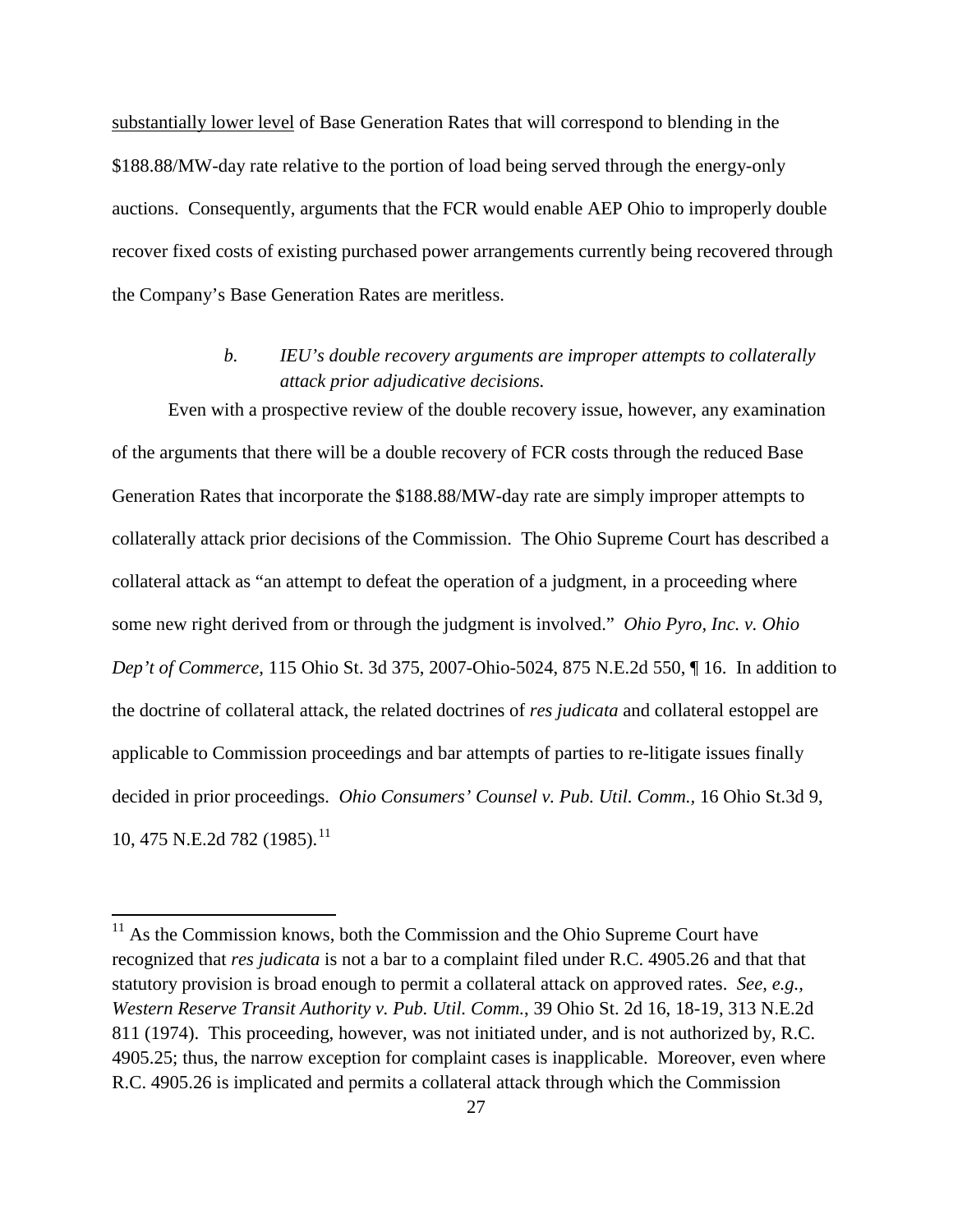In the case of SSO Base Generation Rates, such pricing is not, and has not been, costbased since before 1999. As the Commission affirmatively adjudicated in AEP Ohio's Rate Stabilization Plan case, "electric generation service (after the MDP) shall not be subject to traditional cost-of-service supervision or regulation \* \* \*." *RSP*, Opinion and Order, 16 (Jan. 26, 2005). *See also, id.* at 18 ("[W]ith the expiration of the MDP, generation rates are subject to the market (not the Commission's traditional cost-of-service rate regulation) \* \* \*.") Moreover, in the Company's *ESP II* case, the Commission again rejected the argument that AEP Ohio's base generation rates must be cost-based to be justified "as there is not a statutory requirement, nor \* \* \* a Commission mandate to require that [AEP Ohio] conduct a cost of service study." *ESP II*, Opinion and Order at 42 (Dec. 14, 2011). In that case, the Commission approved AEP Ohio's proposal to freeze base generation rates, established in the Company's *ESP I* proceeding, until all rates are established through a Competitive Bidding Process ("CBP"). *ESP II*, Opinion and Order at 15 (Aug. 8, 2012). The Commission approved those now-frozen base generation rates as just and reasonable and more favorable in the aggregate than expected results of an MRO in the Company's *ESP I* case. *See ESP I*, Opinion and Order at 72 (Mar. 18, 2009). Accordingly, any contention that the Company's adjudicated and approved Base Generation Rates will – after being reduced – double recover any particular costs plainly amount to a collateral attack on the Commission's prior decisions approving those Base Generation Rates (*e.g.*, its *ESP I*, *ESP II* and *RSP* orders, which adjudicated that the FAC and Base Generation Rates are reasonable and

determines that a utility's rate is unjust or unreasonable, any substitution of a new rate in place of the existing rate has prospective effect only. *Lucas County Comm'rs v. Pub. Util. Comm.*, 80 Ohio St. 3d 344, 347-348, 686 N.E.2d 501 (1997), *citing Keco Industries*, 166 Ohio St. 254. Thus, in addition to being an improper collateral attack barred by *res judicata*, opening up the recovery of authorized costs through the FAC to a date prior to the effective date of the FCR also is unlawful retroactive ratemaking.

l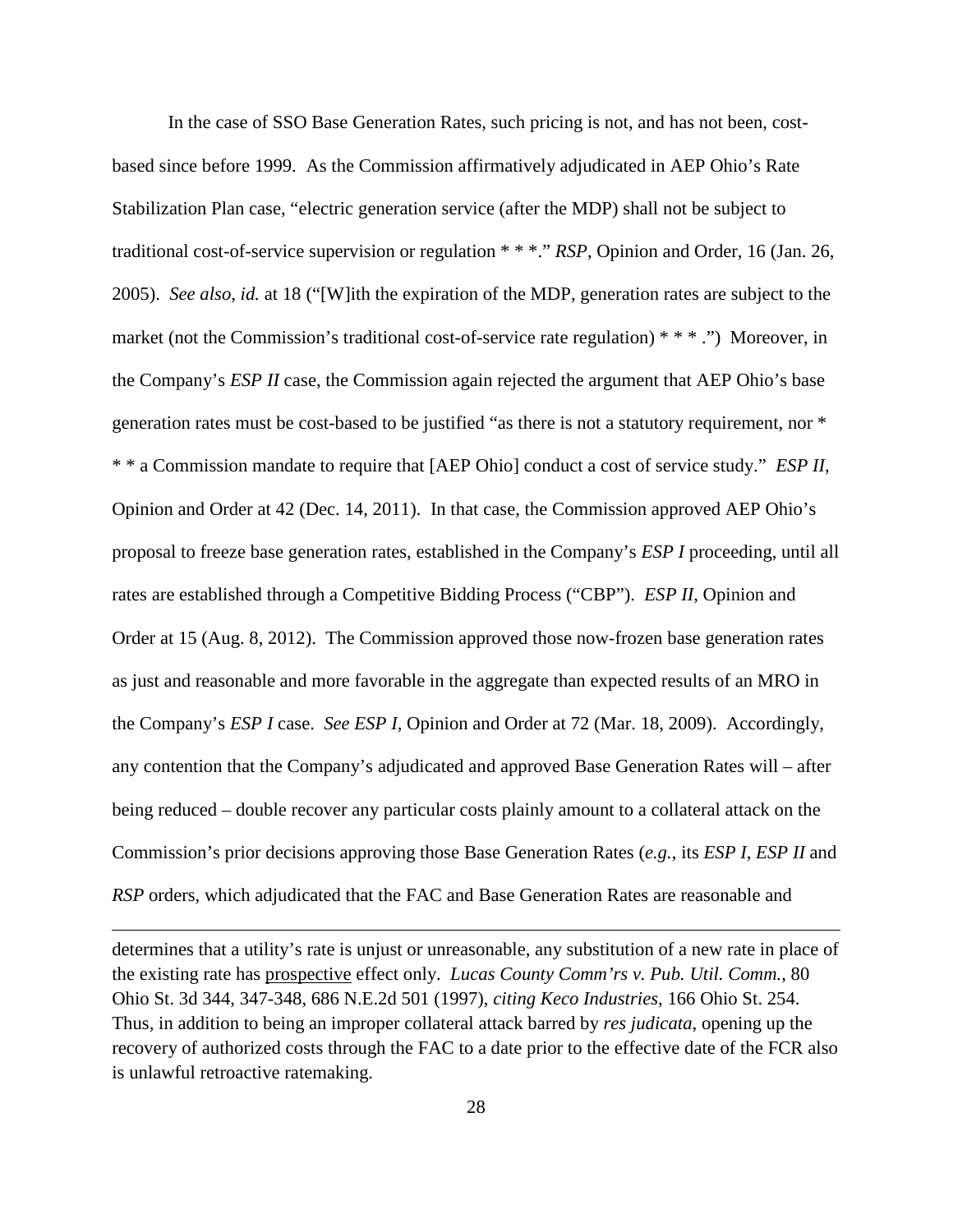found that the Base Generation Rates are not cost-based). Further, if the "logic" advocated by IEU here is upheld, the non-cost-based Base Generation Rates could be similarly characterized (improperly) as propagating double recovery for *any cost* recovered in *any other rate*. In reality, as set forth above, since before 1999, AEP Ohio's Base Generation Rates cannot be characterized as cost-based and, therefore, cannot properly be concluded as enabling the double recovery of any cost.

Separately, the question of what is the appropriate cost of capacity furnished to CRES providers during the term of the current ESP was litigated extensively and decided by the Commission in its *Capacity Case*. Of course, the demand charges to be recovered in the FCR have been recovered through the FAC for several years. Under the intervenor's misguided theory of double recovery, the \$188.88/MW-day capacity charge should have been even lower to account for demand charges already being recovered through the FAC. Consequently, any argument that recovery of the capacity costs supporting the \$188.88/MW-day rate double recovers any portion of the FAC costs also clearly amounts to an improper collateral attack on the *Capacity Case* decision.

For all of these reasons, the Commission should reject IEU's double recovery arguments (if the claims are considered at all). IEU's positions constitute an improper collateral attack on the *RSP*, *ESP I*, *ESP II* and *Capacity Case* decisions.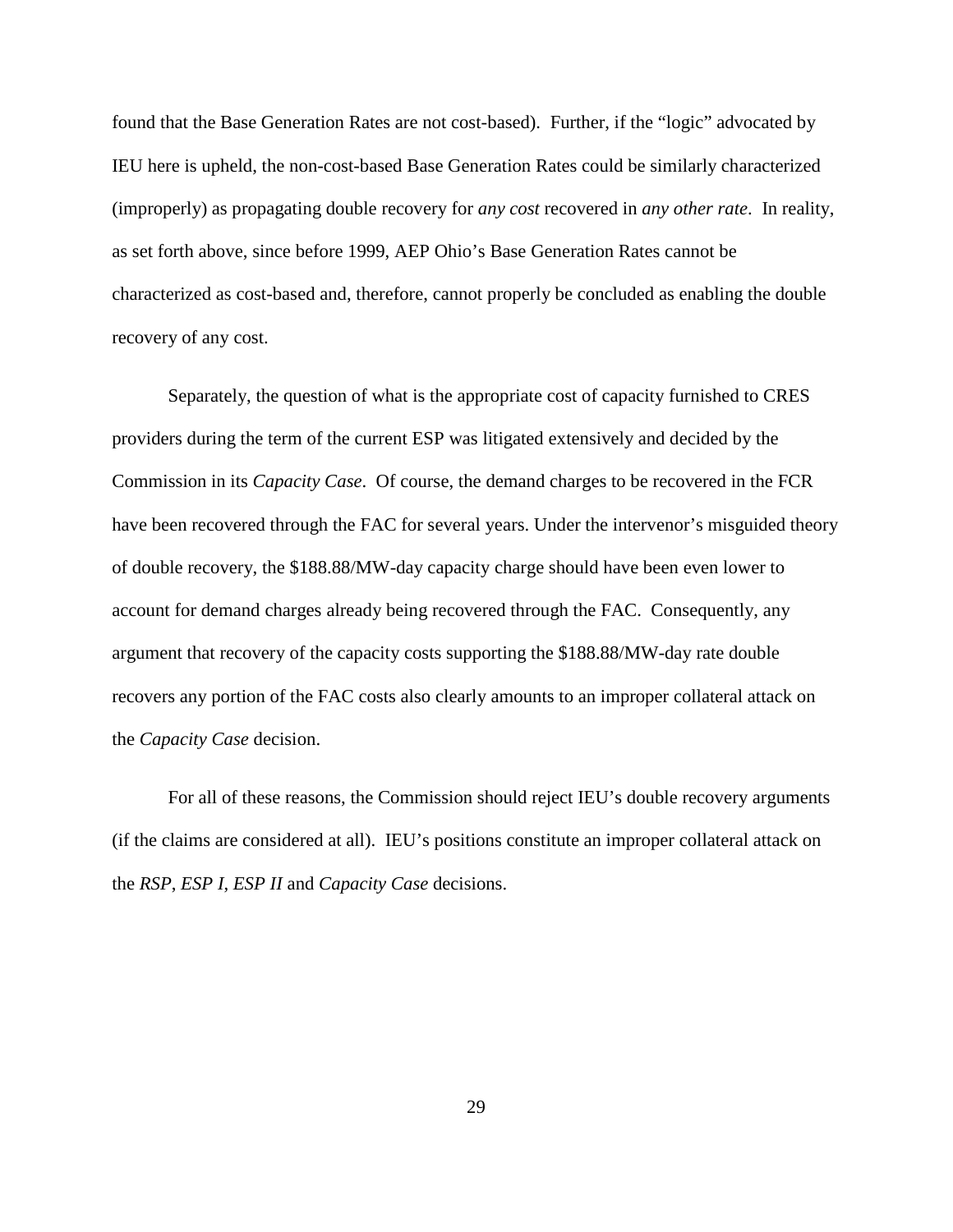<span id="page-32-0"></span>*c. IEU's static comparison conflicts with the Capacity Case decision, where the Commission indicated that the Company's recovery of \$188/MW-day would be based on "incurred costs" and a threshold analysis using 2012 costs confirms that the allegations of double recovery are meritless.* 

In its Opinion and Order in the *Capacity Case*, the Commission authorized (at 36) AEP

Ohio to defer and subsequently recover "incurred capacity costs, to the extent that the total incurred capacity costs do not exceed \$188.88/MW-day not recovered from CRES provider billings reflecting the adjusted RPM-based price." While the *Capacity Case* decision makes clear that AEP Ohio's total recovery for wholesale service to support shopping capacity is capped at \$188.88/MW-day, it does permit a subsequent examination of incurred costs in the context of the deferral to be recovered from all retail ratepayers. If it has now become necessary to engage in such a subsequent examination in order to dispel the double recovery allegations here, it quickly becomes clear that the OVEC/Lawrenceburg demand charges recovered in the FAC are not again recovered in the \$188.88/MW-day charge. Even a cursory update of the 2010 baseline costs used in the *Capacity Case* confirms what the Company has argued on rehearing and continues to argue on appeal – that the \$188.88/MW-day rate is well below its actual incurred costs. Consequently, it is already clear that the \$188.88/MW-day rate does not enable double recovery of the OVEC/Lawrenceburg demand charges.

An update using actual 2012 data would show that even excluding the OVEC/Lawrenceburg demand charges produces an adjusted incurred cost level of approximately \$325/MW-day. If the Commission considers IEU's proffered exhibits (which it should not), it should also consider the additional data attached to this brief; if the Commission properly ignores IEU's proffered exhibits, it need not examine the additional data attached to this brief. As reflected in Exhibit A, the filed revenue requirement would go up from \$355.72/MW-day to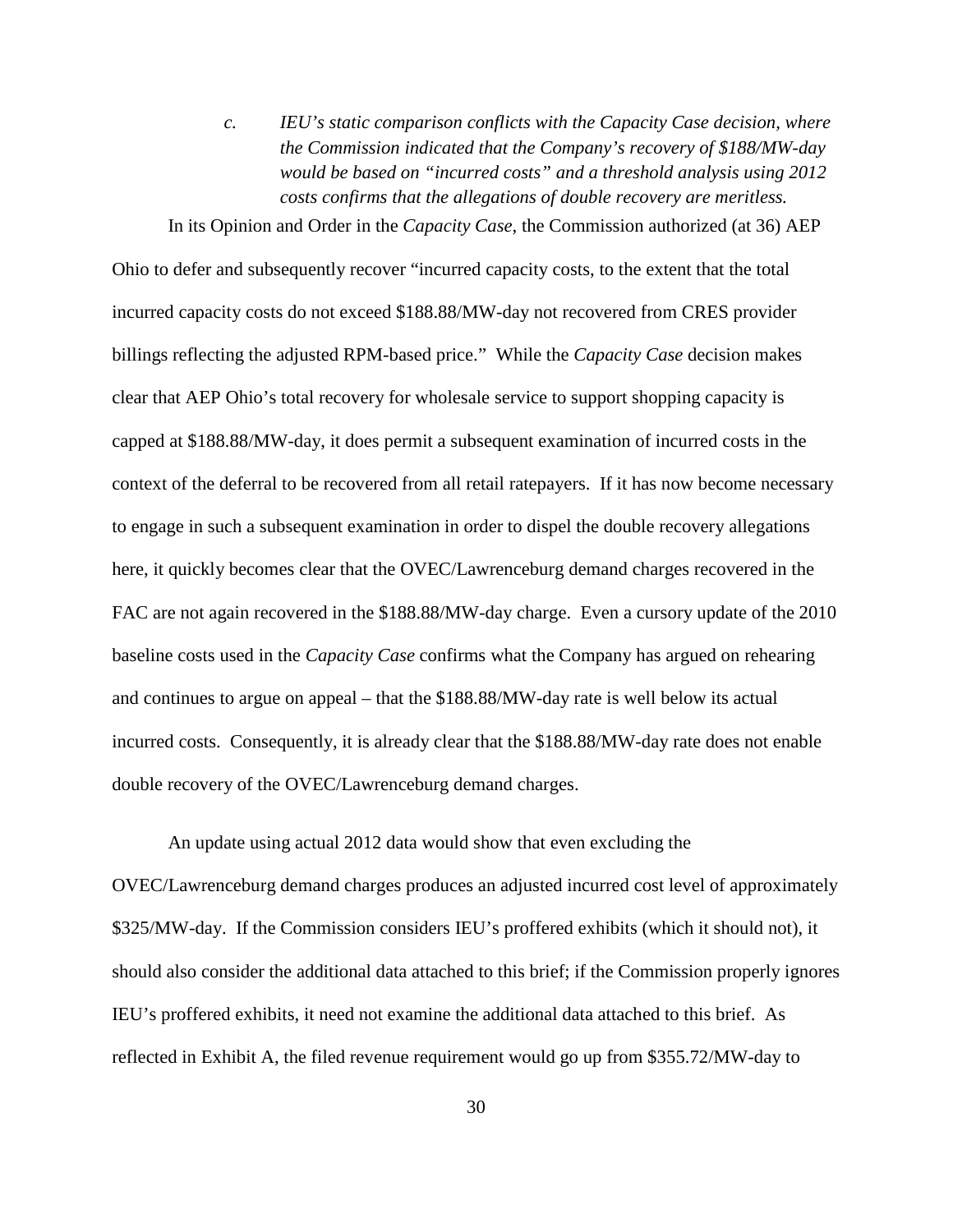\$397.23/MW-day[12](#page-33-0) and the energy credit goes from \$147.41/MW-day in the *Capacity Case* decision to \$41.88/MW-day under the same method but using actual 2012 data. As also shown in Exhibit A, if the compliance value is further adjusted to remove the 2012 OVEC and Lawrenceburg demand charges of \$39/MW-day, the adjusted compliance capacity value is still approximately \$325/MW-day which exceeds the \$188.88/MW-day cap by approximately \$136/MW-day. Hence, there is no basis to conclude that the OVEC and Lawrenceburg demand charges are being recovered through a \$188.88/MW-day rate, since the updated actual calculation excluding these demand charges is substantially above the approved rate.

Finally in this regard, as AEP Ohio has explained in detail in its briefing and applications for rehearing in the *Capacity Case*, as well as its appellate briefs filed with the Ohio Supreme Court in the appeal from the Commission's decision in that case, the energy credit that the Commission adopted to determine the Company's "cost of capacity" supplied to CRES providers is opaque and riddled with errors. *See Capacity Case*, AEP Ohio App. for Rehearing at 9-56 (July 20, 2012); Ohio Supreme Court Case Nos. 2012-2098 & 2013-0228, AEP Ohio Second Merit Br. at 42-47 (Sept. 23, 2013), AEP Ohio Fourth Merit Br. at 1-9 (Nov. 12, 2013). The opaque and flawed methodology utilized to reach the price that AEP Ohio must charge CRES providers for the wholesale capacity service it supplies to them makes it infeasible to determine which costs are actually being recovered through that charge. For example, Energy Ventures Analysis used fuel costs of less than \$14/MWh for AEP Ohio's largest generation plant, Gavin Station, when the 2012 data shows that actual fuel costs for Gavin was more than \$23/MWh.

<span id="page-33-0"></span> $12$  This is significantly attributable to the reduced level of Pool capacity receipts for 2012. Of course, with the elimination of the Pool at the end of 2013, AEP Ohio's Pool capacity receipts will be eliminated entirely.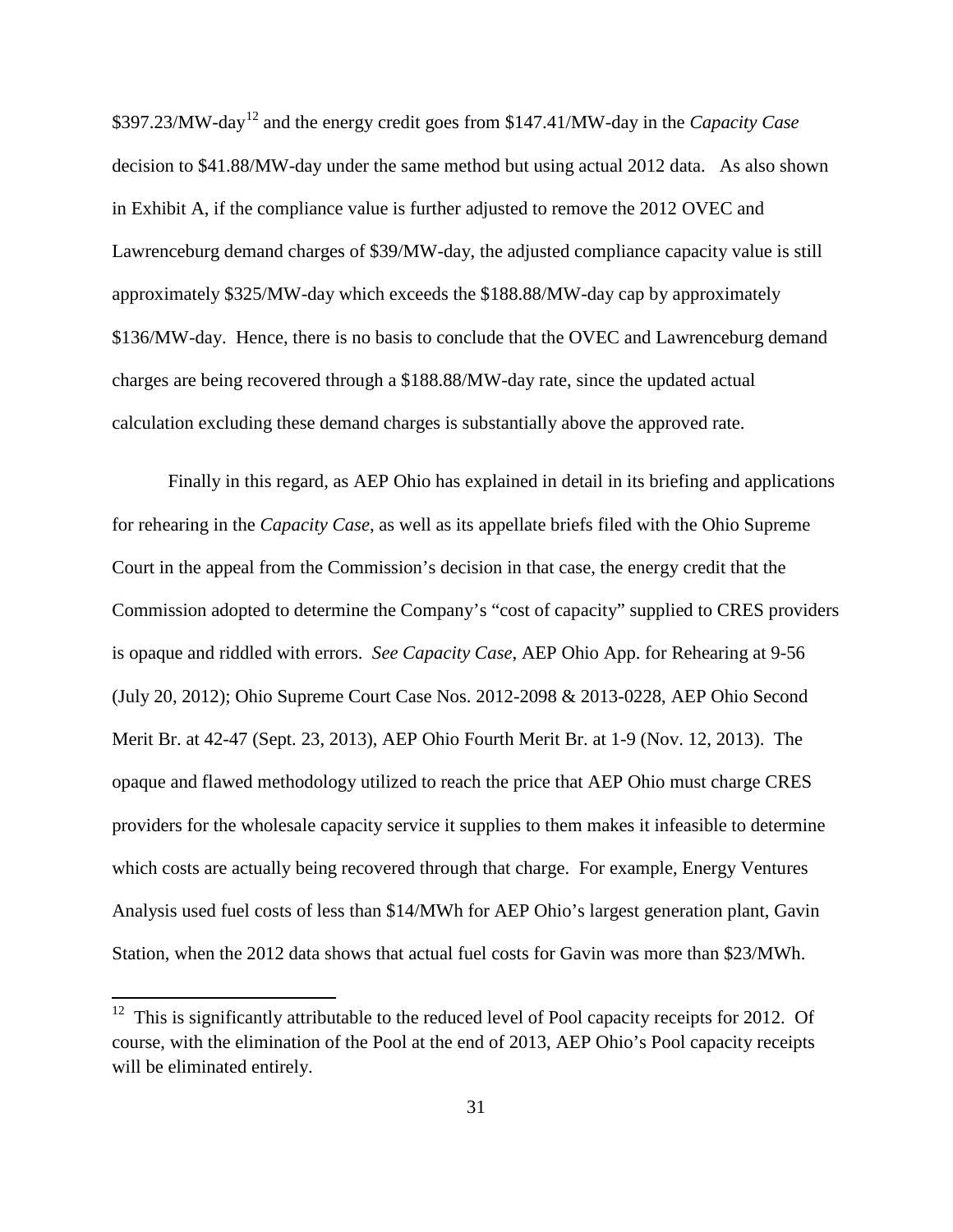(See Exhibit B.) In fact, actual gross margins realized in 2012 were over \$7/MWh below those forecasted to be realized by Energy Ventures Analysis, demonstrating that an unrealistic energy credit was used in the derivation of the \$188.88/MW-day rate.

These same computations of the gross margin and energy credit have also been performed for 2013 for the period of January through September, and the results support the Company's position that the energy credit was substantially overstated. In fact, the energy credit for the entire June 2012 through September 2013 period appears to be over \$100/MW-day overstated in the Staff Consultant's original forecast versus the energy credit based on actual values. Because the *Capacity Case* decision intended that the authorized charge of \$188.88/MW-day was to offset costs actually incurred (and do not relate back to the original unadjusted filing data from 2010, as argued by IEU), IEU's claim that wholesale capacity charge collections from CRES providers double recovers FAC/FCR costs is baseless.

## <span id="page-34-0"></span>**G. IEU's alternative argument that the OVEC/Lawrenceburg demand charges should either be reduced by allocation or offset by wholesale power margins should be rejected.**

IEU alternatively argues (at 17-19) that the Commission should either allocate away from the retail recovery mechanism a portion of the OVEC/Lawrenceburg demand costs or offset recovery of those costs based on wholesale power (off-system) sales relating to the contracts. As with the double recovery argument, IEU's attempt to capture of f-system sales ("OSS") margins is speculative and lacks any basis in the record. Like the flawed double recovery claim, IEU's proposal to reduce recovery by either allocation or offset is an unlawful collateral attack on matters fully and finally adjudicated in prior Commission cases and before the Supreme Court of Ohio. IEU's recommendation must be denied.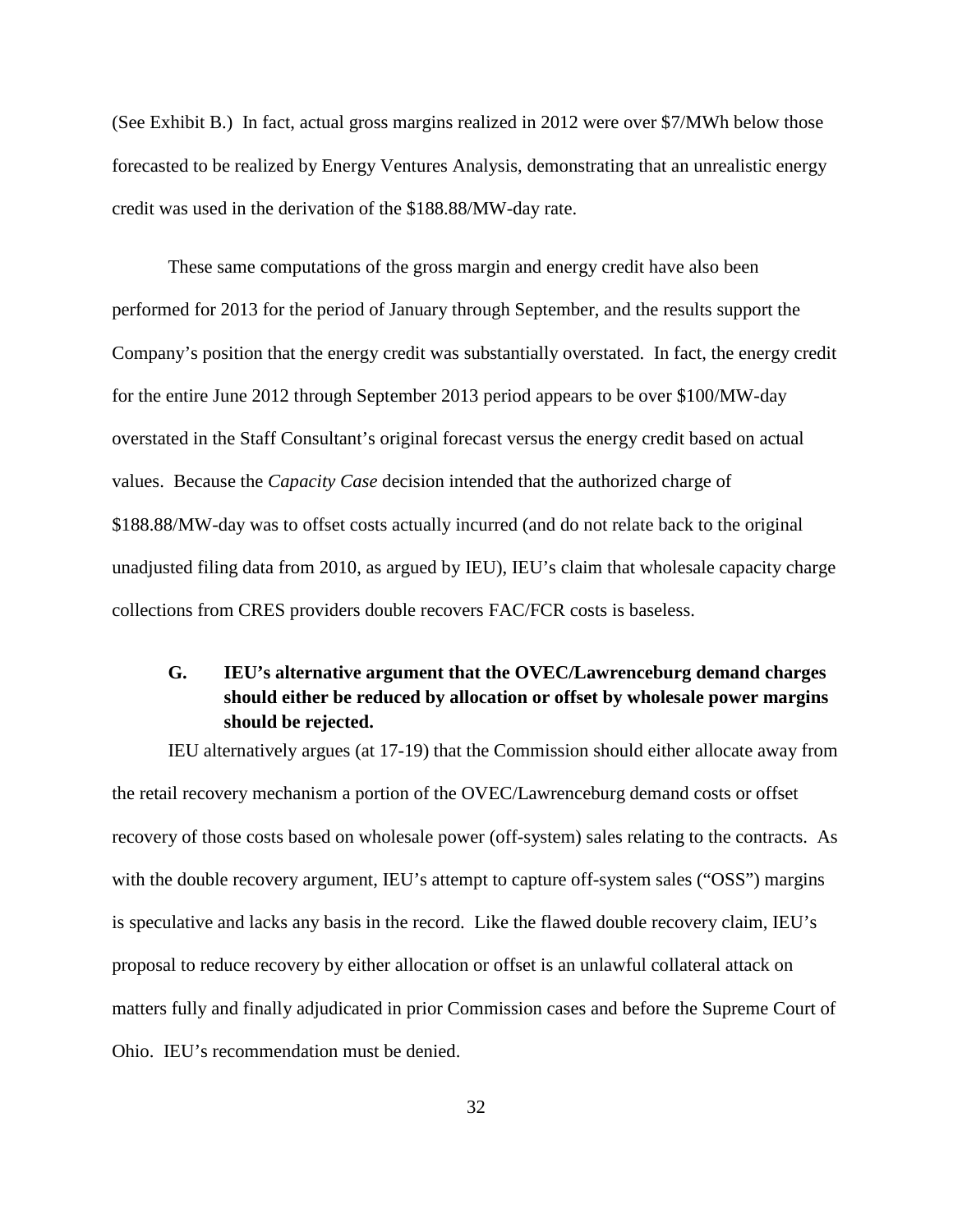Regarding the lack of factual basis for these alternative recommendations, there is nothing in the record indicating the existence or level of OSS margins relating to these contracts. IEU could have sponsored a witness and advanced such a recommendation subject to cross examination but it did not. AEP Ohio witness Nelson did testify and, even though the recovery of OVEC/Lawrenceburg demand charges is beyond the scope of these proceedings, addressed these matters through cross examination. Mr. Nelson explained that, just like generation units owned by AEP Ohio, purchased power contracts can present the opportunity for OSS; if so, the subsequent cost reconstruction allocates the lowest variable production cost to internal load customers and the higher variable production cost to OSS – to the benefit of SSO customers. Tr. at 168-170, 173. But that process for variable (energy) costs "has nothing to do with fixed costs of production" which are "assigned a hundred percent to internal load customers." Tr. at 169- 170. Mr. Nelson correctly pointed out that the recovery of OVEC/Lawrenceburg demand charges from SSO customers was litigated and decided in the Company's favor as part of the *ESP I* case. Tr. at 175-176.

Prior to discussing the improper collateral attack nature of IEU's position, however, AEP Ohio would like to briefly address a false claim advanced by IEU on brief that mischaracterizes the Company's position. Specifically, IEU states (at 17) that the Company has claimed in its *ESP III* application (Case Nos. 13-2385-EL-SSO *et al.*) that the margin on OVEC sales "is significant, and, together with its market-based capacity revenue, may be sufficient to cover the entire fixed cost of the OVEC units." There is no comparison between the *ESP III* proposal and IEU's present proposal – except that both are far beyond the scope of this case. IEU's supposition here is that there are substantial OSS margins associated with both the OVEC and Lawrenceburg contracts even though the Commission has found that the contracts pertain to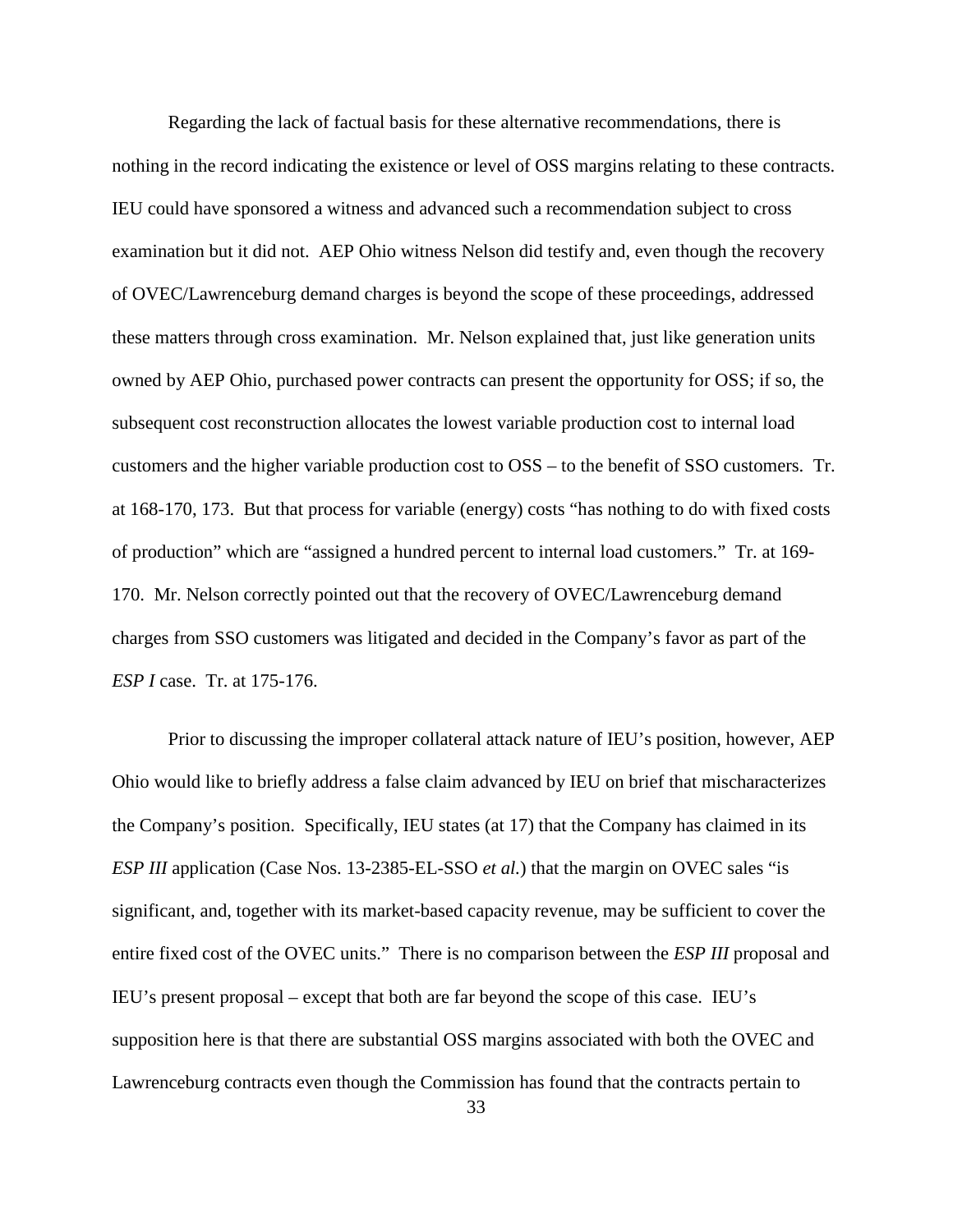"commitments that AEP Ohio has made to fulfill its obligation to provide a SSO to all nonshopping customers." Case No. 12-3254-EL-UNC, Opinion and Order at 16 (Nov. 13, 2013.) This factual finding by the Commission and proper characterization of the contracts undercuts IEU's position here that a portion of the contract demand charges should be allocated away from the SSO/retail jurisdiction. By contrast, the *ESP III* proposal is to sell the entire output of capacity, energy and ancillary services under the OVEC contract to produce revenue that may offset the demand costs associated with that contract (versus dedication of OVEC capacity to serve SSO customers as is done today). In any case, IEU's attempt to present factual information and new recommendations on brief for the first time is inappropriate and should not be rewarded. IEU's extra-record proposals to either reduce recovery by allocation or offset should be treated the same as the excluded evidence proffered by IEU at the hearing – it should be ignored or rejected.

IEU's recommendation also amounts to a collateral attack on prior Commission decisions that have been upheld by the Supreme Court. The Commission has consistently refused to capture OSS margins of AEP Ohio both in the *ESP I* decision and the significantly excessive earnings test proceedings. As the Commission stated:

We do not believe that the testimony presented offered adequate justification for modifying the Companies' proposed ESP to offset OSS margins from the FAC costs. Section 4928.143(B)(2)(a), Revised Code, specifically provides for the automatic recovery, without limitation, of prudently incurred costs for fuel, purchased power, capacity cost, and power acquired from an affiliate. As recognized by the Companies, the pertinent statutory provisions do not require that there be an offset to the allowable fuel costs for any OSS margins. Additionally, Ohio law governs the Companies' ESP application, and thus, we are not persuaded by the arguments of Kroger regarding how other jurisdictions handle OSS margins. Moreover, consistent with our discussion in Section VII of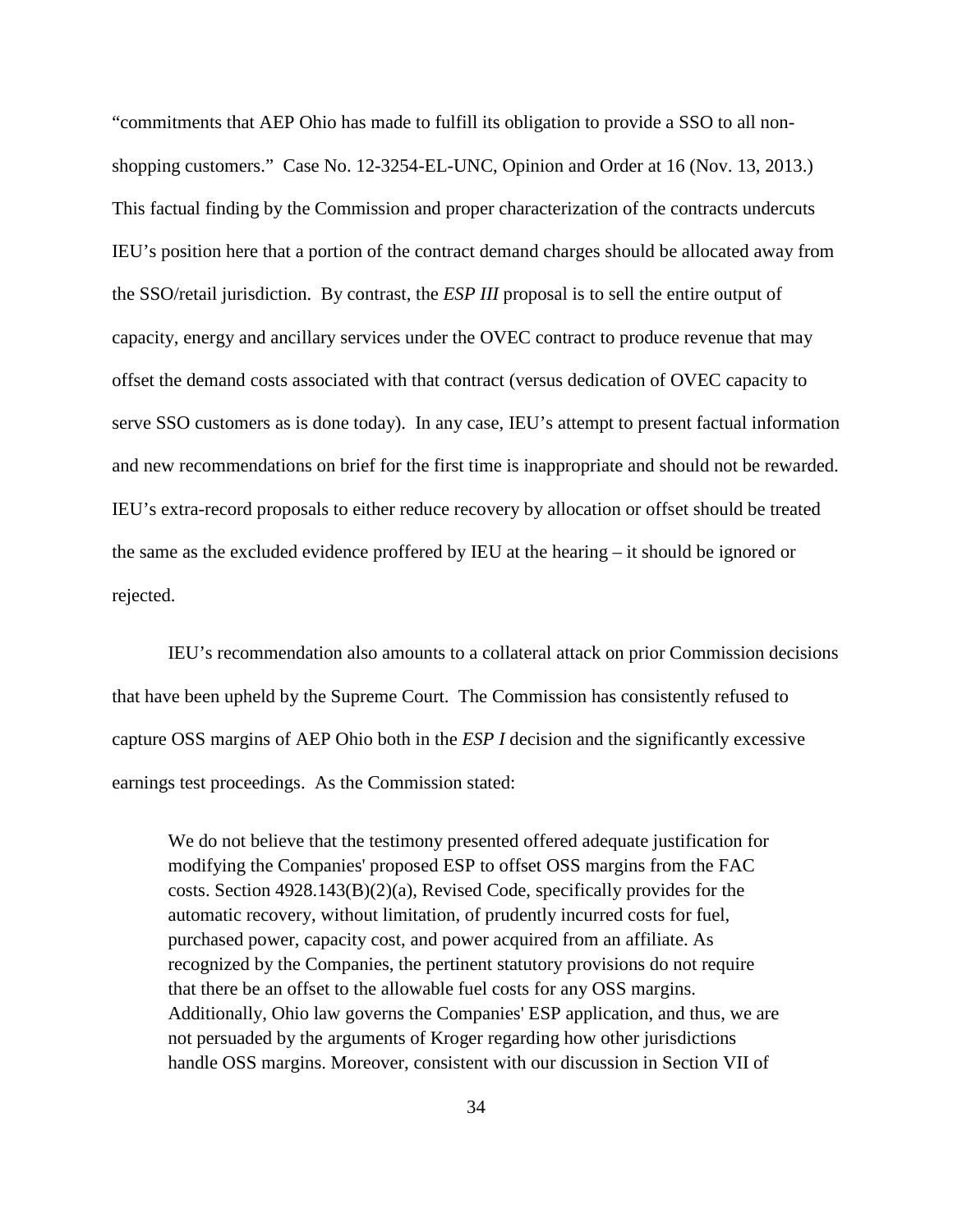our opinion and order, we do not believe that OSS should be a component of the Companies' ESP, or factored into our decision in this proceeding.

*ESP I*, Opinion and Order at 17 (Mar. 18, 2009.) These decisions were made at the same time the Commission authorized the Company to re-institute its FAC including recovery of the OVEC/Lawrenceburg demand charges. *See ESP I*, Opinion and Order at 14-15 (proposed FAC mechanism adopted, which included 100% of OVEC and Lawrenceburg demand costs as demonstrated by Mr. Nelson's testimony in that case, Co. Ex. 7); *id.* at 52 (all costs associated with OVEC, Lawrenceburg, Darby, and Waterford recovered either through FAC or base generation rates); Entry on Rehearing at 35 (Jul. 23, 2009) (reversed base generation charge for Darby and Waterford but left FAC ruling in tact). Moreover, the Supreme Court heard and rejected a challenge on the Commission's refusal to adopt an OSS offset. *Office of Consumers' Counsel v. Pub. Util. Comm*., 2011-Ohio-1788, Pars. 50-54 (the Court upheld the Commission's decision to exclude the OSS margin offset and noted that appellant "concedes that the law 'does not require profits from off-system sales to be included in the ESP rates' – that is, shared with customers.")

Finally, IEU attempts (at 18-19) to distinguish the *ESP I* OSS decision by saying the decision related to generation assets owned by AEP Ohio and its current recommendation relates to contracts for assets not owned by AEP Ohio. This is a weak distinction lacking substance that has no basis in the *ESP I* decision or statutory framework. The fact that the units were not directly owned by AEP Ohio simply means they were not in rate base: the Commission explicitly recognized that these generating assets "have not and are not included in rate base and, [absent the *ESP I* decision] the Companies cannot collect any expenses related thereto, even if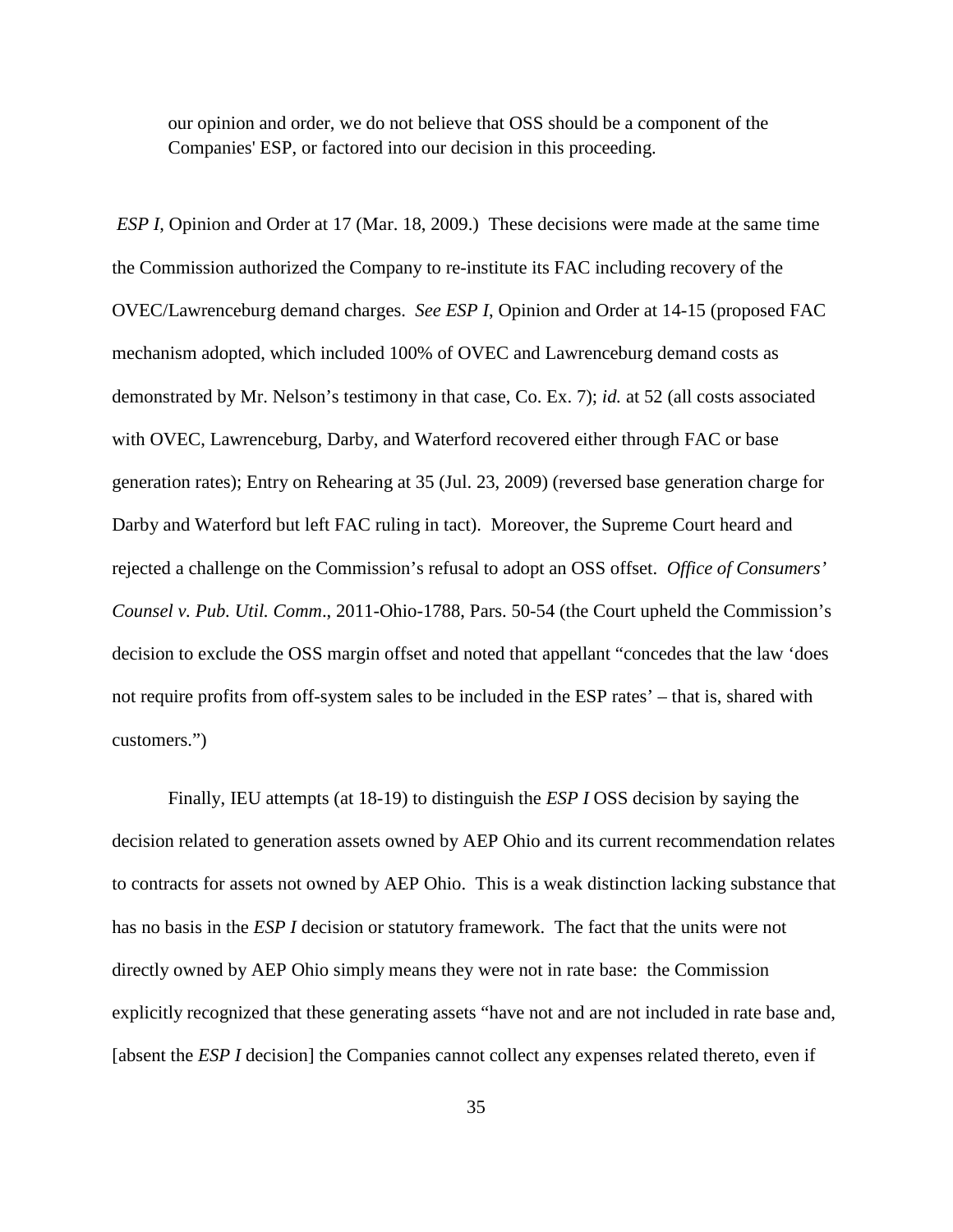the facilities or contractual outputs have been used for the benefit of Ohio customers." *ESP I*, Opinion and Order at 52 (Mar. 18, 2009.) Further, as discussed above, the *ESP I* decision rejected an OSS margins offset in connection with recovery of fuel costs, including purchased power costs. Consequently, IEU's proposal is a transparent attempt to improperly circumvent the prior adjudication and rejection of this proposal – an attempt that should not be entertained.

#### <span id="page-38-0"></span>**III. CONCLUSION**

The adoption of Company practices and the passage of time have addressed a number of the Auditor's recommendations. The FAC is continuing into the future and some of the concerns for future periods can and will be addressed in the appropriate years for audit. The Commission should refuse to entertain arguments on matters beyond the scope of these proceedings. Recommendations and invitations to have the Commission revisit a decision made multiple times in the past should be rejected. The scope of this proceeding is limited to auditing the actions of the Company during 2010 and 2011 in its efforts to comply with the Commission orders that established and interpreted the FAC periods. Any recommendation beyond this limited scope should be summarily rejected and the inappropriateness of any such recommendations should be made clear. For all the reasons stated in herein and in AEP Ohio's initial brief and as demonstrated by all the evidence in support offered by AEP Ohio in the evidentiary hearing, the Company respectfully request that the Commission verify the reasonableness of the Company's actions and finalize the 2010 and 2011 audits of the fuel adjustment clause.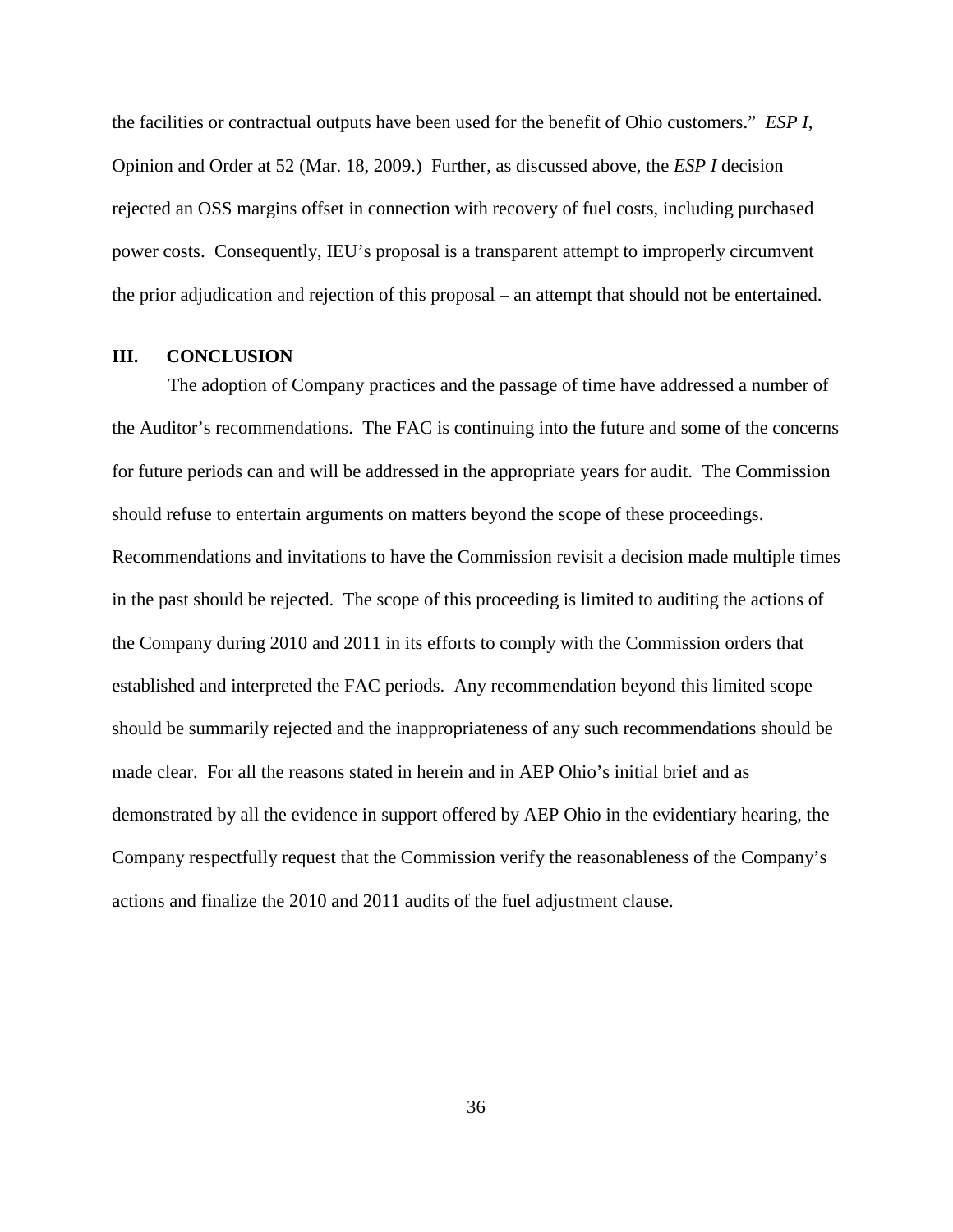Respectfully submitted,

/s/ Yazen Alami Steven T. Nourse Matthew J. Satterwhite Yazen Alami American Electric Power Service Corp. 1 Riverside Plaza, 29th Floor Columbus, Ohio 43215 Telephone: (614) 716-1915 Facsimile: (614) 716-2950 stnourse@aep.com mjsatterwhite@aep.com yalami@aep.com

Counsel for Ohio Power Company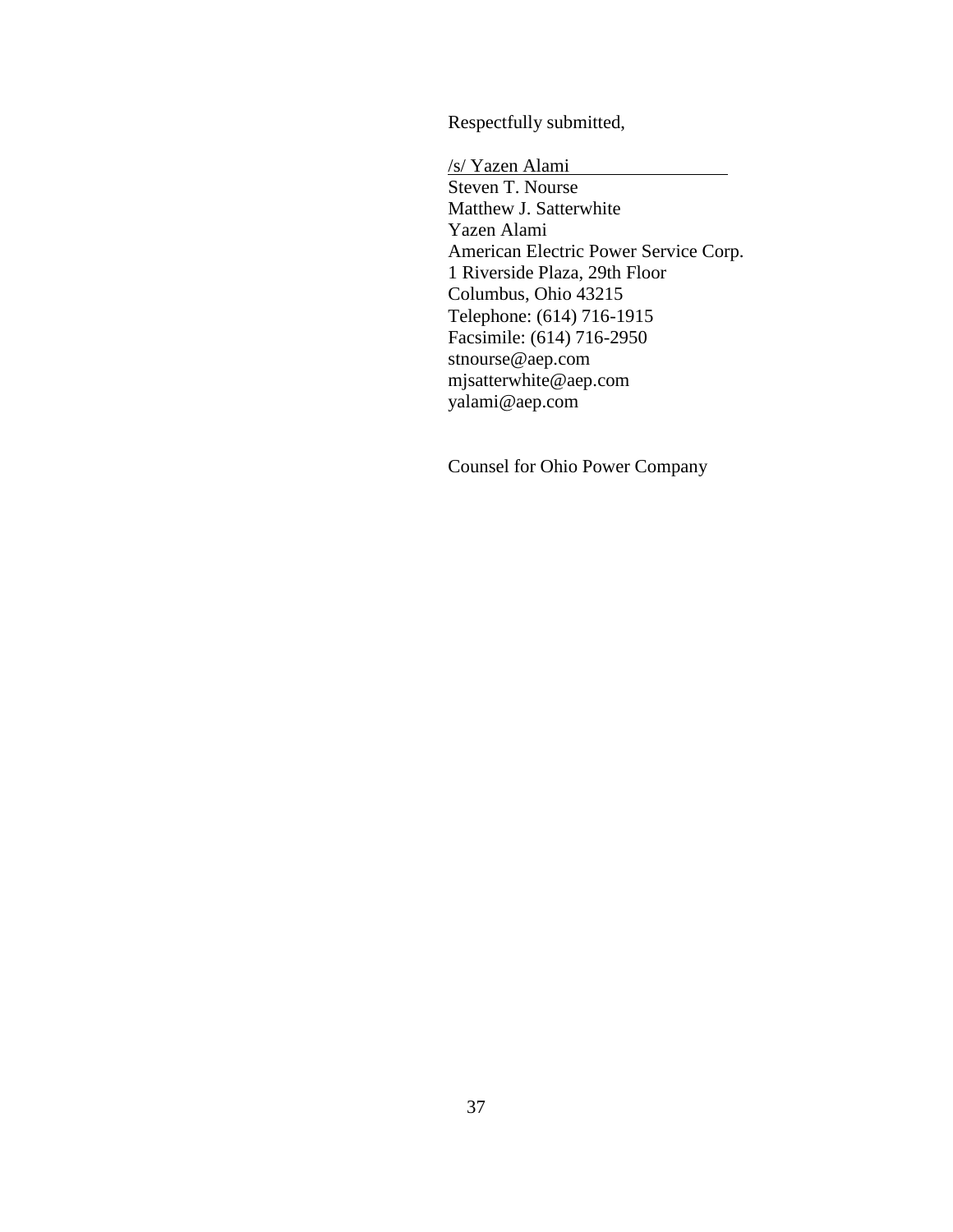#### **CERTIFICATE OF SERVICE**

The undersigned hereby certifies that a true and correct copy of the foregoing was served

via electronic mail upon the below-listed counsel this  $21<sup>st</sup>$  day of January, 2014.

/s/ Yazen Alami Yazen Alami

Thomas McNamee Steven Beeler Assistant Attorney's General Public Utilities Section 180 East Broad Street, 6<sup>th</sup> Floor Columbus, Ohio 43215 [Thomas.mcnamee@puc.state.oh.us](mailto:Thomas.mcnamee@puc.state.oh.us) [Steven.beeler@puc.state.oh.us](mailto:Steven.beeler@puc.state.oh.us)

Terry Etter Office of the Ohio Consumers' Counsel 10 West Broad Street, 18<sup>th</sup> Street Columbus, Ohio 43215 [etter@occ.state.oh.us](mailto:etter@occ.state.oh.us)

Samuel C. Randazzo Frank P. Darr Joseph E. Oliker Matthew R. Pritchard McNees Wallace & Nurick LLC 21 East State Street,  $17<sup>th</sup>$  Floor Columbus, Ohio 43215 [sam@mwncmh.com](mailto:sam@mwncmh.com) [fdarr@mwncmh.com](mailto:fdarr@mwncmh.com) [joliker@mwncmh.com](mailto:joliker@mwncmh.com) mpritchard@mwncmh.com

Colleen Mooney 231 West Lima Street Findlay, Oh 45840 [cmooney2@columbus.rr.com](mailto:cmooney2@columbus.rr.com) Rocco D'Ascenzo Amy B. Spiller Jeanne Kingery 139 East Fourth Street 1303-Main Cincinnati, Ohio 45202 Rocco.d'ascenzo@duke-energy.com [Amy.spiller@duke-energy.com](mailto:Amy.spiller@duke-energy.com) [Jeanne.Kingery@duke-energy.com](mailto:Jeanne.Kingery@duke-energy.com)

Philip B. Sineneng THOMPSON HINE LLP 41 S. High Street, Suite 1700 Columbus, OH 43215 [Philip.Sineneng@ThompsonHine.com](mailto:Philip.Sineneng@ThompsonHine.com)

John J. Kulewicz M. Howard Petricoff Stephen M. Howard Vorys, Sater, Seymour and Pease LLP 52 East Gay Street P.O. Box 1008 Columbus, Ohio 43216 [jjkulewicz@vorys.com](mailto:jjkulewicz@vorys.com) [mhpetricoff@vorys.com](mailto:mhpetricoff@vorys.com) [smhoward@vorys.com](mailto:smhoward@vorys.com)

Mallory Mohler Carpenter Lipps & Leland 280 North High Street, Suite 1300 Columbus, Ohio 43215 [mohler@carpenterlipps.com](mailto:mohler@carpenterlipps.com)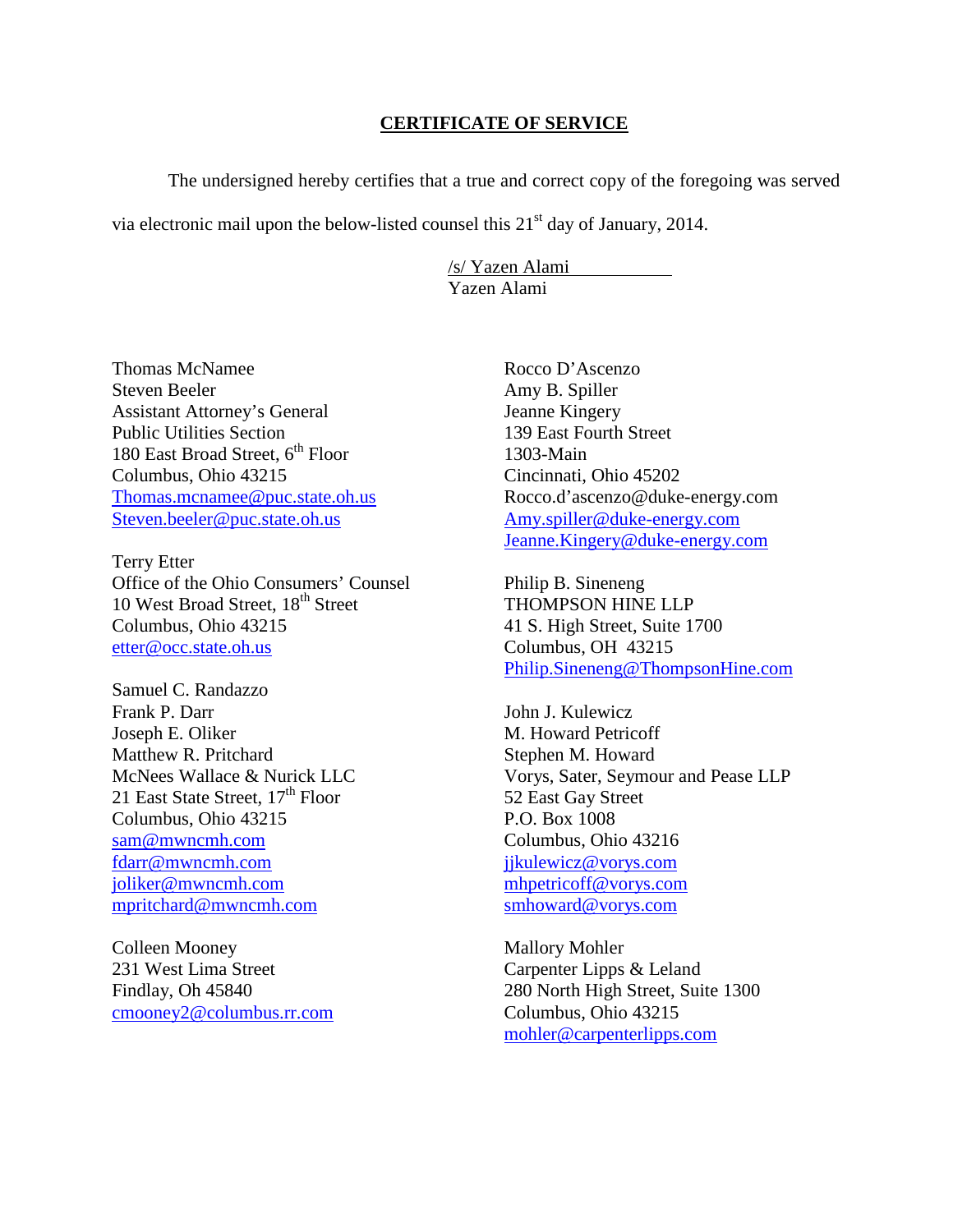# Exhibit A

 $\lambda$ 

 $\hat{\mathbb{R}}$ 

 $\bar{\mathbf{z}}$ 

 $\mathbbm{E}$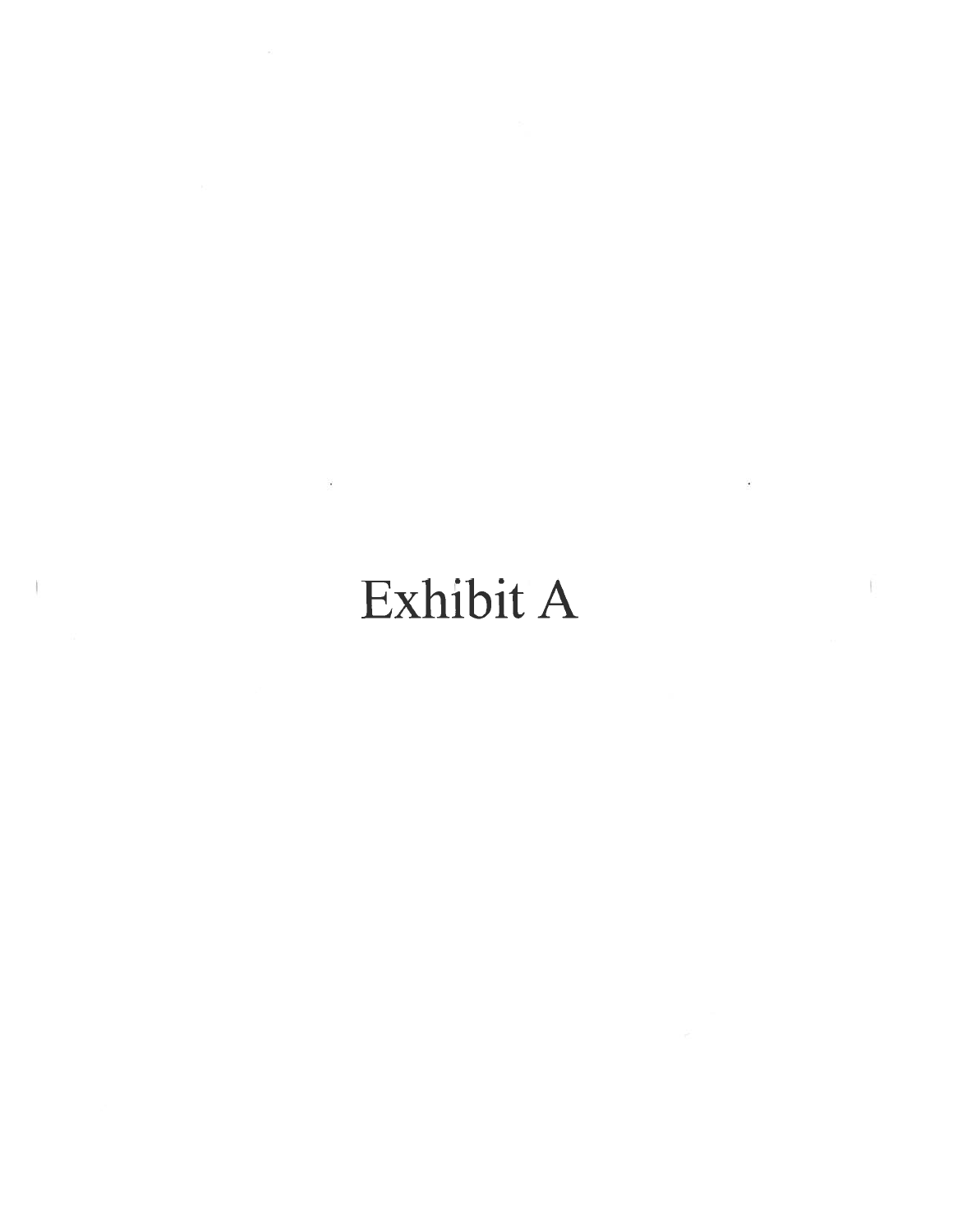| Comparison of Original Capacity Cost as Approved Subject to Update, in Case No. 10-2929-EL-UNC, with Actual 2012 Costs<br><b>Actual Cost Update is</b>                                                                                  | n Compliance with Methodology Approved in the Final Order in the Case                                                                                                                                             |
|-----------------------------------------------------------------------------------------------------------------------------------------------------------------------------------------------------------------------------------------|-------------------------------------------------------------------------------------------------------------------------------------------------------------------------------------------------------------------|
| <b>NC Case</b><br><b>Original 10-2929-EL-U</b>                                                                                                                                                                                          | Based on 2012 Actual Information                                                                                                                                                                                  |
| 1,034126 Losses<br>9060.8 MW<br>п<br>PJM Average 5 CP                                                                                                                                                                                   | 9184.2 MW<br>Ш<br>PJM Average 5 CP                                                                                                                                                                                |
| <b>S/MW-day</b><br><b>Merged Total</b><br>Revenue Req.<br>OPCo<br>AEP Original Filed (based on 2010 FF1 information)<br><b>GSP</b>                                                                                                      | <b>S/MM-day</b><br><b>OPCo Total</b><br>Revenue Req.<br>AEP 2012 Updated                                                                                                                                          |
| \$355.72<br>\$1,137,598,132<br>\$660,504,310<br>- Filed Revenue Requiremen \$477,093,822                                                                                                                                                | \$397.23<br>\$1,291,202,119<br>Reyenue Requirement                                                                                                                                                                |
| Staff Consultant Adjusted Revenue Requirement                                                                                                                                                                                           | 2012 Update Using Staff Consultant's Adjustments                                                                                                                                                                  |
| \$305.48<br>\$976,940,281<br>187,093<br>\$555,1<br>\$421,753,188<br>Staff Adj. Rev Req.                                                                                                                                                 | \$372.72<br>\$1,211,535,754<br>Adjusted Revenue Req.                                                                                                                                                              |
| (\$152.41)<br>(5159.07)<br>( \$6.66)<br>credit for the period June 2012 - May 2015) <sup>[Note 1]</sup><br>Total Staff Consultant-Proposed Energy Credit<br>- Energy Credit (based on forecasted energy<br>- Ancillary Services<br>Less | ( \$3.54)<br>( \$41.64)<br>(538.10)<br>Total Staff Consultant-methodology Energy Credit<br>credit for the period June 2012 - Dec 2012)<br>- Energy Credit (based on actual energy<br>- Ancillary Services<br>Less |
| \$146.41<br>Staff Proposed Capacity Charge                                                                                                                                                                                              | \$331.09<br>2012 Update with Staff's method                                                                                                                                                                       |
| <b>COMMISSION ORDER</b>                                                                                                                                                                                                                 | 2012 Update based on Final Commission Order                                                                                                                                                                       |
| \$305.48<br>\$342.95<br>\$37.47<br>Started with AEP's Proposal as adjusted by Staff Consultant<br>2010 Capacity Charge Prior to Energy Credit<br>Total of Commission Final Order Adjustments                                            | \$33.78<br>\$372.72<br>\$406.51<br>AEP's template with Staff updated adjustments<br>Updated Commission Final Order Adjustments<br>With PUCO Updated Adjustments                                                   |
| (515407)<br>(\$159.07) /MW-day<br>/MW-day<br>\$5.00<br>(5154.07)<br>Commission Final Order Adjustment (WPCo)<br>Energy Credit (Staff Consultant Original)<br>Revised Energy Credit                                                      | ( \$4188)<br>(641.64)<br>$($ \$41.88)<br>(90.24)<br>Energy Credit (Staff Consultant Method)<br>Revised Energy Credit<br>AEP WPCO Adjustment                                                                       |
| \$188.88<br><b>Commission Order</b>                                                                                                                                                                                                     | \$364.63<br>Compliance Update (\$/MW-day)                                                                                                                                                                         |
| Note 1: Staff Consultant's Forecasted Energy Credit for the June 2012 - December 2012                                                                                                                                                   | (339.38)<br>Remove OVEC and Lawrenceburg Demand Charges INORE 21<br>(127, 995, 910)                                                                                                                               |
| Note 2: Does not reflect any associated adjustment to the Energy Credit.<br>period was \$131.37/MW-day                                                                                                                                  | \$325.25<br>OVEC and Lawrenceburg demand charges<br>Adjusted Compliance Update without                                                                                                                            |

II.

Exhibit A

Ù.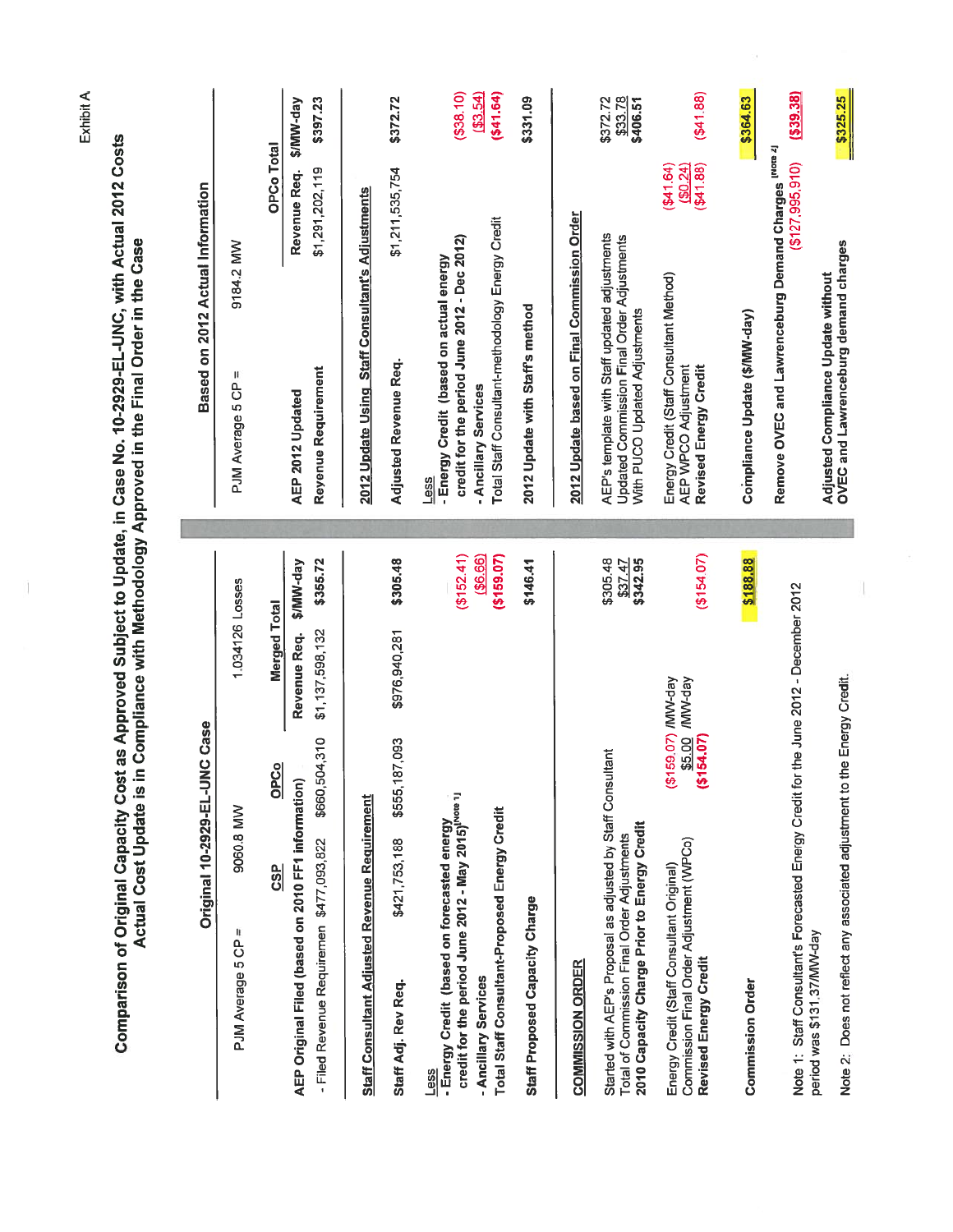# Exhibit B

 $\mathcal{V}$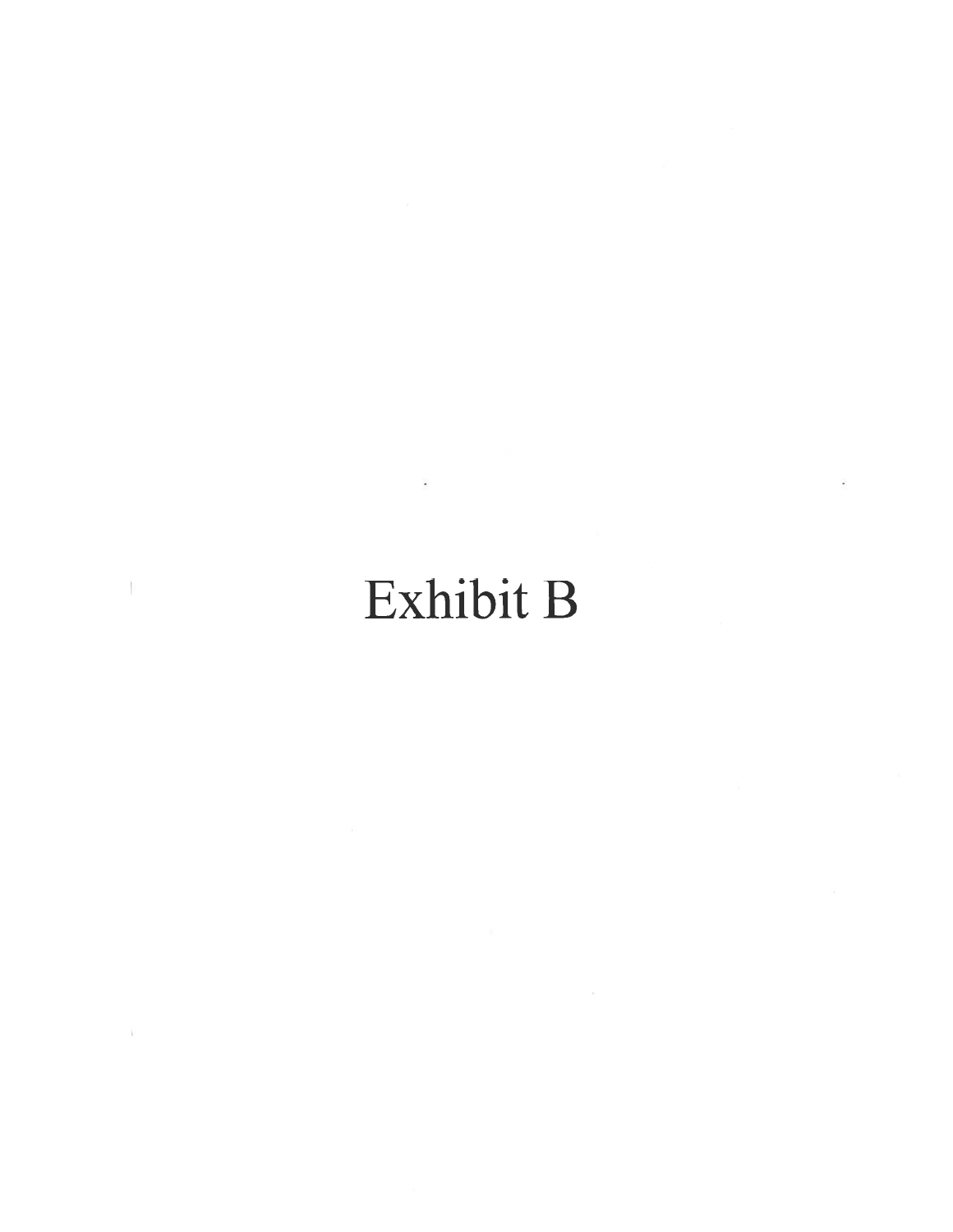Exhibit B

T

**Comparison of Staff Consultant's Forecasted Fuel Cost to Actual Fuel Cost** 

|                                   | Fuel Cost (\$/MWh)                |            |       | <b>Staff</b> |                   | <b>Actuals</b> | <b>Actuals - Staff</b> |          |
|-----------------------------------|-----------------------------------|------------|-------|--------------|-------------------|----------------|------------------------|----------|
| <b>Utility</b>                    | Name                              | ID         | 2012* | 2013         | 2012*             | $2013**$       | 2012                   | 2013     |
| <b>Columbus Southern Power Co</b> | <b>AEP Waterford Facility</b>     | 55503-CTG1 | 30.53 | 32.97        | 22.72             | 26.97          | (57.81)                | (56.00)  |
| <b>Columbus Southern Power Co</b> | <b>AEP Waterford Facility</b>     | 55503-CTG2 | 30.55 | 32.99        | 22.72             | 26.97          | (57.83)                | (56.02)  |
| <b>Columbus Southern Power Co</b> | <b>AEP Waterford Facility</b>     | 55503-CTG3 | 30.54 | 32.98        | 22.72             | 26.97          | (57.82)                | (56.01)  |
| <b>Columbus Southern Power Co</b> | <b>AEP Waterford Facility</b>     | 55503-ST1  | 30.78 | 32.88        | 22.72             | 26.97          | ( \$8.06)              | (55.91)  |
| <b>Columbus Southern Power Co</b> | Conesville                        | 2840-3     | 26.20 | 0.00         | 35.20             | 0.00           | \$9.00                 | \$0.00   |
| <b>Columbus Southern Power Co</b> | Conesville                        | 2840-4     | 23.92 | 24.57        | 35.20             | 33.46          | \$11.28                | \$8.89   |
| <b>Columbus Southern Power Co</b> | Conesville                        | 2840-5     | 25.77 | 26.64        | 35.20             | 33.46          | \$9.43                 | \$6.82   |
| <b>Columbus Southern Power Co</b> | Conesville                        | 2840-6     | 26.67 | 27.44        | 35.20             | 33.46          | \$8.53                 | \$6.02   |
| <b>Columbus Southern Power Co</b> | Darby Electric Generating Station | 55247-GT1  | 39.11 | 40.88        | 44.07             | 60.38          | \$4.96                 | \$19.50  |
| <b>Columbus Southern Power Co</b> | Darby Electric Generating Station | 55247-GT2  | 39.10 | 40.88        | 44.07             | 60.38          | \$4.97                 | \$19.50  |
| <b>Columbus Southern Power Co</b> | Darby Electric Generating Station | 55247-GT3  | 39.08 | 40.91        | 44.07             | 60.38          | \$4.99                 | \$19.47  |
| <b>Columbus Southern Power Co</b> | Darby Electric Generating Station | 55247-GT4  | 38.91 | 40.79        | 44.07             | 60.38          | \$5.16                 | \$19.59  |
| Columbus Southern Power Co        | Darby Electric Generating Station | 55247-GT5  | 39.11 | 40.86        | 44.07             | 60.38          | \$4.96                 | \$19.52  |
| <b>Columbus Southern Power Co</b> | Darby Electric Generating Station | 55247-GT6  | 38.99 | 40.67        | 44.07             | 60.38          | \$5.08                 | \$19.71  |
| <b>Columbus Southern Power Co</b> | Picway                            | 2843-5     | 35.62 | 0.00         | 67.79             | 49.40          | \$32.17                | \$49.40  |
| Ohio Power Co                     | <b>General James M Gavin</b>      | 8102-1     | 13.26 | 13.64        | 23.53             | 24.47          | \$10.27                | \$10.83  |
| <b>Ohio Power Co</b>              | <b>General James M Gavin</b>      | 8102-2     | 13.02 | 13.39        | 23.53             | 24.47          | \$10.51                | \$11.08  |
| Ohio Power Co                     | Kammer                            | 3947-1     | 26.50 | 26.46        | 38.80             | 39.02          | \$12.30                | \$12.56  |
| Ohio Power Co                     | Kammer                            | 3947-2     | 26.66 | 26.64        | 38.80             | 39.02          | \$12.14                | \$12.38  |
| Ohio Power Co                     | Kammer                            | 3947-3     | 26.71 | 26.67        | 38.80             | 39.02          | \$12.09                | \$12.35  |
| Ohio Power Co                     | Mitchell                          | 3948-1     | 23.72 | 24.71        | 29.70             | 31.56          | \$5.98                 | \$6.85   |
| Ohio Power Co                     | Mitchell                          | 3948-2     | 23.67 | 24.67        | 29.70             | 31.56          | \$6.03                 | \$6.89   |
| Ohio Power Co                     | Muskingum River                   | 2872-1     | 24.07 | 0.00         | 36.99             | 0.00           | \$12.92                | \$0.00   |
| Ohio Power Co                     | Muskingum River                   | 2872-2     | 24.02 | 0.00         | 36.99             | 0.00           | \$12.97                | \$0.00   |
| Ohio Power Co                     | Muskingum River                   | 2872-3     | 24.81 | 31.14        | 36.99             | 38.36          | \$12.18                | \$7.22   |
| Ohio Power Co                     | Muskingum River                   | 2872-4     | 23.31 | 0.00         | 36.99             | 38.36          | \$13.68                | \$38.36  |
| Ohio Power Co                     | Muskingum River                   | 2872-5     | 25.82 | 28.44        | 36.99             | 38.36          | \$11.17                | \$9.92   |
| Ohio Power Co                     | Racine                            | 6006-1     | 0.00  | 0.00         | 0.00              | 0.00           | \$0.00                 | \$0.00   |
| Ohio Power Co                     | Racine                            | 6006-2     | 0.00  | 0.00         | 0.00              | 0.00           | \$0.00                 | \$0.00   |
| Ohio Power Co                     | Cardinal                          | 2828-1     | 14.03 | 15.01        | 19.53             | 22.03          | \$5.50                 | \$7.02   |
| Ohio Power Co                     | Cardinal                          | 2828-2     | 13.85 | 14.81        | 19.53             | 22.03          | \$5.68                 | \$7.22   |
| Ohio Power Co                     | Cardinal                          | 2828-3     | 20.04 | 17.32        | 19.53             | 22.03          | (50.51)                | \$4.71   |
| Columbus Southern Power Co        | Lawrenceburg Energy Facility      | 55502-100  | 30.12 | 32.51        | 23.63             | 28.57          | (56.49)                | (53.94)  |
| <b>Columbus Southern Power Co</b> | Lawrenceburg Energy Facility      | 55502-1100 | 30.10 | 32.44        | 23.63             | 28.57          | (56.47)                | (53.87)  |
| <b>Columbus Southern Power Co</b> | Lawrenceburg Energy Facility      | 55502-1200 | 30.10 | 32.44        | 23.63             | 28.57          | (56.47)                | (53.87)  |
| <b>Columbus Southern Power Co</b> | Lawrenceburg Energy Facility      | 55502-200  | 30.14 | 32.47        | 23.63             | 28.57          | (56.51)                | (53.90)  |
| <b>Columbus Southern Power Co</b> | Lawrenceburg Energy Facility      | 55502-2100 | 30.08 | 32.44        | 23.63             | 28.57          | (56.45)                | (53.87)  |
| <b>Columbus Southern Power Co</b> | Lawrenceburg Energy Facility      | 55502-2200 | 30.07 | 32.45        | 23.63             | 28.57          | (56.44)                | (53.88)  |
| <b>Columbus Southern Power Co</b> | J M Stuart                        | 2850-1     | 24.77 | 24.63        | 29.99             | 25.66          | \$5.22                 | \$1.03   |
| <b>Columbus Southern Power Co</b> | J M Stuart                        | 2850-2     | 22.95 | 22.93        | 29.99             | 25.66          | \$7.04                 | \$2.73   |
| <b>Columbus Southern Power Co</b> | J M Stuart                        | 2850-3     | 23.71 | 23.47        | 29.99             | 25.66          | \$6.28                 | \$2.19   |
| <b>Columbus Southern Power Co</b> | J M Stuart                        | 2850-4     | 23.36 | 23.32        | 29.99             | 25.66          | \$6.63                 | \$2.34   |
| <b>Columbus Southern Power Co</b> | J M Stuart                        | 2850-D1    | 0.00  | 48.16        | $\qquad \qquad -$ | ---            | $\cdots$               | $\cdots$ |
| <b>Columbus Southern Power Co</b> | J M Stuart                        | 2850-D2    | 0.00  | 48.16        | ---               | $-$            | ***                    | men      |
| <b>Columbus Southern Power Co</b> | J M Stuart                        | 2850-D3    | 0.00  | 48.16        | $\cdots$          | ---            | <b>STO</b>             | -        |
| Columbus Southern Power Co        | J M Stuart                        | 2850-D4    | 0.00  | 48.16        | ---               | $-$            | $-$                    |          |
| <b>Columbus Southern Power Co</b> | W H Zimmer                        | 6019-ST1   | 15.95 | 16.52        | 31.21             | 23.17          | \$15.26                | \$6.65   |
| Ohio Power Co                     | <b>Philip Sporn</b>               | 3938-2     | 28.07 | 29.75        | 41.28             | 36.39          | \$13.21                | \$6.64   |
| Ohio Power Co                     | Philip Sporn                      | 3938-4     | 28.03 | 29.70        | 41.28             | 36.39          | \$13.25                | \$6.69   |
| Ohio Power Co                     | Philip Sporn                      | 3938-5     | 0.00  | 0.00         | 0.00              | 0.00           | \$0.00                 | \$0.00   |
| Columbus Southern Power Co        | Walter C Beckjord                 | 2830-6     | 26.10 | 28.06        | 28.88             | 26.95          | \$2.78                 | (51.11)  |

\*2012 is June through December only

T.

\*\* 2013 Actual is January through October only.